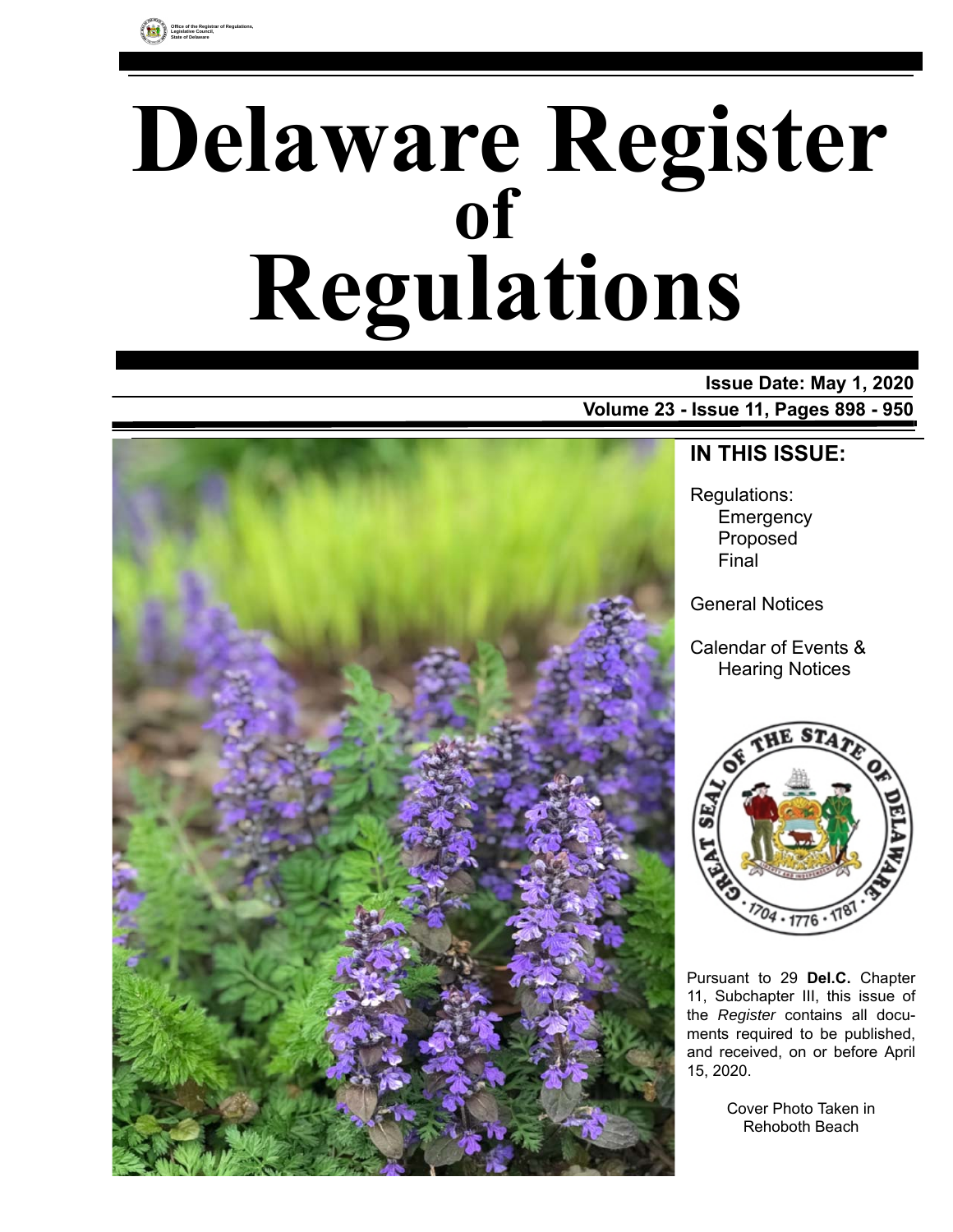### **INFORMATION ABOUT THE DELAWARE REGISTER OF REGULATIONS**

### **DELAWARE REGISTER OF REGULATIONS**

The *Delaware Register of Regulations* is an official State publication established by authority of 69 *Del. Laws*, c. 107 and is published on the first of each month throughout the year.

The *Delaware Register* will publish any regulations that are proposed to be adopted, amended or repealed and any emergency regulations promulgated.

The *Register* will also publish some or all of the following information:

- Governor's Executive Orders
- Governor's Appointments
- Agency Hearing and Meeting Notices
- Other documents considered to be in the public interest.

### **CITATION TO THE DELAWARE REGISTER**

The *Delaware Register of Regulations* is cited by volume, issue, page number and date. An example would be:

19 **DE Reg.** 1100 (06/01/16)

Refers to Volume 19, page 1100 of the *Delaware Register* issued on June 1, 2016.

### **SUBSCRIPTION INFORMATION**

The cost of a yearly subscription (12 issues) for the *Delaware Register of Regulations* is \$135.00. Single copies are available at a cost of \$12.00 per issue, including postage. For more information contact the Division of Research at 302-744-4114 or 1-800-282-8545 in Delaware.

### **CITIZEN PARTICIPATION IN THE REGULATORY PROCESS**

Delaware citizens and other interested parties may participate in the process by which administrative regulations are adopted, amended or repealed, and may initiate the process by which the validity and applicability of regulations is determined.

Under 29 **Del.C.** §10115 whenever an agency proposes to formulate, adopt, amend or repeal a regulation, it shall file notice and full text of such proposals, together with copies of the existing regulation being adopted, amended or repealed, with the Registrar for publication in the *Register of Regulations* pursuant to §1134 of this title. The notice shall describe the nature of the proceedings including a brief synopsis of the subject, substance, issues, possible terms of the agency action, a reference to the legal authority of the agency to act, and reference to any other regulations that may be impacted or affected by the proposal, and shall state the manner in which persons may present their views; if in writing, of the place to which and the final date by which such views may be submitted; or if at a public hearing, the date, time and place of the hearing. If a public hearing is to be held, such public hearing shall not be scheduled less than 20 days following publication of notice of the proposal in the *Register of Regulations*. If a public hearing will be held on the proposal, notice of the time, date, place and a summary of the nature of the proposal shall also be published in at least 2 Delaware newspapers of general circulation. The notice shall also be mailed to all persons who have made timely written requests of the agency for advance notice of its regulation-making proceedings.

**DELAWARE REGISTER OF REGULATIONS, VOL. 23, ISSUE 11, FRIDAY, MAY 1, 2020**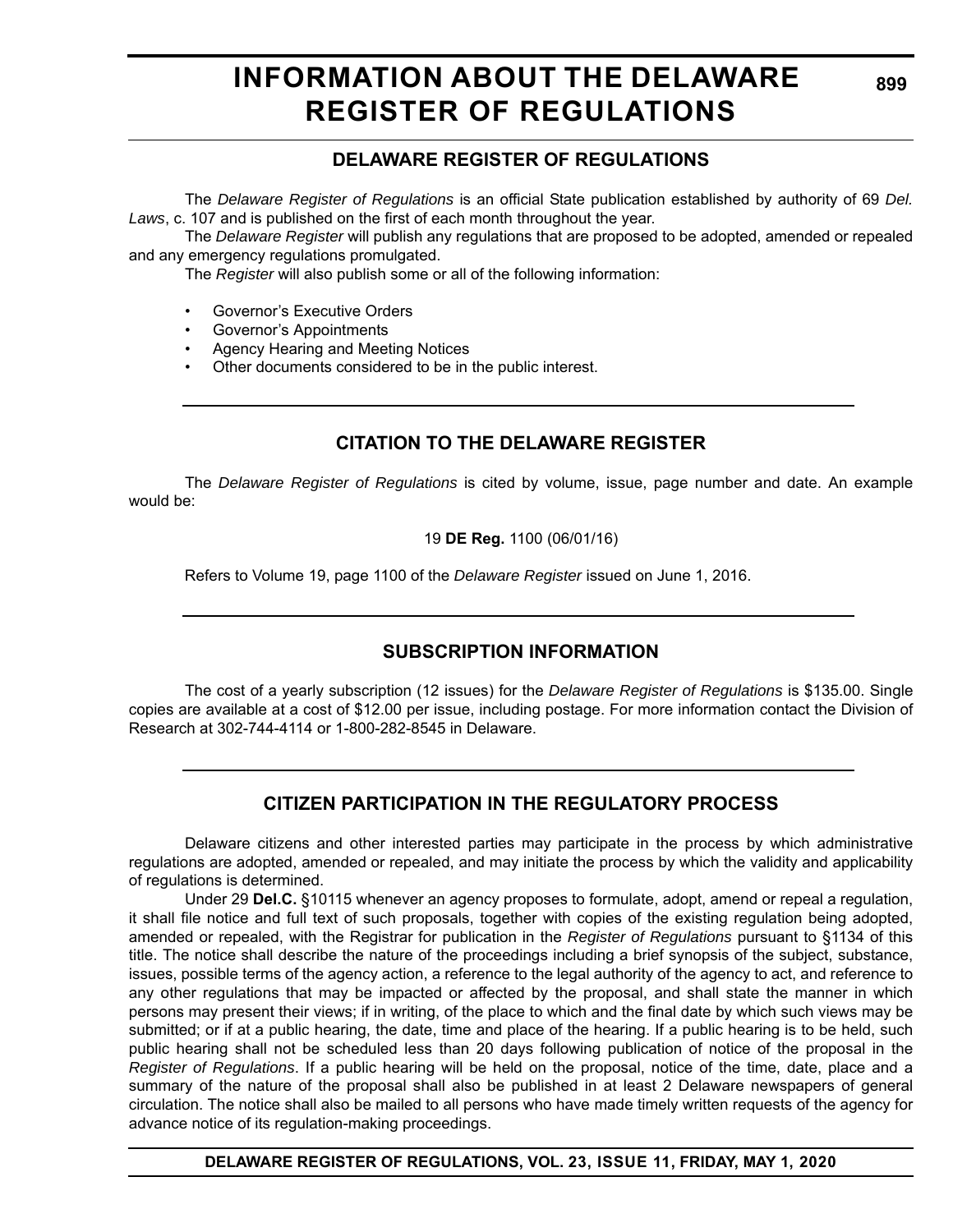**900**

# **INFORMATION ABOUT THE DELAWARE REGISTER OF REGULATIONS**

The opportunity for public comment shall be held open for a minimum of 30 days after the proposal is published in the *Register of Regulations*. At the conclusion of all hearings and after receipt, within the time allowed, of all written materials, upon all the testimonial and written evidence and information submitted, together with summaries of the evidence and information by subordinates, the agency shall determine whether a regulation should be adopted, amended or repealed and shall issue its conclusion in an order which shall include: (1) A brief summary of the evidence and information submitted; (2) A brief summary of its findings of fact with respect to the evidence and information, except where a rule of procedure is being adopted or amended; (3) A decision to adopt, amend or repeal a regulation or to take no action and the decision shall be supported by its findings on the evidence and information received; (4) The exact text and citation of such regulation adopted, amended or repealed; (5) The effective date of the order; (6) Any other findings or conclusions required by the law under which the agency has authority to act; and (7) The signature of at least a quorum of the agency members.

The effective date of an order which adopts, amends or repeals a regulation shall be not less than 10 days from the date the order adopting, amending or repealing a regulation has been published in its final form in the *Register of Regulations*, unless such adoption, amendment or repeal qualifies as an emergency under §10119.

Any person aggrieved by and claiming the unlawfulness of any regulation may bring an action in the Court for declaratory relief.

No action of an agency with respect to the making or consideration of a proposed adoption, amendment or repeal of a regulation shall be subject to review until final agency action on the proposal has been taken.

When any regulation is the subject of an enforcement action in the Court, the lawfulness of such regulation may be reviewed by the Court as a defense in the action.

Except as provided in the preceding section, no judicial review of a regulation is available unless a complaint therefor is filed in the Court within 30 days of the day the agency order with respect to the regulation was published in the *Register of Regulations*.

### **CLOSING DATES AND ISSUE DATES FOR THE DELAWARE REGISTER OF REGULATIONS**

| <b>ISSUE DATE</b> | <b>CLOSING DATE</b> | <b>CLOSING TIME</b> |  |
|-------------------|---------------------|---------------------|--|
| June 1            | May 15              | 4:30 p.m.           |  |
| July 1            | June 15             | 4:30 p.m.           |  |
| August 1          | July 15             | $4:30$ p.m.         |  |
| September 1       | August 17           | 4:30 p.m.           |  |
| October 1         | September 15        | 4:30 p.m.           |  |
| November 1        | October 15          | 4:30 p.m.           |  |

### **DIVISION OF RESEARCH STAFF**

**Mark Brainard**, Joint Legislative Oversight Sunset Committee Analyst; **Mark J. Cutrona**, Director; **Deborah Gottschalk**, Legislative Attorney; **Robert Lupo**, Graphics and Printing Technician IV; **Colinda Marker**, Executive Assistant; **Amanda McAtee**, Joint Legislative Oversight Sunset Committee Analyst; **Kathleen Morris**, Office Manager; **Nathan Poore**, Graphics and Printing Technician I; **Joel Rudnick,** Legislative Librarian; **Erika Schrader,** Assistant Registrar of Regulations; **Victoria Schultes**, Administrative Specialist III; **Don Sellers,** Print Shop Supervisor; **Yvette W. Smallwood**, Registrar of Regulations; **Amy Tricarico**, Administrative Specialist II; **Holly Wagner**, Deputy Director; **Cara Wilson**, Legislative Attorney; **Natalie White**, Administrative Specialist III.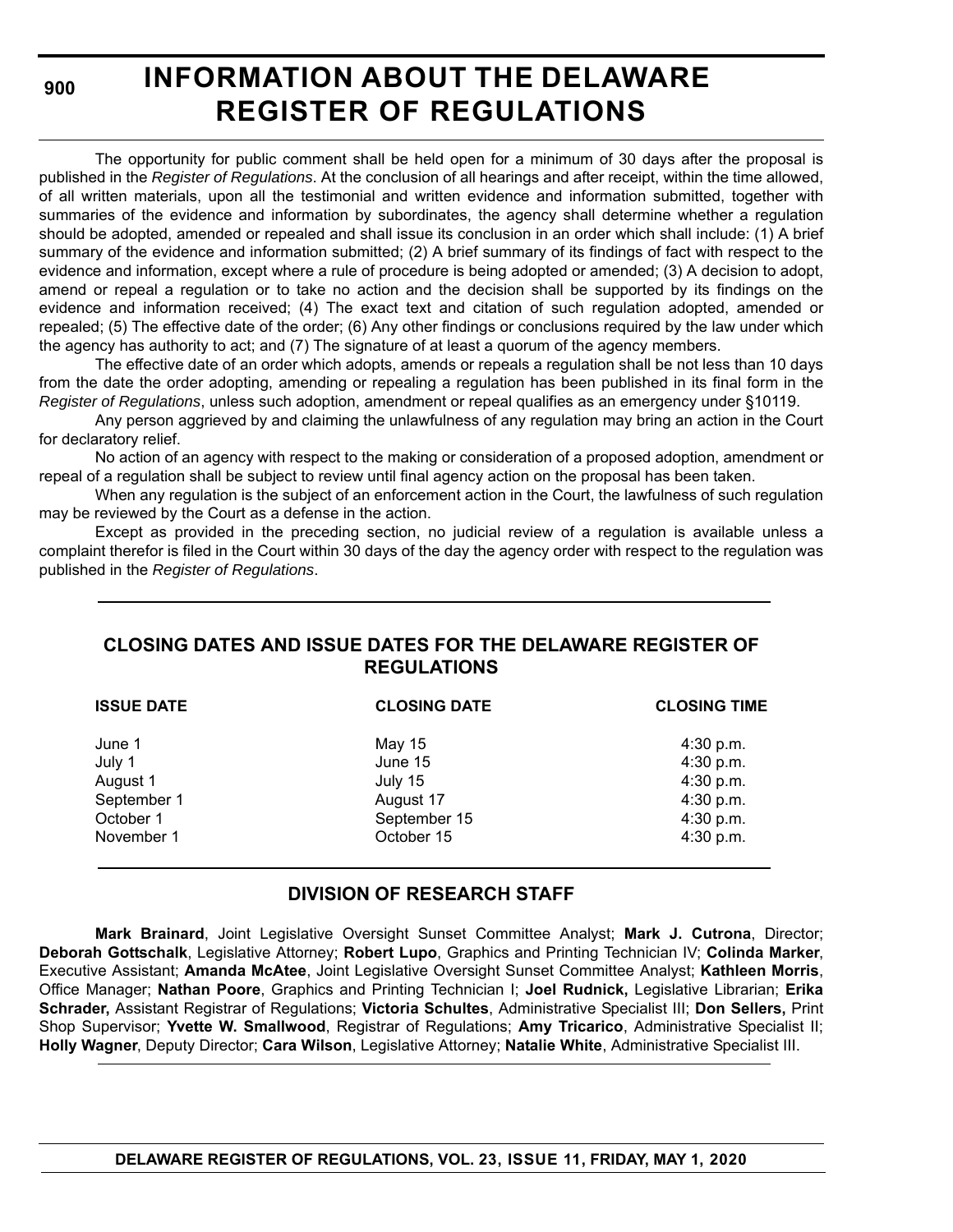# **TABLE OF CONTENTS**

<span id="page-3-0"></span>[Cumulative Tables............................................................................................................................. ............ 903](#page-5-0)

#### **EMERGENCY**

#### **[DEPARTMENT OF NATURAL RESOURCES AND ENVIRONMENTAL CONTROL](https://dnrec.alpha.delaware.gov/) [Division of Fish and Wildlife](https://dnrec.alpha.delaware.gov/fish-wildlife/)** [3505 Striped Bass Commercial Fishing Seasons; Quotas; Tagging and Reporting Requirements . 910](#page-12-0)

#### **PROPOSED**

| <b>DEPARTMENT OF EDUCATION</b>                                                             |     |
|--------------------------------------------------------------------------------------------|-----|
| <b>Professional Standards Board</b>                                                        |     |
|                                                                                            | 914 |
| <b>DEPARTMENT OF INSURANCE</b>                                                             |     |
| <b>Office of the Commissioner</b>                                                          |     |
|                                                                                            | 920 |
| 1319 Arbitration of Disputes Between Carriers and Primary Care and Chronic Care Management |     |

#### **FINAL**

[Providers ........................................................................................................................ ............ 922](#page-24-0)

| <b>DEPARTMENT OF HEALTH AND SOCIAL SERVICES</b><br><b>Division of Public Health</b> |     |
|-------------------------------------------------------------------------------------|-----|
|                                                                                     | 928 |
| 4463 Licensing and Registration of Operators of Public Water Supply Systems         |     |
| <b>DEPARTMENT OF INSURANCE</b>                                                      |     |
| <b>Office of the Commissioner</b>                                                   |     |
|                                                                                     | 929 |
| <b>DEPARTMENT OF NATURAL RESOURCES AND ENVIRONMENTAL CONTROL</b>                    |     |
| <b>Division of Fish and Wildlife</b>                                                |     |
|                                                                                     | 936 |
| <b>DEPARTMENT OF SAFETY AND HOMELAND SECURITY</b>                                   |     |
| <b>Delaware Council on Police Training</b>                                          |     |
|                                                                                     | 939 |
|                                                                                     | 941 |
|                                                                                     |     |

### **GENERAL NOTICES**

| DEPARTMENT OF HEALTH AND SOCIAL SERVICES |     |
|------------------------------------------|-----|
| <b>Division of Health Care Quality</b>   |     |
|                                          | 945 |

**DELAWARE REGISTER OF REGULATIONS, VOL. 23, ISSUE 11, FRIDAY, MAY 1, 2020**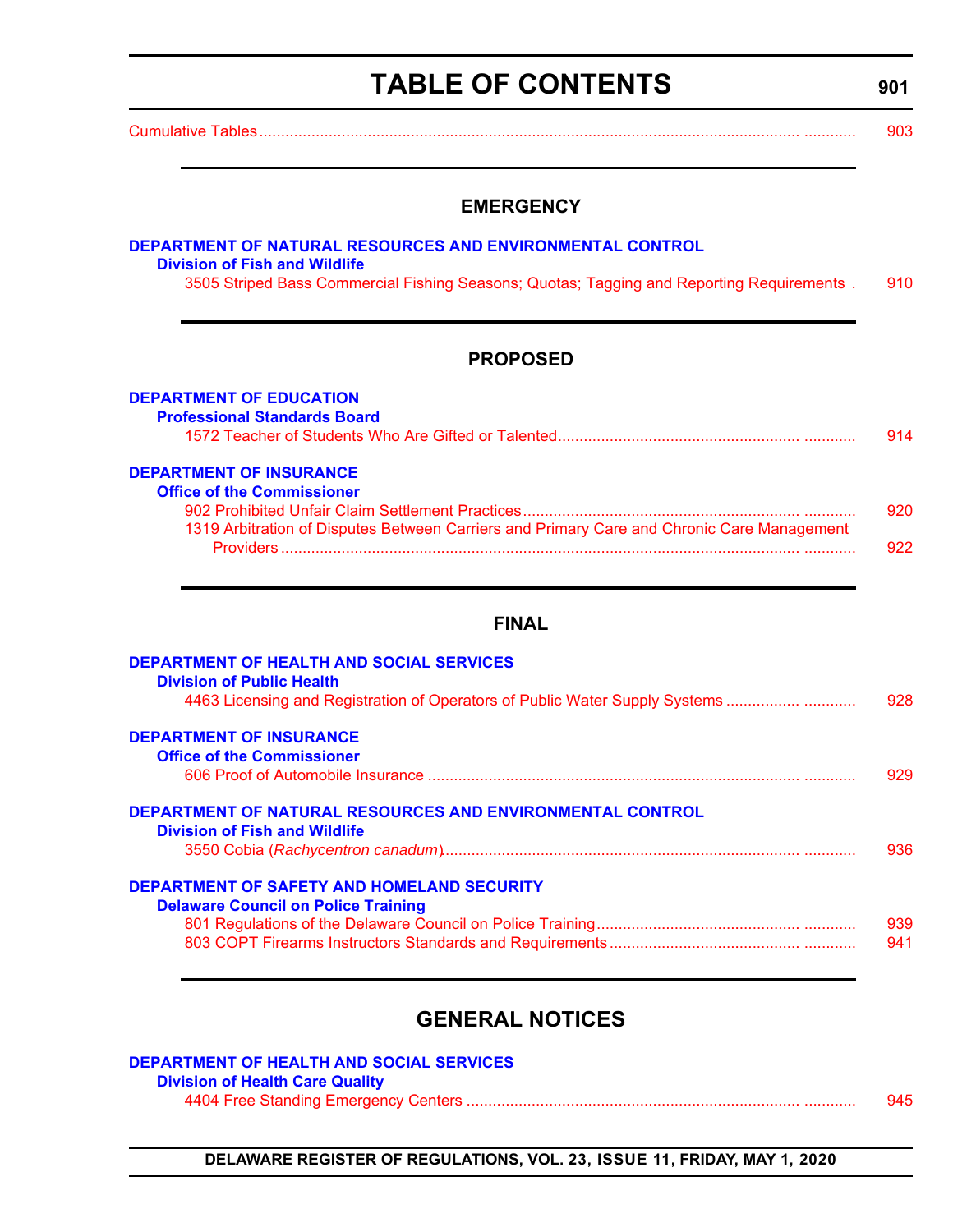# **TABLE OF CONTENTS**

<span id="page-4-0"></span>

| <b>Division of Management Services</b> | 945 |
|----------------------------------------|-----|
| <b>DEPARTMENT OF INSURANCE</b>         |     |
| <b>Office of the Commissioner</b>      |     |
|                                        | 947 |

### **CALENDAR OF EVENTS/HEARING NOTICES**

| Delaware River Basin Commission, Notice of Public Hearing and Business Meeting    | 949       |
|-----------------------------------------------------------------------------------|-----------|
|                                                                                   | 949       |
| Dept. of Insurance: Office of the Commissioner: Notices of Public Comment Periods | 949 - 950 |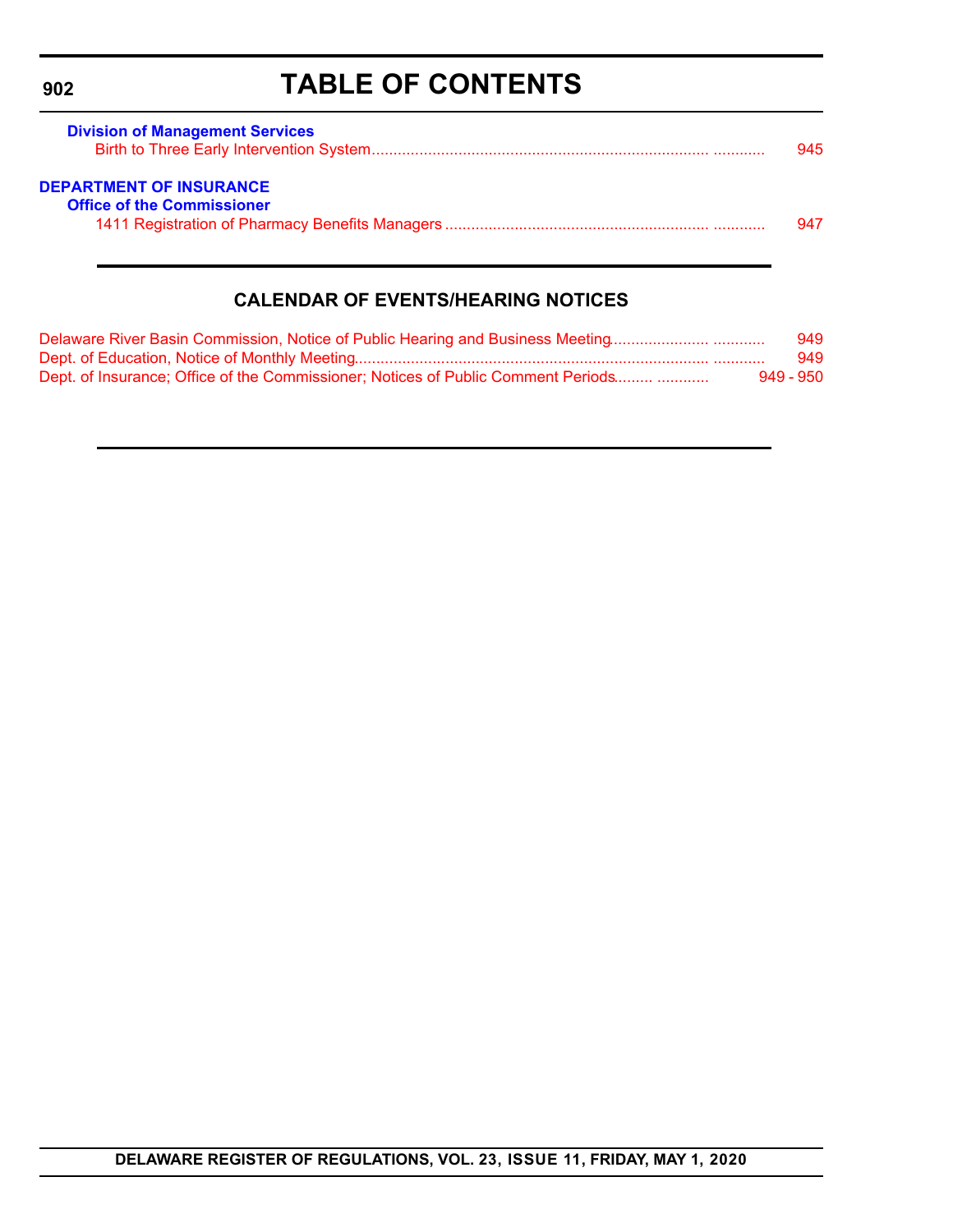<span id="page-5-0"></span>

| The table printed below lists the regulations that have been proposed, adopted, amended or repealed in the<br>preceding issues of the current volume of the Delaware Register of Regulations.                                                                                                                                                                                                      |                        |                                                  |
|----------------------------------------------------------------------------------------------------------------------------------------------------------------------------------------------------------------------------------------------------------------------------------------------------------------------------------------------------------------------------------------------------|------------------------|--------------------------------------------------|
| The regulations are listed alphabetically by the promulgating agency, followed by a citation to that issue of<br>the Register in which the regulation was published. Proposed regulations are designated with (Prop.); Final<br>regulations are designated with (Final); Emergency regulations are designated with (Emer.); and regulations<br>that have been repealed are designated with (Rep.). |                        |                                                  |
| DELAWARE CRIMINAL JUSTICE INFORMATION SYSTEM                                                                                                                                                                                                                                                                                                                                                       |                        |                                                  |
| 1301 Delaware Criminal Justice Information System Rules and Regulations                                                                                                                                                                                                                                                                                                                            | 23 DE Reg. 144 (Prop.) |                                                  |
| DELAWARE STATE FIRE PREVENTION COMMISSION                                                                                                                                                                                                                                                                                                                                                          |                        |                                                  |
|                                                                                                                                                                                                                                                                                                                                                                                                    |                        | 23 DE Reg. 504 (Prop.)                           |
| DEPARTMENT OF AGRICULTURE                                                                                                                                                                                                                                                                                                                                                                          |                        |                                                  |
| <b>Delaware Nutrient Management Commission</b>                                                                                                                                                                                                                                                                                                                                                     |                        |                                                  |
|                                                                                                                                                                                                                                                                                                                                                                                                    |                        | 23 DE Reg. 601 (Prop.)<br>23 DE Reg. 851 (Final) |
| <b>Harness Racing Commission</b>                                                                                                                                                                                                                                                                                                                                                                   |                        |                                                  |
|                                                                                                                                                                                                                                                                                                                                                                                                    |                        | 23 DE Reg. 340 (Prop.)                           |
|                                                                                                                                                                                                                                                                                                                                                                                                    |                        | 23 DE Reg. 556 (Final)                           |
| <b>Plant Industries Section</b>                                                                                                                                                                                                                                                                                                                                                                    |                        |                                                  |
| 805 Rules and Regulations for Delaware Domestic Hemp Production Program                                                                                                                                                                                                                                                                                                                            |                        | 23 DE Reg. 494 (Emer.)<br>23 DE Reg. 704 (Emer.) |
| <b>Thoroughbred Racing Commission</b>                                                                                                                                                                                                                                                                                                                                                              |                        |                                                  |
|                                                                                                                                                                                                                                                                                                                                                                                                    |                        | 23 DE Reg. 806 (Prop.)                           |
| DEPARTMENT OF EDUCATION                                                                                                                                                                                                                                                                                                                                                                            |                        |                                                  |
| <b>Office of the Secretary</b>                                                                                                                                                                                                                                                                                                                                                                     |                        |                                                  |
| 240 Recruiting and Training of Professional Educators for Critical Curricular                                                                                                                                                                                                                                                                                                                      |                        |                                                  |
|                                                                                                                                                                                                                                                                                                                                                                                                    |                        | 23 DE Reg. 607 (Prop.)                           |
| 251 Family Educational Rights and Privacy Act (FERPA)                                                                                                                                                                                                                                                                                                                                              |                        | 23 DE Reg. 416 (Prop.)                           |
|                                                                                                                                                                                                                                                                                                                                                                                                    |                        | 23 DE Reg. 645 (Final)                           |
|                                                                                                                                                                                                                                                                                                                                                                                                    |                        | 23 DE Reg. 343 (Prop.)<br>23 DE Reg. 557 (Final) |
|                                                                                                                                                                                                                                                                                                                                                                                                    |                        | 23 DE Reg. 505 (Prop.)                           |
|                                                                                                                                                                                                                                                                                                                                                                                                    |                        | 23 DE Reg. 748 (Final)                           |
| 292 Post Secondary Institutions and Degree Granting Institutions of Higher                                                                                                                                                                                                                                                                                                                         |                        |                                                  |
|                                                                                                                                                                                                                                                                                                                                                                                                    |                        | 23 DE Reg. 506 (Prop.)                           |
|                                                                                                                                                                                                                                                                                                                                                                                                    |                        | 23 DE Reg. 858 (Final)                           |
|                                                                                                                                                                                                                                                                                                                                                                                                    |                        | 23 DE Reg. 708 (Prop.)<br>23 DE Reg. 613 (Prop.) |
|                                                                                                                                                                                                                                                                                                                                                                                                    |                        | 23 DE Reg. 299 (Final)                           |
|                                                                                                                                                                                                                                                                                                                                                                                                    |                        | 23 DE Reg. 147 (Prop.)                           |
|                                                                                                                                                                                                                                                                                                                                                                                                    |                        | 23 DE Reg. 368 (Final)                           |
|                                                                                                                                                                                                                                                                                                                                                                                                    |                        | 23 DE Reg. 345 (Prop.)                           |
|                                                                                                                                                                                                                                                                                                                                                                                                    |                        | 23 DE Reg. 559 (Final)                           |
|                                                                                                                                                                                                                                                                                                                                                                                                    |                        | 23 DE Reg. 109 (Final)                           |
| 611 Consortium Discipline Alternative Programs for Treatment of Severe                                                                                                                                                                                                                                                                                                                             |                        |                                                  |
|                                                                                                                                                                                                                                                                                                                                                                                                    |                        | 23 DE Reg. 149 (Prop.)<br>23 DE Reg. 370 (Final) |
| 614 Uniform Definitions for Student Conduct Which May Result in Alternative                                                                                                                                                                                                                                                                                                                        |                        |                                                  |
|                                                                                                                                                                                                                                                                                                                                                                                                    |                        | 23 DE Reg. 507 (Prop.)                           |
|                                                                                                                                                                                                                                                                                                                                                                                                    |                        | 23 DE Reg. 751 (Final)                           |
|                                                                                                                                                                                                                                                                                                                                                                                                    |                        | 23 DE Reg. 347 (Prop.)                           |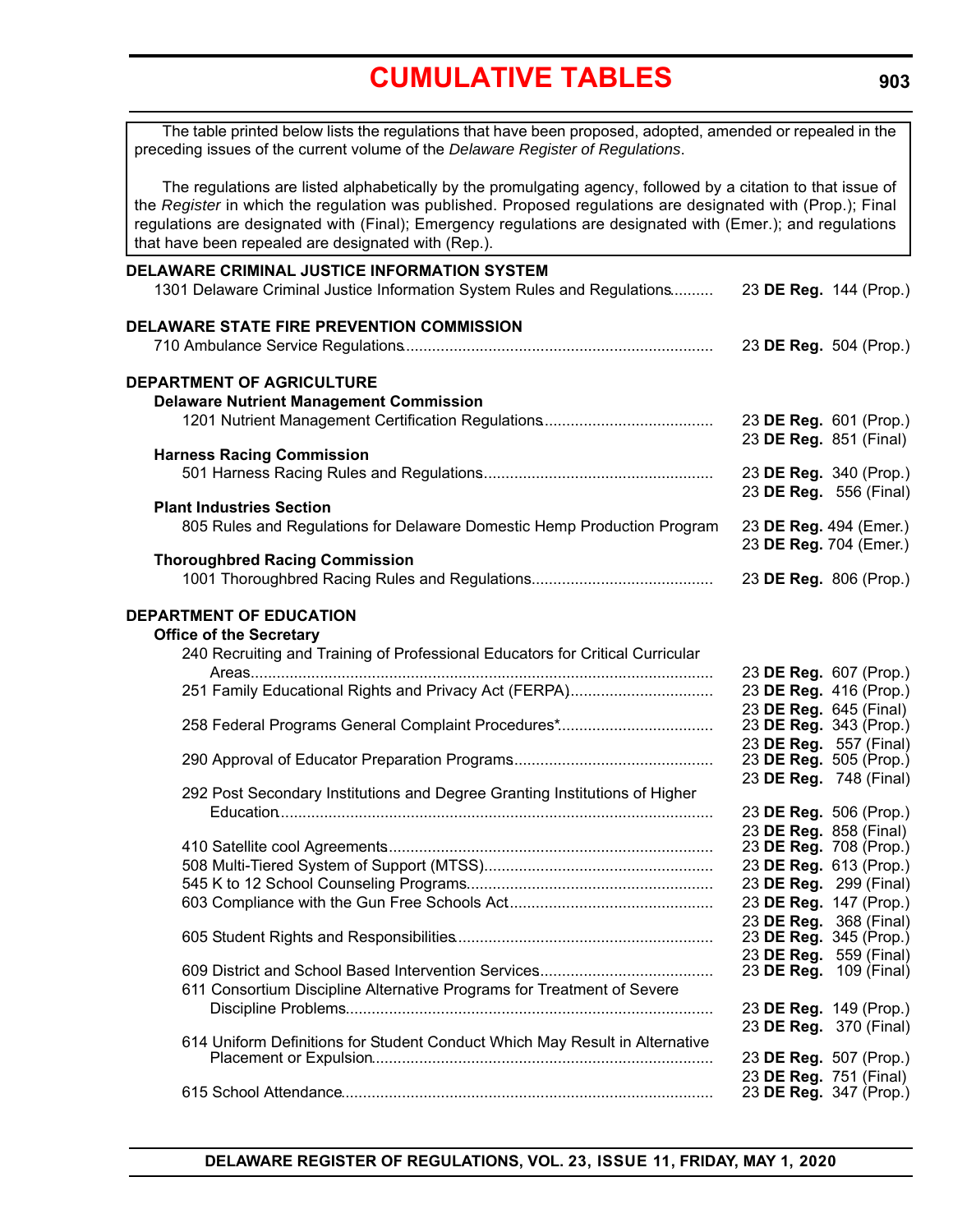### **904**

| 624 School District/Charter School Policy Prohibiting Cyberbullying               | 23 DE Reg. 263 (Prop.)<br>23 DE Reg. 561 (Final)        |
|-----------------------------------------------------------------------------------|---------------------------------------------------------|
| 705 Leave for Training Camp or Special Duty in the National Guard or the          | 23 DE Reg. 111 (Final)                                  |
|                                                                                   |                                                         |
|                                                                                   | 23 DE Reg. 153 (Prop.)                                  |
|                                                                                   | 23 DE Reg. 375 (Rep.)                                   |
| 718 Health Examinations for Employees of School Districts, Charter Schools,       |                                                         |
|                                                                                   | 23 DE Reg. 265 (Prop.)                                  |
|                                                                                   | 23 DE Reg. 447 (Rep.)                                   |
|                                                                                   | 23 DE Reg. 154 (Prop.)                                  |
| 734 Financial Responsibility Training for District School Board, Charter School   |                                                         |
| Board and Citizen Budget Oversight Committee Members                              | 23 DE Reg. 266 (Prop.)                                  |
|                                                                                   | 23 DE Reg. 648 (Final)                                  |
| 735 Standardized Financial Reporting and Transparency                             | 23 DE Reg. 349 (Prop.)                                  |
|                                                                                   | 23 DE Reg. 563 (Final)                                  |
| 742 Compensation of School District and Charter School Personnel Under            |                                                         |
|                                                                                   | 23 DE Reg. 351 (Prop.)                                  |
|                                                                                   | 23 DE Reg. 565 (Final)                                  |
|                                                                                   | 23 DE Reg. 711 (Prop.)                                  |
|                                                                                   | 23 DE Reg. 713 (Prop.)                                  |
| 805 The School Health Tuberculosis (TB) Control Program                           | 23 DE Reg. 269 (Prop.)                                  |
|                                                                                   | 23 DE Reg. 448 (Final)                                  |
|                                                                                   | 23 DE Reg. $6$ (Prop.)                                  |
|                                                                                   | 23 DE Reg. 208 (Final)                                  |
|                                                                                   | 23 DE Reg. 353 (Prop.)                                  |
|                                                                                   | 23 DE Reg. 756 (Final)                                  |
|                                                                                   | 23 DE Reg. 419 (Prop.)                                  |
|                                                                                   | 23 DE Reg. 651 (Final)                                  |
| 881 Releasing Students to Persons Other Than Their Parent, Guardian or            |                                                         |
|                                                                                   | 23 DE Reg. 356 (Prop.)                                  |
|                                                                                   | 23 <b>DE Reg.</b> 33 (Final)                            |
|                                                                                   | 23 DE Reg. 273 (Prop.)                                  |
|                                                                                   | 23 DE Reg. 568 (Final)                                  |
|                                                                                   | 23 <b>DE Reg.</b> 301 (Final)                           |
| 920 Educational Programs for English Language Learners (ELLs)                     | 23 DE Reg. 357 (Prop.)                                  |
|                                                                                   | 23 DE Reg. 653 (Final)                                  |
| 922 Children with Disabilities Subpart A, Purposes and Definitions                | 23 DE Reg. 617 (Prop.)                                  |
| 925 Children with Disabilities Subpart D, Evaluations, Eligibility Determination, |                                                         |
|                                                                                   | 23 DE Reg. 618 (Prop.)                                  |
|                                                                                   | 23 DE Reg. 275 (Prop.)                                  |
|                                                                                   |                                                         |
|                                                                                   | 23 DE Reg. 452 (Final)<br>23 <b>DE Reg.</b> 113 (Final) |
| 1006 Delaware Interscholastic Athletic Association (DIAA)                         | 23 DE Reg. 376 (Final)                                  |
|                                                                                   |                                                         |
|                                                                                   | 23 DE Reg. 114 (Final)                                  |
| 1008 DIAA Junior High and Middle School Interscholastic Athletics                 | 23 DE Reg.<br>122 (Final)                               |
|                                                                                   | 23 DE Reg. 123 (Final)                                  |
|                                                                                   | 23 DE Reg. 361 (Prop.)                                  |
| 1206 Speech Language Pathologist Incentive Loan Program                           | 23 DE Reg. 513 (Prop.)                                  |
|                                                                                   | 23 DE Reg. 860 (Final)                                  |
|                                                                                   | 23 DE Reg. 516 (Prop.)                                  |
|                                                                                   | 23 DE Reg. 863 (Final)                                  |
| <b>Professional Standards Board</b>                                               |                                                         |
| 1501 Knowledge, Skills, and Responsibility Based Salary Supplements for           |                                                         |
|                                                                                   | 23 DE Reg. 155 (Prop.)                                  |
|                                                                                   | 23 DE Reg. 571 (Final)                                  |
| 1508 Special Institute for Teacher Licensure and Certification                    | 23 DE Reg. 717 (Prop.)                                  |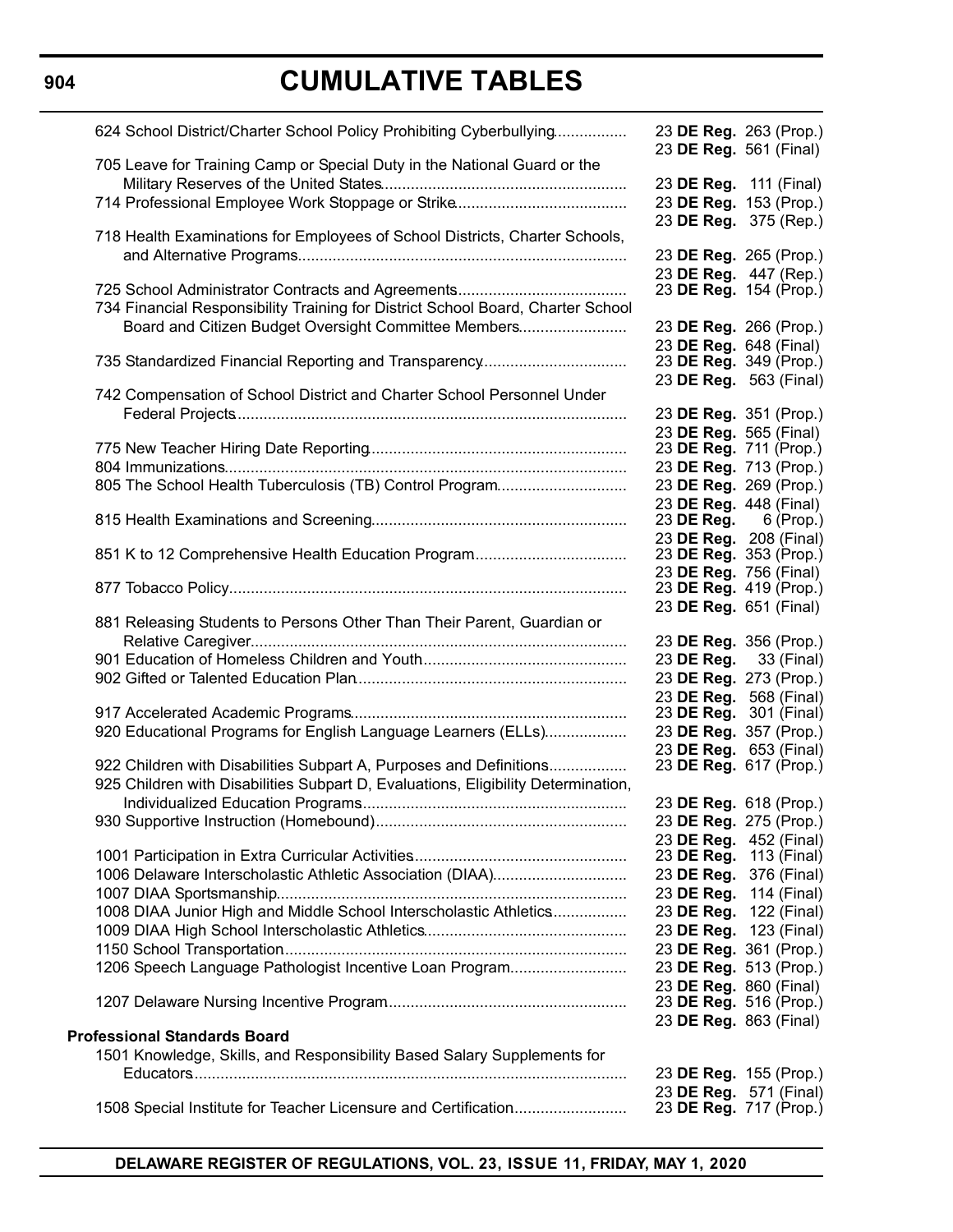|                                                                        | 23 DE Reg. 719 (Prop.)                           |             |
|------------------------------------------------------------------------|--------------------------------------------------|-------------|
|                                                                        | 23 DE Reg. 38 (Final)                            |             |
|                                                                        | 23 DE Reg. 40 (Final)                            |             |
|                                                                        | 23 DE Reg. 760 (Final)                           |             |
|                                                                        | 23 DE Reg. 764 (Final)                           |             |
| 1516 Professional Standards Board Standing Committees                  | 23 DE Reg. 572 (Final)                           |             |
|                                                                        | 23 DE Reg. 421 (Prop.)                           |             |
|                                                                        | 23 DE Reg. 601 (Errata)                          |             |
|                                                                        | 23 DE Reg. 866 (Final)                           |             |
|                                                                        | 23 DE Reg. 278 (Prop.)                           |             |
|                                                                        | 23 DE Reg. 574 (Final)                           |             |
|                                                                        | 23 DE Reg. 285 (Prop.)                           |             |
|                                                                        | 23 DE Reg. 576 (Final)<br>23 DE Reg. 162 (Prop.) |             |
|                                                                        | 23 DE Reg. 167 (Prop.)                           |             |
|                                                                        | 23 DE Reg. 173 (Prop.)                           |             |
| 1571 Special Education Teacher of Students with Disabilities           | 23 DE Reg. 808 (Prop.)                           |             |
|                                                                        | 23 DE Reg. 721 (Prop.)                           |             |
|                                                                        | 23 DE Reg. 771 (Final)                           |             |
|                                                                        |                                                  |             |
| <b>DEPARTMENT OF ELECTIONS</b>                                         |                                                  |             |
| <b>Office of the State Election Commissioner</b>                       |                                                  |             |
| 101 Procedures for Addressing Post-Election Voting Machine Audit       |                                                  |             |
|                                                                        | 23 DE Reg. 727 (Prop.)                           |             |
|                                                                        |                                                  |             |
| <b>DEPARTMENT OF FINANCE</b>                                           |                                                  |             |
| <b>Office of the State Lottery</b>                                     |                                                  |             |
|                                                                        | 23 DE Reg.                                       | 42 (Final)  |
| <b>DEPARTMENT OF HEALTH AND SOCIAL SERVICES</b>                        |                                                  |             |
| <b>Delaware Health Care Commission</b>                                 |                                                  |             |
| Delaware Health Insurance Individual Market Stabilization Reinsurance  |                                                  |             |
|                                                                        | 23 DE Reg. 178 (Prop.)                           |             |
|                                                                        | 23 DE Reg. 455 (Final)                           |             |
| <b>Division of Developmental Disabilities Services</b>                 |                                                  |             |
| 2103 Reportable Incident Management and Corrective Measures            | 23 DE Reg. 182 (Prop.)                           |             |
| <b>Division of Health Care Quality</b>                                 |                                                  |             |
| 3320 Intensive Behavioral Support and Educational Residence            | 23 DE Reg.                                       | 43 (Final)  |
|                                                                        | 23 DE Reg. 45 (Final)                            |             |
|                                                                        | 23 DE Reg. 814 (Prop.)                           |             |
|                                                                        | 23 DE Reg. 125 (Final)                           |             |
|                                                                        | 23 DE Reg.                                       | 9 (Prop.)   |
|                                                                        | 23 DE Reg. 817 (Prop.)                           |             |
|                                                                        | 23 DE Reg. 818 (Prop.)                           |             |
| Division of Medicaid and Medical Assistance                            |                                                  |             |
|                                                                        | 23 DE Reg. 186 (Prop.)                           |             |
| Documentation of State Residency: DSSM 14110 and 14340                 | 23 DE Reg.                                       | 83 (Prop.)  |
| DSSM 80000 - Authorization and Regulation of Medicaid/CHIP Accountable | 23 DE Reg. 303 (Final)                           |             |
|                                                                        | 23 DE Reg. 428 (Prop.)                           |             |
|                                                                        | 23 DE Reg. 659 (Final)                           |             |
| Medicaid Long Term Care Program - Community Spouse: DSSM 20910         | 23 DE Reg. 526 (Prop.)                           |             |
|                                                                        | 23 DE Reg. 871 (Final)                           |             |
|                                                                        | 23 DE Reg.                                       | 10 (Prop.)  |
|                                                                        | 23 DE Reg.                                       | 211 (Final) |
|                                                                        | 23 DE Reg.                                       | 46 (Final)  |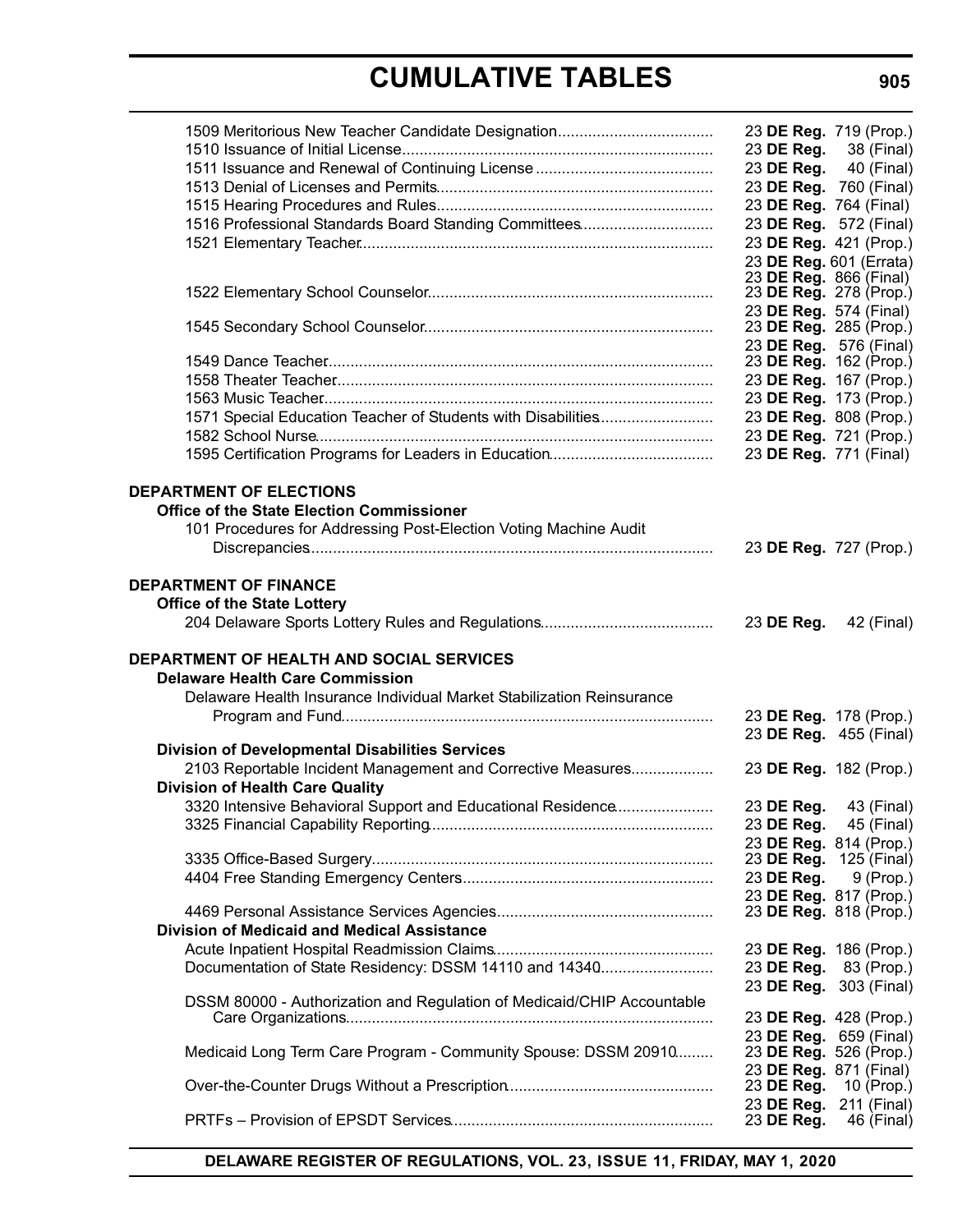|                                                                               | 23 DE Reg. 127 (Final)                           |
|-------------------------------------------------------------------------------|--------------------------------------------------|
|                                                                               | 23 DE Reg. 523 (Prop.)                           |
| Title XIX Medicaid State Plan - Drug Utilization Review (DUR)                 | 23 DE Reg. 184 (Prop.)                           |
|                                                                               | 23 DE Reg. 427 (Prop.)                           |
|                                                                               | 23 DE Reg. 657 (Final)                           |
| Title XIX Medicaid State Plan - Excluded Earnings of Temporary Census         |                                                  |
|                                                                               | 23 DE Reg. 193 (Prop.)                           |
|                                                                               | 23 DE Reg. 466 (Final)                           |
| Title XIX Medicaid State Plan - Licensed Chemical Dependency Professionals    |                                                  |
|                                                                               | 23 DE Reg. 820 (Prop.)                           |
| Title XIX Medicaid State Plan - Non-Emergency Medical Transportation (NEMT)   | 23 DE Reg. 519 (Prop.)                           |
| Title XIX Medicaid State Plan - Prescribed Drugs - Obesity Drugs              | 23 DE Reg. 191 (Prop.)                           |
|                                                                               | 23 DE Reg. 464 (Final)                           |
| Title XIX Medicaid State Plan - Telehealth Services Originating Site Fees     | 23 DE Reg. 188 (Prop.)                           |
|                                                                               | 23 DE Reg. 461 (Final)                           |
| Title XXI Delaware Healthy Children Program State Plan - Children's Health    |                                                  |
|                                                                               | 23 <b>DE Reg.</b> 51 (Final)                     |
| Title XXI Delaware Healthy Children's Program State Plan - Health Services    |                                                  |
| Initiatives - Vision Services - School-Based Initiative                       | 23 DE Reg. 528 (Prop.)                           |
| <b>Division of Public Health</b>                                              |                                                  |
| 4107 Screening of Newborn Infants for Metabolic, Hematologic, Endocrinologic, |                                                  |
|                                                                               | 23 DE Reg. 195 (Prop.)                           |
|                                                                               | 23 DE Reg. 378 (Final)                           |
| 4202 Control of Communicable and Other Disease Conditions                     | 23 DE Reg. 431 (Prop.)                           |
|                                                                               | 23 DE Reg. 665 (Final)                           |
|                                                                               | 23 <b>DE Reg.</b> 12 (Prop.)                     |
|                                                                               | 23 DE Reg. 213 (Final)                           |
| 4455 Delaware Regulations Governing a Detailed Plumbing Code                  | 23 DE Reg. 200 (Prop.)                           |
|                                                                               | 23 DE Reg. 384 (Final)                           |
|                                                                               | 23 DE Reg. 432 (Prop.)                           |
|                                                                               | 23 DE Reg. 52 (Final)                            |
| 4463 Licensing and Registration of Operators of Public Water Supply Systems   | 23 DE Reg. 729 (Prop.)                           |
|                                                                               | 23 DE Reg. 89 (Prop.)                            |
|                                                                               | 23 DE Reg. 306 (Final)                           |
|                                                                               | 23 DE Reg. 362 (Prop.)                           |
|                                                                               | 23 DE Reg. 433 (Prop.)                           |
|                                                                               | 23 DE Reg. 667 (Final)                           |
| <b>Division of Social Services</b>                                            |                                                  |
| Case Processing Procedures - Burial Assistance & Fraudulent Receipt of        |                                                  |
|                                                                               | 23 DE Reg. 827 (Prop.)                           |
|                                                                               | 23 DE Reg. 539 (Prop.)                           |
|                                                                               | 23 DE Reg. 624 (Prop.)                           |
|                                                                               |                                                  |
| Determination of Child Care - Parents Under Age 18: DSSM 11003.9.4            | 23 DE Reg. 878 (Final)<br>23 DE Reg. 292 (Prop.) |
|                                                                               |                                                  |
| Determining Special Needs and Income Eligibility for Child Care: DSSM 11003   | 23 DE Reg. 577 (Final)<br>23 DE Reg. 531 (Prop.) |
|                                                                               |                                                  |
|                                                                               | 23 DE Reg.<br>53 (Final)                         |
| Income Reporting Requirements for Child Care: DSSM 11003                      | 23 DE Reg.<br>60 (Final)                         |
| POC - Determining and Reviewing Child Care: DSSM 11004.11                     | 23 DE Reg.<br>98 (Prop.)                         |
|                                                                               | 23 DE Reg.<br>388 (Final)                        |
| Supplemental Nutrition Assistance Program Employment and Training             |                                                  |
|                                                                               | 23 DE Reg. 619 (Prop.)                           |
|                                                                               | 23 DE Reg. 873 (Final)                           |
| TANF CMR School Attendance Requirement: DSSM 3012                             | 23 DE Reg.<br>89 (Prop.)                         |
|                                                                               | 23 DE Reg.<br>384 (Final)                        |
|                                                                               | 23 DE Reg.<br>92 (Prop.)                         |
|                                                                               | 23 DE Reg.<br>308 (Final)                        |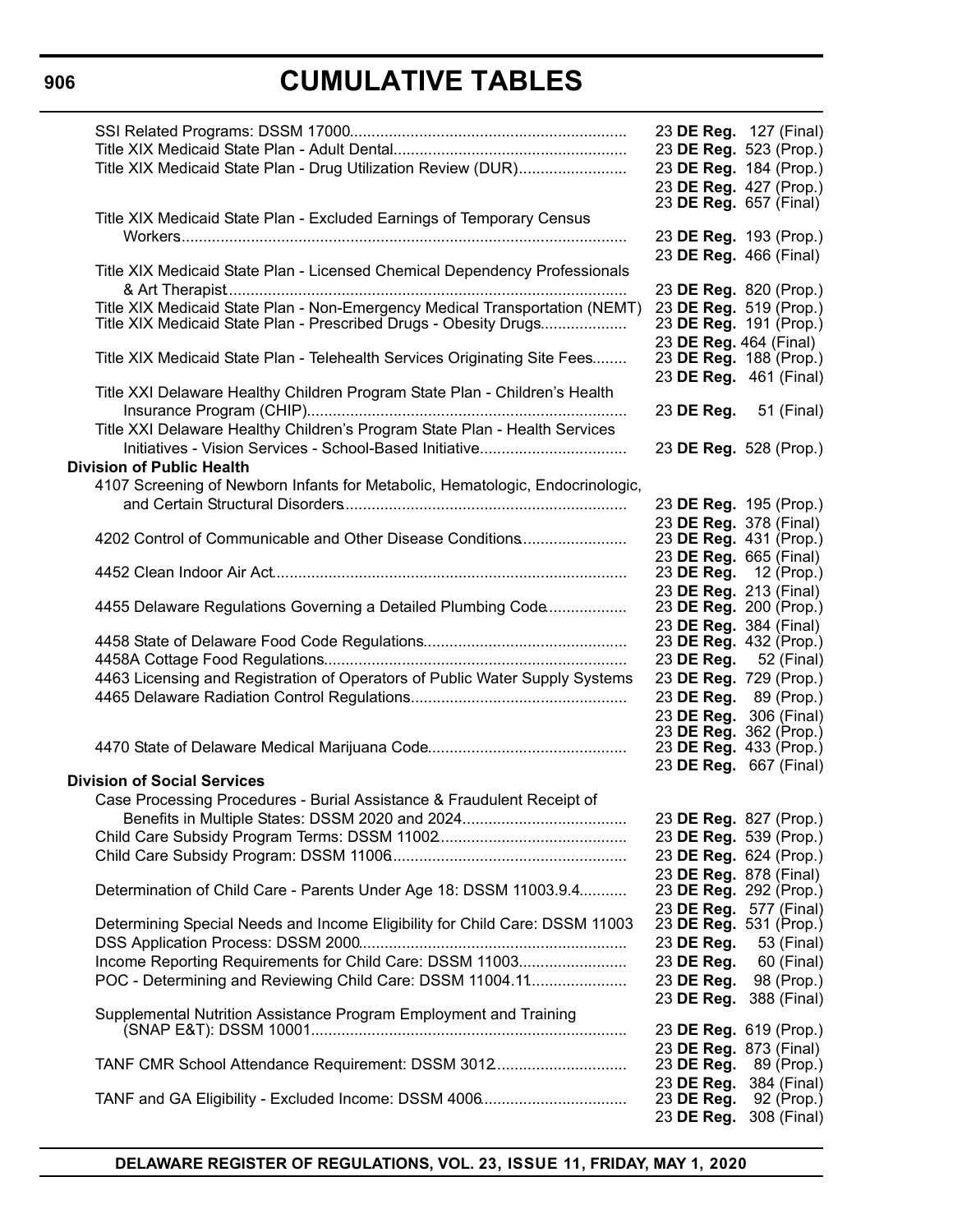| Temporary Assistance for Needy Families (TANF) - CMR: DSSM 3000                                                                                            | 23 DE Reg.             | 63 (Final) |
|------------------------------------------------------------------------------------------------------------------------------------------------------------|------------------------|------------|
| <b>DEPARTMENT OF INSURANCE</b>                                                                                                                             |                        |            |
| <b>Office of the Commissioner</b>                                                                                                                          |                        |            |
|                                                                                                                                                            | 23 DE Reg. 628 (Prop.) |            |
|                                                                                                                                                            | 23 DE Reg. 434 (Prop.) |            |
|                                                                                                                                                            | 23 DE Reg. 676 (Final) |            |
| 903 Prompt Payment of Settled Claims [Formerly Regulation 81]                                                                                              | 23 DE Reg. 730 (Prop.) |            |
|                                                                                                                                                            | 23 DE Reg. 831 (Prop.) |            |
| 1101 Listed Surplus Lines Carriers Intending to Establish an Office in Delaware                                                                            | 23 DE Reg. 102 (Prop.) |            |
|                                                                                                                                                            | 23 DE Reg. 310 (Final) |            |
| 1313 Arbitration of Health Insurance Disputes Between Carriers and Providers<br>1319 Arbitration of Disputes Between Carriers and Primary Care and Chronic | 23 DE Reg. 312 (Final) |            |
|                                                                                                                                                            | 23 DE Reg. 314 (Final) |            |
| 1410 Reporting Medical Management Protocols for Insurance Coverage for                                                                                     |                        |            |
| Serious Mental Illness and Drug And Alcohol Dependency                                                                                                     | 23 DE Reg. 316 (Final) |            |
|                                                                                                                                                            | 23 DE Reg. 834 (Prop.) |            |
| 1801 Insurance Holding Company System Regulation With Reporting Forms                                                                                      |                        |            |
|                                                                                                                                                            | 23 DE Reg. 317 (Final) |            |
|                                                                                                                                                            | 23 DE Reg. 129 (Final) |            |
|                                                                                                                                                            |                        |            |
| <b>DEPARTMENT OF JUSTICE</b>                                                                                                                               |                        |            |
| <b>Fraud and Consumer Protection Division</b>                                                                                                              |                        |            |
|                                                                                                                                                            | 23 DE Reg. 540 (Prop.) |            |
|                                                                                                                                                            | 23 DE Reg. 776 (Final) |            |
|                                                                                                                                                            |                        |            |
| <b>DEPARTMENT OF LABOR</b>                                                                                                                                 |                        |            |
| <b>Division of Unemployment Insurance</b>                                                                                                                  |                        |            |
| 1201 Unemployment Insurance Appeal Board Regulations                                                                                                       | 23 DE Reg. 802 (Emer.) |            |
| DEPARTMENT OF NATURAL RESOURCES AND ENVIRONMENTAL CONTROL                                                                                                  |                        |            |
| <b>Division of Air Quality</b>                                                                                                                             |                        |            |
|                                                                                                                                                            | 23 DE Reg. 438 (Prop.) |            |
|                                                                                                                                                            | 23 DE Reg. 201 (Prop.) |            |
|                                                                                                                                                            | 23 DE Reg. 579 (Final) |            |
|                                                                                                                                                            | 23 DE Reg. 319 (Final) |            |
| 1151 Prohibitions on Use of Certain Hydrofluorocarbons in Specific End-Uses                                                                                | 23 DE Reg. 841 (Prop.) |            |
| Division of Climate, Coastal & Energy                                                                                                                      |                        |            |
|                                                                                                                                                            | 23 DE Reg. 363 (Prop.) |            |
| <b>Division of Fish and Wildlife</b>                                                                                                                       |                        |            |
|                                                                                                                                                            | 23 DE Reg. 543 (Prop.) |            |
|                                                                                                                                                            | 23 DE Reg. 882 (Final) |            |
| 3502 Striped Bass Spawning Season and Area Restrictions                                                                                                    | 23 DE Reg. 633 (Prop.) |            |
| 3503 Striped Bass Recreational Fishing Seasons; Methods of Take; Creel                                                                                     |                        |            |
|                                                                                                                                                            | 23 DE Reg. 705 (Emer.) |            |
|                                                                                                                                                            | 23 DE Reg. 705 (Emer.) |            |
|                                                                                                                                                            | 23 DE Reg. 635 (Prop.) |            |
|                                                                                                                                                            | 23 DE Reg. 217 (Final) |            |
|                                                                                                                                                            | 23 DE Reg. 217 (Final) |            |
| <b>Division of Waste and Hazardous Substances</b>                                                                                                          |                        |            |
|                                                                                                                                                            | 23 DE Reg. 104 (Prop.) |            |
|                                                                                                                                                            | 23 DE Reg. 581 (Final) |            |
| <b>Office of the Secretary</b>                                                                                                                             |                        |            |
|                                                                                                                                                            | 23 DE Reg. 222 (Final) |            |
|                                                                                                                                                            | 23 DE Reg. 322 (Final) |            |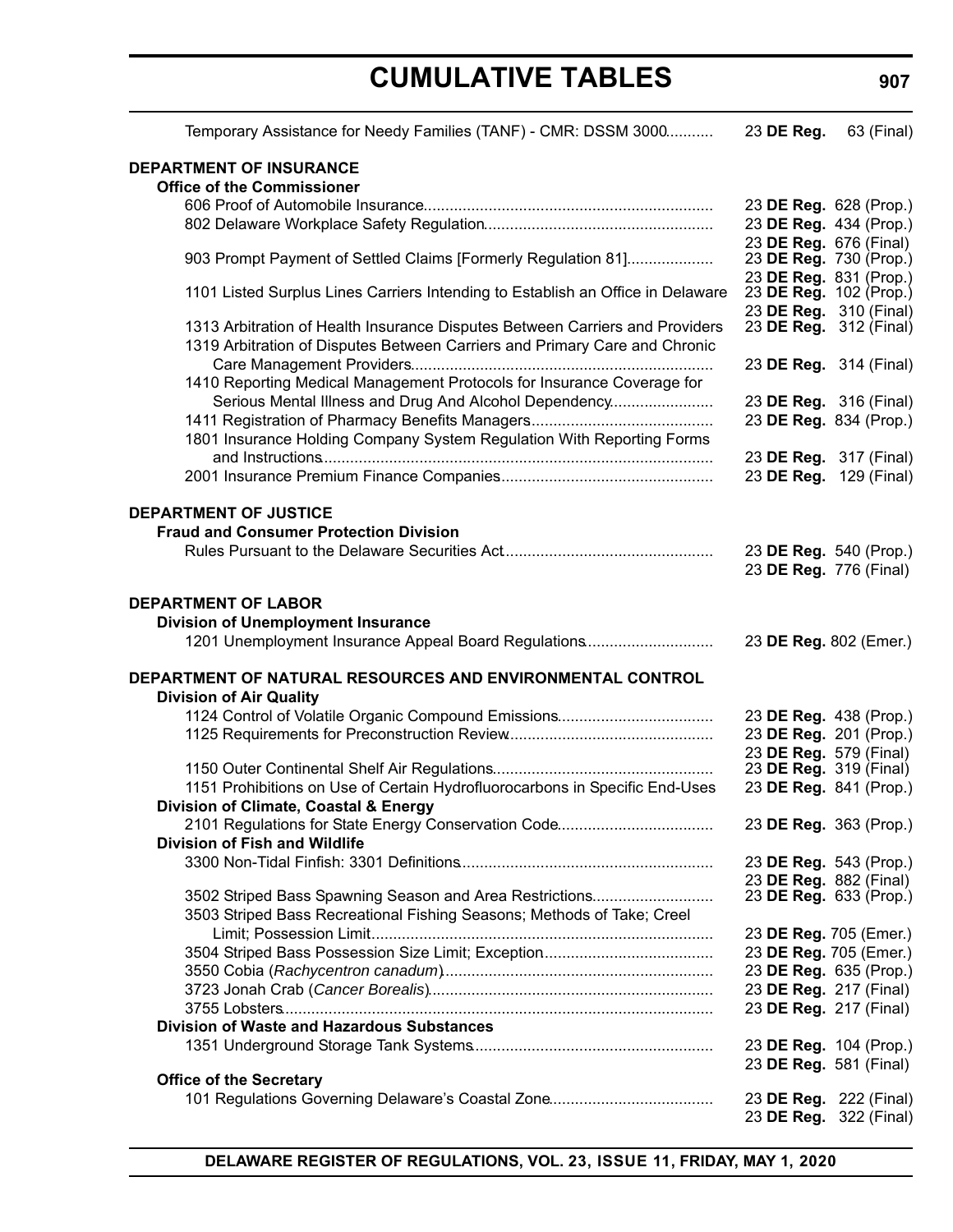**908**

| DEPARTMENT OF SAFETY AND HOMELAND SECURITY                                                                                                         |                        |                        |
|----------------------------------------------------------------------------------------------------------------------------------------------------|------------------------|------------------------|
| <b>Delaware Council on Police Training</b>                                                                                                         |                        |                        |
| 801 Regulations of the Delaware Council on Police Training                                                                                         |                        | 23 DE Reg. 637 (Prop.) |
| 803 COPT Firearms Instructors Standards and Requirements                                                                                           |                        | 23 DE Reg. 638 (Prop.) |
| <b>Division of State Police</b>                                                                                                                    |                        |                        |
| 1300 Board of Examiners of Private Investigators & Private Security Agencies                                                                       |                        | 23 DE Reg. 440 (Prop.) |
|                                                                                                                                                    |                        | 23 DE Reg. 469 (Final) |
|                                                                                                                                                    |                        | 23 DE Reg. 226 (Final) |
|                                                                                                                                                    | 23 DE Reg. 842 (Prop.) |                        |
|                                                                                                                                                    | 23 DE Reg. 72 (Final)  |                        |
| DEPARTMENT OF SERVICES FOR CHILDREN, YOUTH AND THEIR FAMILIES                                                                                      |                        |                        |
| <b>Division of Family Services</b>                                                                                                                 |                        |                        |
|                                                                                                                                                    | 23 DE Reg. 233 (Final) |                        |
|                                                                                                                                                    |                        |                        |
| <b>DEPARTMENT OF STATE</b>                                                                                                                         |                        |                        |
| <b>Division of Corporations</b>                                                                                                                    |                        |                        |
|                                                                                                                                                    |                        | 23 DE Reg. 105 (Prop.) |
|                                                                                                                                                    | 23 DE Reg. 323 (Final) |                        |
| <b>Division of Historical and Cultural Affairs</b>                                                                                                 |                        |                        |
|                                                                                                                                                    | 23 DE Reg. 294 (Prop.) |                        |
|                                                                                                                                                    | 23 DE Reg. 470 (Final) |                        |
| <b>Division of Professional Regulation</b>                                                                                                         |                        |                        |
|                                                                                                                                                    |                        | 23 DE Reg. 843 (Prop.) |
|                                                                                                                                                    |                        | 23 DE Reg. 844 (Prop.) |
|                                                                                                                                                    |                        | 23 DE Reg. 366 (Prop.) |
|                                                                                                                                                    |                        | 23 DE Reg. 130 (Final) |
|                                                                                                                                                    |                        | 23 DE Reg. 296 (Prop.) |
|                                                                                                                                                    | 23 DE Reg. 682 (Final) |                        |
|                                                                                                                                                    | 23 DE Reg. 733 (Prop.) |                        |
|                                                                                                                                                    | 23 DE Reg. 442 (Prop.) |                        |
|                                                                                                                                                    | 23 DE Reg. 738 (Prop.) |                        |
|                                                                                                                                                    |                        | 23 DE Reg. 443 (Prop.) |
|                                                                                                                                                    | 23 DE Reg. 777 (Final) | 23 DE Reg. 846 (Prop.) |
|                                                                                                                                                    |                        |                        |
|                                                                                                                                                    | 23 DE Reg. 742 (Prop.) |                        |
| <b>Controlled Substance Advisory Committee</b>                                                                                                     |                        |                        |
| Office of the State Bank Commissioner Contract of the State of the State Bank Commissioner                                                         | 23 DE Reg.             | 16 (Prop.)             |
|                                                                                                                                                    |                        |                        |
| 701 Procedures for Applications to Form a Bank, Bank and Trust Company or<br>Limited Purpose Trust Company Pursuant to Chapter 7 of Title 5 of the |                        |                        |
|                                                                                                                                                    |                        |                        |
|                                                                                                                                                    | 23 DE Reg.             | 17 (Prop.)             |
|                                                                                                                                                    | 23 DE Reg.             | 21 (Prop.)             |
| 1110 Instructions for Preparation of Franchise Tax for Resulting Branches in                                                                       | 23 DE Reg.             | 236 (Final)            |
|                                                                                                                                                    |                        | 23 DE Reg. 26 (Prop.)  |
|                                                                                                                                                    | 23 DE Reg.             | 241 (Final)            |
|                                                                                                                                                    | 23 DE Reg.             | $641$ (Prop.)          |
|                                                                                                                                                    |                        | 23 DE Reg. 885 (Final) |
| <b>Public Service Commission</b>                                                                                                                   |                        |                        |
| 1001 Rules of Practice and Procedure of the Delaware Public Service                                                                                |                        |                        |
|                                                                                                                                                    | 23 DE Reg. 778 (Final) |                        |
|                                                                                                                                                    | 23 DE Reg. 444 (Prop.) |                        |
|                                                                                                                                                    | 23 DE Reg. 888 (Final) |                        |
| 4001 Rules for the Provision of Telecommunications Services (Dockets 10                                                                            |                        |                        |
|                                                                                                                                                    | 23 DE Reg. 545 (Prop.) |                        |
|                                                                                                                                                    |                        |                        |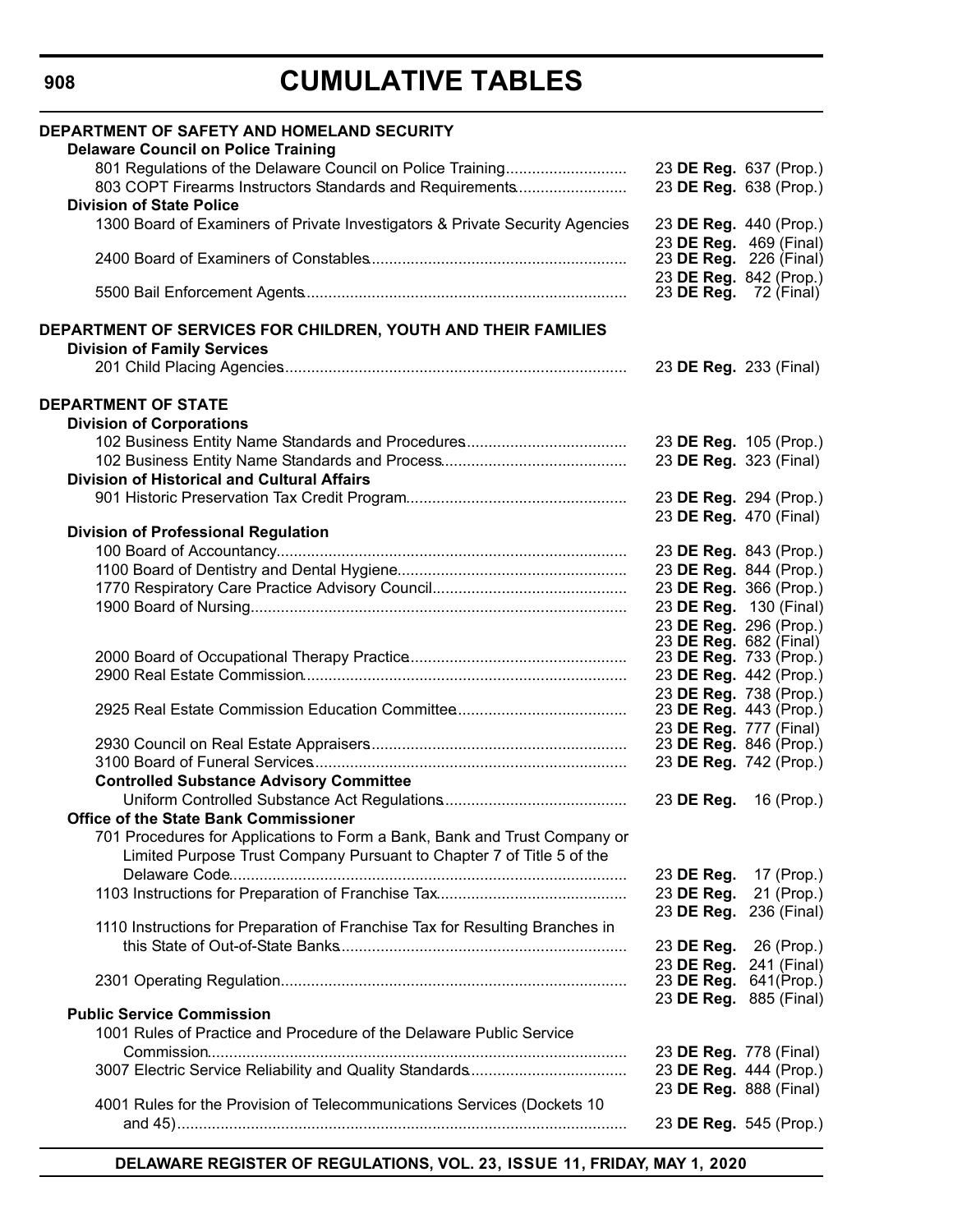|                                                                                     |                               | 23 DE Reg. 552 (Prop.) |
|-------------------------------------------------------------------------------------|-------------------------------|------------------------|
| DEPARTMENT OF TRANSPORTATION                                                        |                               |                        |
| <b>Division of Planning</b>                                                         |                               |                        |
|                                                                                     | 23 DE Reg. 203 (Prop.)        |                        |
|                                                                                     | 23 DE Reg. 392 (Final)        |                        |
| 2312 Regulations Governing the Practice and Procedure for Administering the         |                               |                        |
|                                                                                     | 23 <b>DE Reg.</b> 204 (Prop.) |                        |
|                                                                                     | 23 DE Reg. 400 (Final)        |                        |
| <b>Division of Transportation Solutions</b>                                         |                               |                        |
| 2405 Oversize/Overweight Hauling Permit Policy and Procedures Manual                | 23 DE Reg. 107 (Prop.)        |                        |
|                                                                                     | 23 DE Reg. 326 (Final)        |                        |
|                                                                                     |                               |                        |
| <b>OFFICE OF THE STATE TREASURER</b><br><b>Division of Debt and Cash Management</b> |                               |                        |
| 1201 Statement of Objectives and Guidelines for the Investment of State             |                               |                        |
|                                                                                     | 23 DE Reg. 297 (Prop.)        |                        |
|                                                                                     | 23 DE Reg. 584 (Final)        |                        |
|                                                                                     |                               |                        |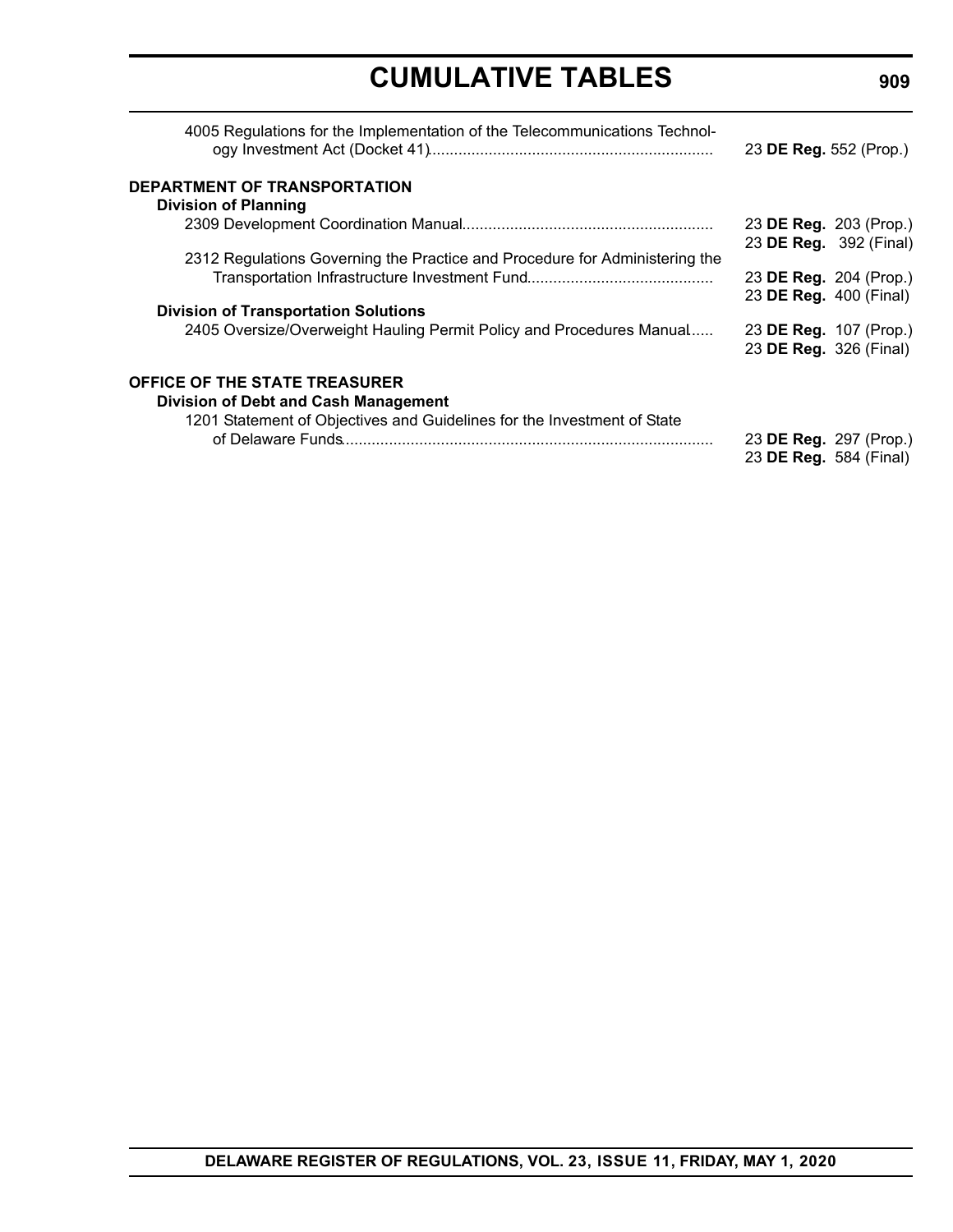#### **Symbol Key**

<span id="page-12-0"></span>Arial type indicates the text existing prior to the regulation being promulgated. Underlined text indicates new text. Language which is stricken through indicates text being deleted.

### **Emergency Regulations**

Under 29 **Del.C.** §10119 an agency may promulgate a regulatory change as an Emergency under the following conditions:

#### **§ 10119. Emergency regulations.**

If an agency determines that an imminent peril to the public health, safety or welfare requires the adoption, amendment or repeal of a regulation with less than the notice required by § 10115, the following rules shall apply:

(1) The agency may proceed to act without prior notice or hearing or upon any abbreviated notice and hearing that it finds practicable;

(2) The order adopting, amending or repealing a regulation shall state, in writing, the reasons for the agency's determination that such emergency action is necessary;

(3) The order effecting such action may be effective for a period of not longer than 120 days and may be renewed once for a period not exceeding 60 days;

(4) When such an order is issued without any of the public procedures otherwise required or authorized by this chapter, the agency shall state as part of the order that it will receive, consider and respond to petitions by any interested person for the reconsideration or revision thereof; and

(5) The agency shall submit a copy of the emergency order to the Registrar for publication in the next issue of the *Register of Regulations*. (60 Del. Laws, c. 585, § 1; 62 Del. Laws, c. 301, § 2; 71 Del. Laws, c. 48, § 10.)

### **[DEPARTMENT OF NATURAL RESOURCES AND ENVIRONMENTAL](https://dnrec.alpha.delaware.gov/)  CONTROL**

### **DIVISION OF FISH [AND WILDLIFE](https://dnrec.alpha.delaware.gov/fish-wildlife/)**

Statutory Authority: 29 Delaware Code, Section 10119 and 7 Delaware Code, Section 903(h) (29 **Del.C.** §10119 & 7 **Del.C.** §903(h))

### 7 **DE Admin. Code** 3505

#### **EMERGENCY SECRETARY'S ORDER**

**Pursuant to Paragraph F of the Governor's Sixth Modification of the Declaration of a State of Emergency for the State of Delaware Due to a Public Health Threat, and pursuant to 7 Del.C. §903(h) and 29 Del.C. §10119**

#### **Order No: 2020-FW-0011**

#### **[3505 Striped Bass Commercial Fishing Seasons; Quotas; Tagging and Reporting Requirements](#page-3-0)**

#### **AUTHORITY**

Pursuant to Paragraph F of the Governor's Sixth Modification of the Declaration of a State of Emergency for the State of Delaware Due to a Public Health Threat ("Governor's Emergency Declaration"), and pursuant to 7 **Del.C.** §903(h) and 29 **Del.C.** §10119, the Department of Natural Resources and Environmental Control ("Department") is adopting emergency regulatory amendments to 7 **DE Admin. Code** 3505: *Striped Bass Commercial Fishing Seasons; Quotas; Tagging and Reporting Requirements.* Paragraph F of the Governor's Emergency Declaration authorizes the Secretary of the Department to adopt an Emergency Order "to respond to COVID-19 concerns that implicate the natural resources of the State of Delaware." Additionally, 29 **Del.C.** §10119 authorizes the Department to adopt emergency regulations where an agency determines that an imminent peril to the public health, safety or welfare requires the amendment of a regulation with less than the notice required by 29 **Del.C.** §10115. Moreover, 7 **Del.C.** §903(h) authorizes the Department to adopt emergency regulations when

#### **DELAWARE REGISTER OF REGULATIONS, VOL. 23, ISSUE 11, FRIDAY, MAY 1, 2020**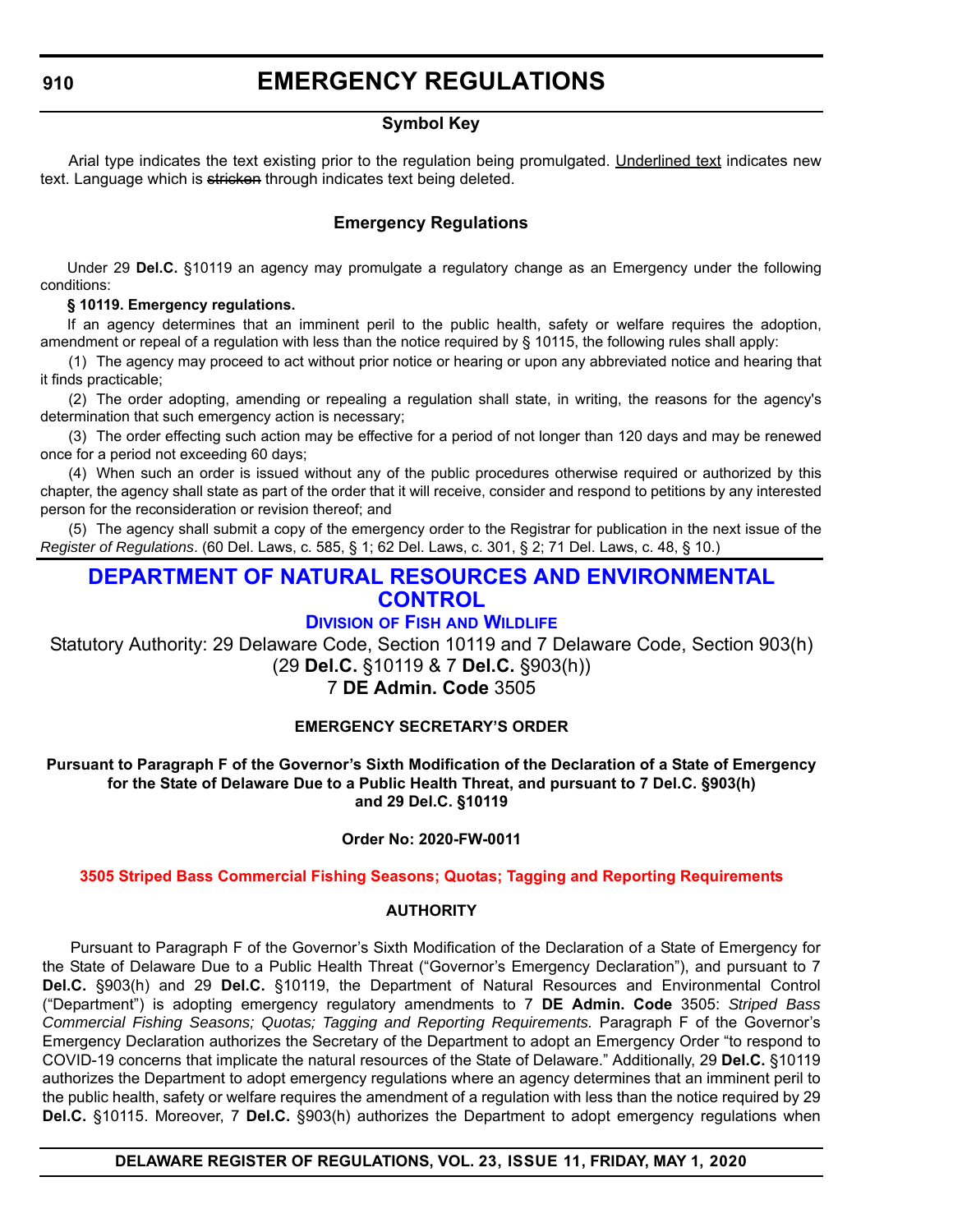such regulations are necessary to deal with an actual or imminent public health threat or danger to a fishing resource or habitat involving finfish.

#### **REASON FOR THE EMERGENCY ORDER**

The mandatory business closures resulting from the national efforts to contain the COVID-19 pandemic have led to a huge decline in demand for seafood, including Striped Bass from Delaware's spring commercial fishery. Delaware's commercial spring Striped Bass fishery regulations require eligible commercial fishermen to register for the fishery and either pick up their harvest tags, which indicates that they will fish their own quota, or transfer their Striped Bass quota and associated harvest tags to another registered fishermen prior to receiving their harvest tags. Some fishermen who had picked up their harvest tags intending to fish their quotas found that the collapse of the seafood market left them with no alternatives for selling their harvest, thus they have not fished. While some fishermen who intended to fish have not done so due to the market collapse, other Striped Bass fishermen have successfully found new markets for their harvest and now would like more quota. Given these extraordinary circumstances for Delaware's commercial Striped Bass fishermen caused by the COVID-19 pandemic, the Department will allow those fishermen who had already picked up their quota and harvest tags to transfer their quotas and harvest tags to another eligible commercial fisherman through this Emergency Order. Adoption of this Emergency Order is necessary to ensure the welfare of the Striped Bass resource and its dependent commercial fisheries.

#### **EFFECTIVE DATE OF ORDER**

It is hereby ordered, that 7 **DE Admin. Code** 3505: *Striped Bass Commercial Fishing Seasons; Quotas; Tagging and Reporting Requirements*, specifically, Section 7.0, which concerns the transfer of Striped Bass harvest tags, is temporarily modified as shown by strikethrough and underline as follows:

7.0 It is lawful for a commercial food fisherman who is authorized to be issued Striped Bass harvest tags by the Department to transfer said tags to another commercial food fisherman, provided said transfer is made prior to said tags being issued by the Department. the Department is notified of the transfer on a form provided by the Department prior to the transfer. The transferee will be responsible for reporting the transferred quota and accounting for the transferred harvest tags.

This Emergency Order shall take effect immediately upon the signing of this Order and shall remain in effect for 120 days. At the expiration of 120 days, the Department may choose to renew this Emergency Order once for a period not exceeding 60 days, consistent with 29 **Del.C.** §10119(3).

#### **PETITION FOR RECOMMENDATIONS**

The Department will receive, consider, and respond to petitions by any interested person for recommendations or revisions of this Order. Petitions should be presented to the Fisheries Section, Division of Fish & Wildlife, 89 Kings Highway, Dover, DE 19901.

#### **ORDER**

It is hereby ordered, this 13<sup>th</sup> day of April, 2020, that the above referenced amendment to 7 DE Admin. Code 3505: *Striped Bass Commercial Fishing Seasons; Quotas; Tagging and Reporting Requirements*, a copy of which is hereby attached, is adopted, pursuant to the Governor's Emergency Declaration, 7 **Del.C.** §903(h), and 29 **Del.C.** §10119, as referenced above, and supported by the evidence contained herein.

Shawn M. Garvin **Secretary** 

**3505 Striped Bass Commercial Fishing Seasons; Quotas; Tagging and Reporting Requirements.**

(Penalty Section 7 **Del.C.** §936(b)(2))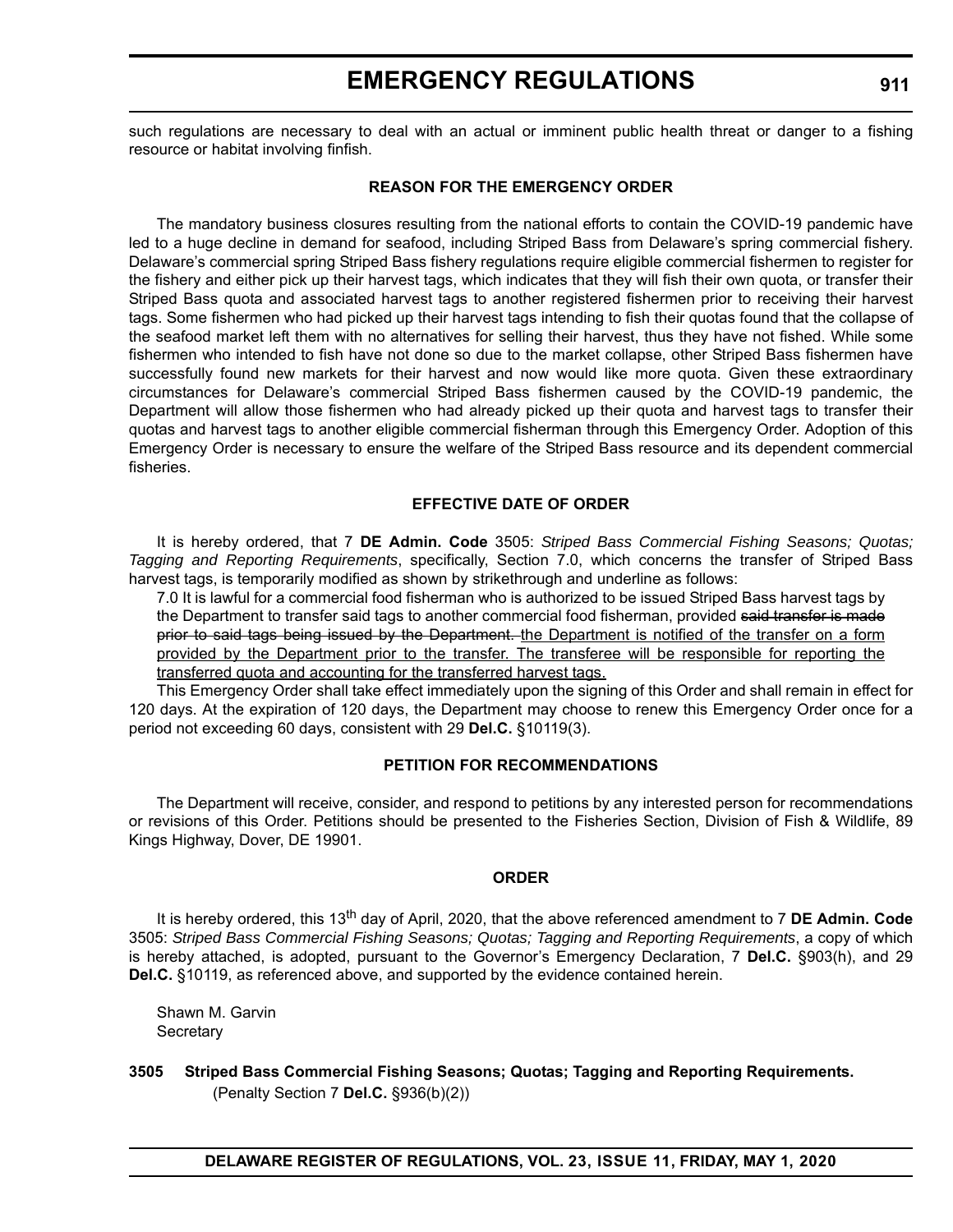- 1.0 It is unlawful for any commercial food fisherman using a gill net to take and reduce to possession any striped bass at any time except when said commercial food fisherman is authorized by the Department to participate in a commercial gill net fishery for striped bass established herein. A commercial food fisherman may use a gill net to take and reduce to possession striped bass during the period beginning at 12:01 A.M. on February 15 and ending at 4:00 P.M. on May 31 next ensuing. It is unlawful to use any gill net having a stretched-mesh size greater than four (4) inches to take striped bass during the period February 15 until and including the last day in February unless the net is drifted. A commercial food fisherman may use a gill net to take and reduce to possession striped bass during the period beginning at 12:01 A.M. on November 15 and ending at 4:00 P.M. on December 31 next ensuing provided at least two (2) percent of the commercial allocation of striped bass for the gill net fishery, as determined by the Department, was not landed in the February - May gill net fishery. In order for a commercial food fisherman to be authorized by the Department to participate in a commercial gill net fishery, said commercial food fisherman shall have a valid food fishing equipment permit for a gill net and shall register in writing with the Department to participate in said fishery by February 1 for the February 15 - May 31 gill net fishery and by November 1 for the December gill net fishery.
- 2.0 It is unlawful for any commercial food fisherman using a hook and line to take and reduce to possession any striped bass at any time except when said commercial food fisherman is authorized by the Department to participate in a commercial hook and line fishery for striped bass established herein. Except as otherwise provided, a commercial food fisherman may use a hook and line to take and reduce to possession striped bass during the period beginning at 12:01 A.M. on April 1 and ending at 4:00 P.M. on December 31 next ensuing. In order for a commercial food fisherman to be authorized to participate in the commercial hook and line fishery, said commercial food fisherman shall register in writing with the Department to participate in said fishery by February 1.
- 3.0 The striped bass gill net fishery in February May, the striped bass gill net fishery in November December and the striped bass hook and line fishery in April - December shall be considered separate striped bass fisheries. Each participant in a striped bass fishery shall be assigned an equal share of the total pounds of striped bass allotted by the Department to that fishery. A share shall be determined by dividing the number of pre-registered participants in that fishery into the total pounds of striped bass allotted to that fishery by the Department. The total pounds of the State's ASMFC commercial striped bass quota will be allotted to each fishery by the Department as follows: 95% for the February 15 - May 31 gill net fishery, 5% for the April - December hook and line fishery and, provided that in excess of two (2)% of the February 15 - May 31 gill net fishery allocation was not landed, said remainder for the November - December gill net fishery. Any overage of the State's commercial quota will be subtracted from the next year's commercial quota proportionally to the appropriate fishery.
- 4.0 It is unlawful for any commercial food fisherman to land, during a striped bass fishing season, more than the total pounds assigned by the Department to said individual commercial food fisherman.
- 5.0 It is unlawful for any commercial food fisherman to possess any landed striped bass that does not have locked into place through the mouth and gill (operculum) opening a striped bass harvest tag issued to said commercial fisherman by the Department.
- 6.0 The Department may issue tags to commercial food fishermen who register in writing with the Department to participate in a striped bass fishery. Each participant shall initially be issued a quantity of striped bass harvest tags that is to be determined by the Department by dividing said participant's assigned share in pounds by the estimated weight of a striped bass expected to be landed. If a commercial food fisherman needs additional tags to fulfill his or her assigned share, the Department shall issue additional tags after verifying the balance of the share from reports submitted by an official weigh station to the Department.
- 7.0 It is lawful for a commercial food fisherman who is authorized to be issued striped bass harvest tags by the Department to transfer said tags to another commercial food fisherman, provided said transfer is made prior to said tags being issued by the Department. the Department is notified of the transfer on a form provided by the Department prior to the transfer. The transferee will be responsible for reporting the transferred quota and accounting for the transferred harvest tags.
- 8.0 It is unlawful for any commercial food fisherman to apply a tag to a striped bass unless said tag had been issued or legally transferred to said commercial food fisherman by the Department.

#### **DELAWARE REGISTER OF REGULATIONS, VOL. 23, ISSUE 11, FRIDAY, MAY 1, 2020**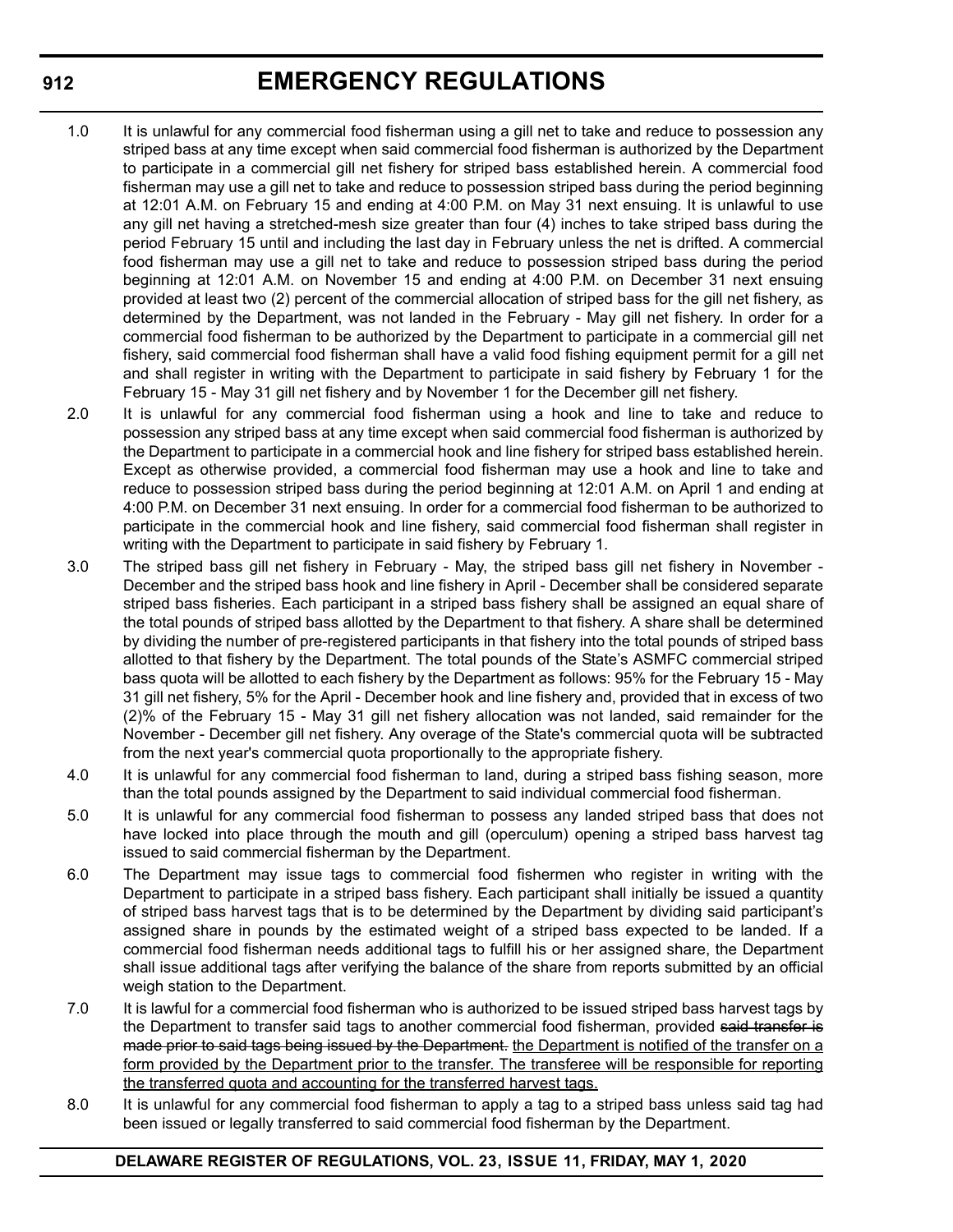- 9.0 It is unlawful to apply any striped bass tag issued by the Department to a striped bass if said tag had previously been applied to another striped bass.
- 10.0 It is unlawful for any commercial food fisherman to sell, barter or trade any striped bass, to attempt to sell, barter or trade any striped bass or to transport, to have transported or to attempt to have transported any striped bass out of the State unless said striped bass has been weighed and tagged at an official weigh station.
- 11.0 The Department may appoint individuals and their agents as official weigh stations to weigh and tag all striped bass landed in a commercial striped bass fishery. Official weigh stations, if requested, shall be compensated by the Department for each striped bass weighed and tagged. An official weigh station shall enter into an agreement with the Department to maintain records and report on a regular basis each commercial food fisherman's daily landings of striped bass weighed and tagged at said station. The Department shall provide official weigh stations with tags to be applied to each striped bass weighed.
- 12.0 Each commercial food fisherman participating in a striped bass fishery shall file a complete and accurate report with the Department on forms provided by the Department on all striped bass landed during said fishery. Each report shall be filed with the Department within 30 days after the end date of each fishery. All unused tags issued or legally transferred to a commercial food fisherman shall be returned to the Department with said report. Failure to file a complete and accurate report or failure to return all unused tags may disqualify the commercial food fishermen from future striped bass fisheries.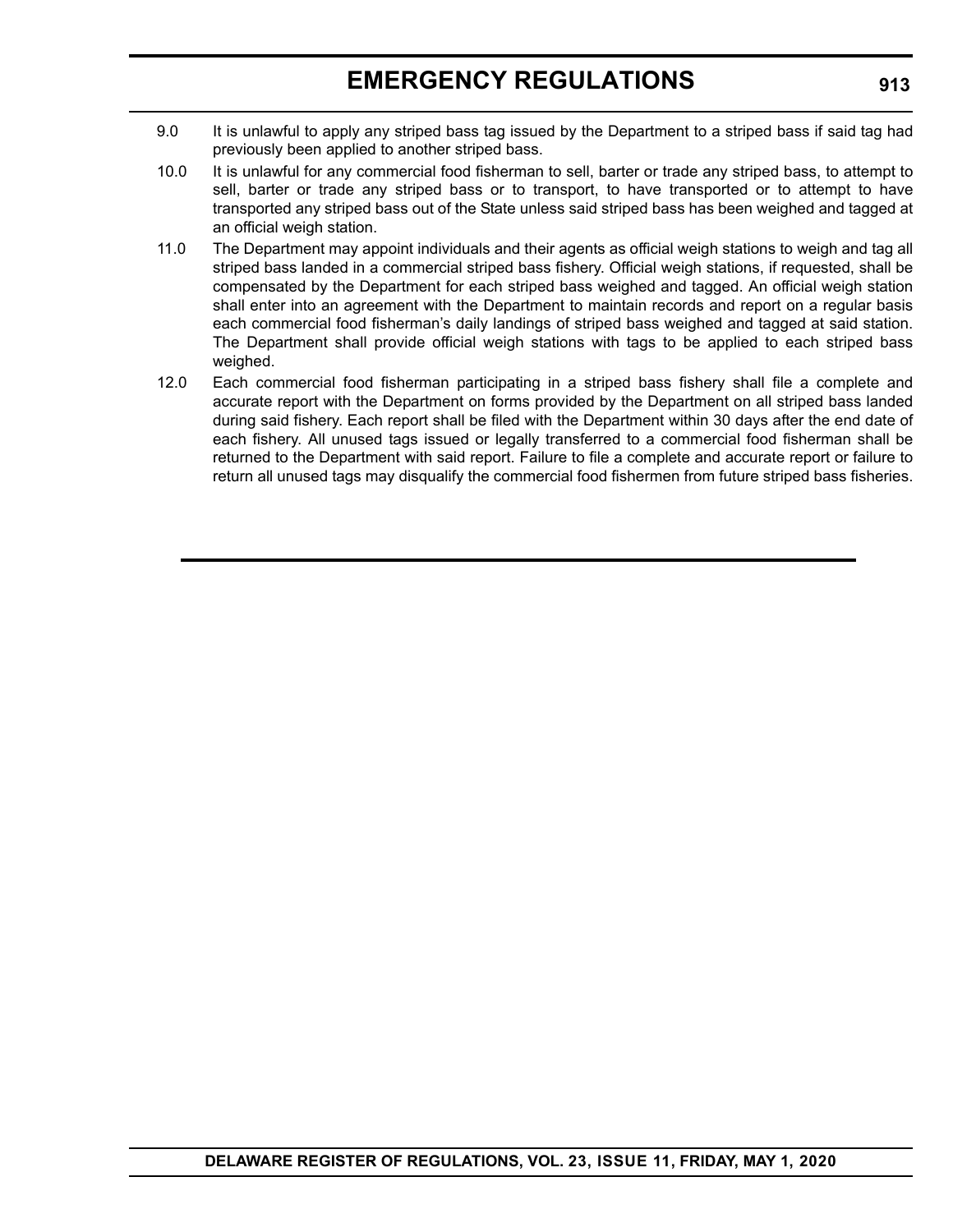### **Symbol Key**

<span id="page-16-0"></span>Arial type indicates the text existing prior to the regulation being promulgated. Underlined text indicates new text. Language which is stricken through indicates text being deleted.

### **Proposed Regulations**

Under 29 **Del.C.** §10115 whenever an agency proposes to formulate, adopt, amend or repeal a regulation, it shall file notice and full text of such proposals, together with copies of the existing regulation being adopted, amended or repealed, with the Registrar for publication in the *Register of Regulations* pursuant to §1134 of this title. The notice shall describe the nature of the proceedings including a brief synopsis of the subject, substance, issues, possible terms of the agency action, a reference to the legal authority of the agency to act, and reference to any other regulations that may be impacted or affected by the proposal, and shall state the manner in which persons may present their views; if in writing, of the place to which and the final date by which such views may be submitted; or if at a public hearing, the date, time and place of the hearing. If a public hearing is to be held, such public hearing shall not be scheduled less than 20 days following publication of notice of the proposal in the *Register of Regulations*. If a public hearing will be held on the proposal, notice of the time, date, place and a summary of the nature of the proposal shall also be published in at least 2 Delaware newspapers of general circulation. The notice shall also be mailed to all persons who have made timely written requests of the agency for advance notice of its regulation-making proceedings.

### **[DEPARTMENT OF EDUCATION](https://www.doe.k12.de.us/)**

**[PROFESSIONAL STANDARDS BOARD](https://www.doe.k12.de.us/domain/172 )**

Statutory Authority: 14 Delaware Code, Sections 1203 and 1205(b) (14 **Del.C.** §§1203 &

1205(b))

14 **DE Admin. Code** 1572

#### **PUBLIC NOTICE**

#### **Educational Impact Analysis Pursuant to 14 Del.C. Section 122(d)**

#### **[1572 Teacher of Students Who Are Gifted or Talented](#page-3-0)**

#### **A. TYPE OF REGULATORY ACTION REQUESTED**

Amendment to Existing Regulation

#### **B. SYNOPSIS OF SUBJECT MATTER OF REGULATION**

Pursuant to 14 **Del.C.** §§1203 and 1205(b), the Professional Standards Board ("Board"), acting in consultation and cooperation with the Delaware Department of Education ("Department"), developed amendments to 14 **DE Admin. Code** 1572 Teacher of Students Who Are Gifted or Talented. The regulation concerns the requirements for a Teacher of Students Who Are Gifted or Talented Standard Certificate in accordance with 14 **Del.C.** §1220. The proposed amendments include adding clarifying language regarding category certificates in Section 1.0; adding defined terms to Section 2.0; clarifying the requirements for issuing a Teacher of Students Who Are Gifted or Talented Standard Certificate in Section 3.0; specifying the education, knowledge, and skill requirements for obtaining a Teacher of Students Who Are Gifted or Talented Standard Certificate in Section 4.0; specifying the application requirements in Section 5.0; adding Section 6.0, which concerns the validity of a Teacher of Students Who Are Gifted or Talented Standard Certificate; adding Section 7.0, which concerns disciplinary actions; adding Section 8.0, which concerns requests for the Secretary of Education to review standard certificate applications; and adding Section 9.0, which concerns recognizing past certification.

Persons wishing to present their views regarding this matter may do so in writing by the close of business on or before June 2, 2020 to the Department of Education, Office of the Secretary, Attn: Regulation Review, 401 Federal Street, Suite 2, Dover, Delaware 19901 or to [DOEregulations.comment@doe.k12.de.us.](mailto: DOEregulations.comment@doe.k12.de.us) A copy of this regulation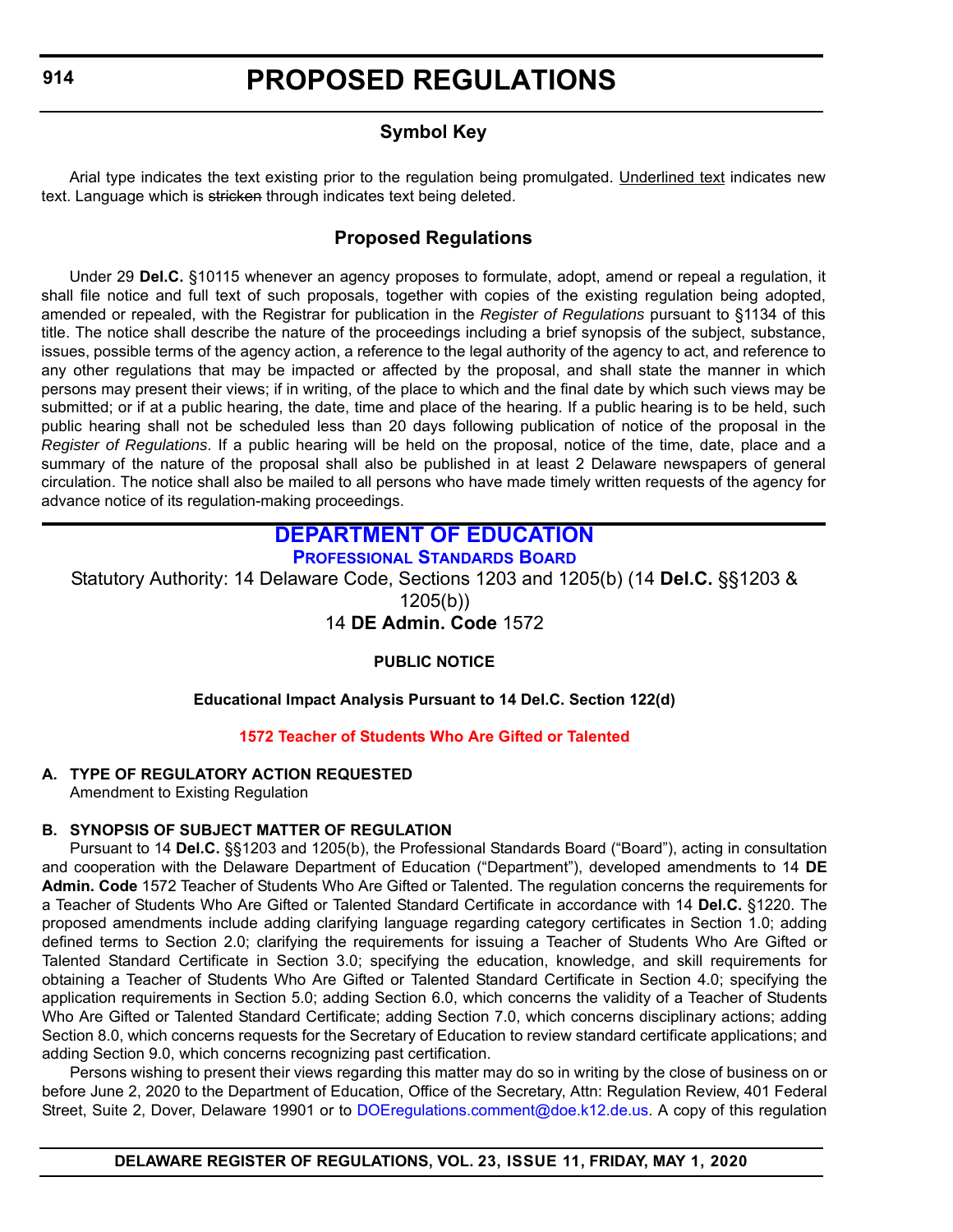may be viewed online at the Registrar of Regulation's website, [http://regulations.delaware.gov/services/](http://regulations.delaware.gov/services/current_issue.shtml) current issue.shtml or obtained at the Department of Education's Office of the Secretary, located at the address above.

#### **C. IMPACT CRITERIA**

1. Will the amended regulation help improve student achievement as measured against state achievement standards? The amended regulation will help to improve student achievement as measured against state achievement standards.

2. Will the amended regulation help ensure that all students receive an equitable education? The amended regulation will help ensure that all students receive an equitable education.

3. Will the amended regulation help to ensure all students' health and safety are adequately protected? The amended regulation addresses a standard certificate for educators, not students' health and safety.

4. Will the amended regulation help to ensure that all students' legal rights are respected? The amended regulation addresses a standard certificate for educators, not students' legal rights.

5. Will the amended regulation preserve the necessary authority and flexibility of decision-makers at the local board and school level? The amended regulation does not change authority and flexibility of decision makers at the local board and school level.

6. Will the amended regulation place unnecessary reporting or administrative requirements or mandates upon decision makers at the local board and school levels? The amended regulation does not place unnecessary reporting or administrative requirements or mandates upon decision makers at the local board and school levels.

7. Will decision making authority and accountability for addressing the subject to be regulated be placed in the same entity? The Department implements the rules and regulations promulgated and adopted pursuant to 14 **Del.C.** Ch. 12 relating to licensure and certification of educators.

8. Will the amended regulation be consistent with and not an impediment to the implementation of other state educational policies, in particular to state educational policies addressing achievement in the core academic subjects of mathematics, science, language arts, and social studies? The amended regulation is consistent with, and not an impediment to, the implementation of other state educational policies, and in particular to state educational policies addressing achievement in the core academic subjects of mathematics, science, language arts, and social studies.

9. Is there a less burdensome method for addressing the purpose of the amended regulation? There is not a less burdensome method for addressing the purpose of this amended regulation.

10. What is the cost to the state and to the local school boards of compliance with the adopted regulation? There is no expected cost to the state and to the local school boards of complying with this amended regulation.

#### **\*Please Note: The Regulatory Flexibility Analysis and Impact Statement for this regulation, as required by 29 Del.C. Ch. 104, is available at:**

#### **<http://regulations.delaware.gov/register/may2020/proposed/23 DE Reg 914RFA 05-01-20.pdf>**

#### **1572 Teacher of Students Who Are Gifted or Talented**

Non-regulatory note: Passage on an examination of content knowledge may also be required to obtain this certification. Pursuant to 14 **Del.C.** §1220 and 14 **DE Admin. Code** 1505, an examination of content knowledge is required when applicable and available. An examination of content knowledge is applicable and available when approved by the Professional Standards Board with the concurrence of the State Board of Education. See the Department of Education website for additional information.

#### **1.0 Content**

1.1 This regulation shall apply to the issuance of a Standard Certificate, Teacher of Students Who Are Gifted or Talented Standard Certificate (Category) pursuant to 14 **Del.C.** §1220(a), for Teacher of Students Who Are Gifted or Talented (Category). This certification is required in programs that are identified as specific to students who have been identified as gifted or talented through assessments and other criteria set forth by local school districts or other programs specifically identified by the Department as programs for students who are gifted or talented 14 **Del.C.** §1220(a).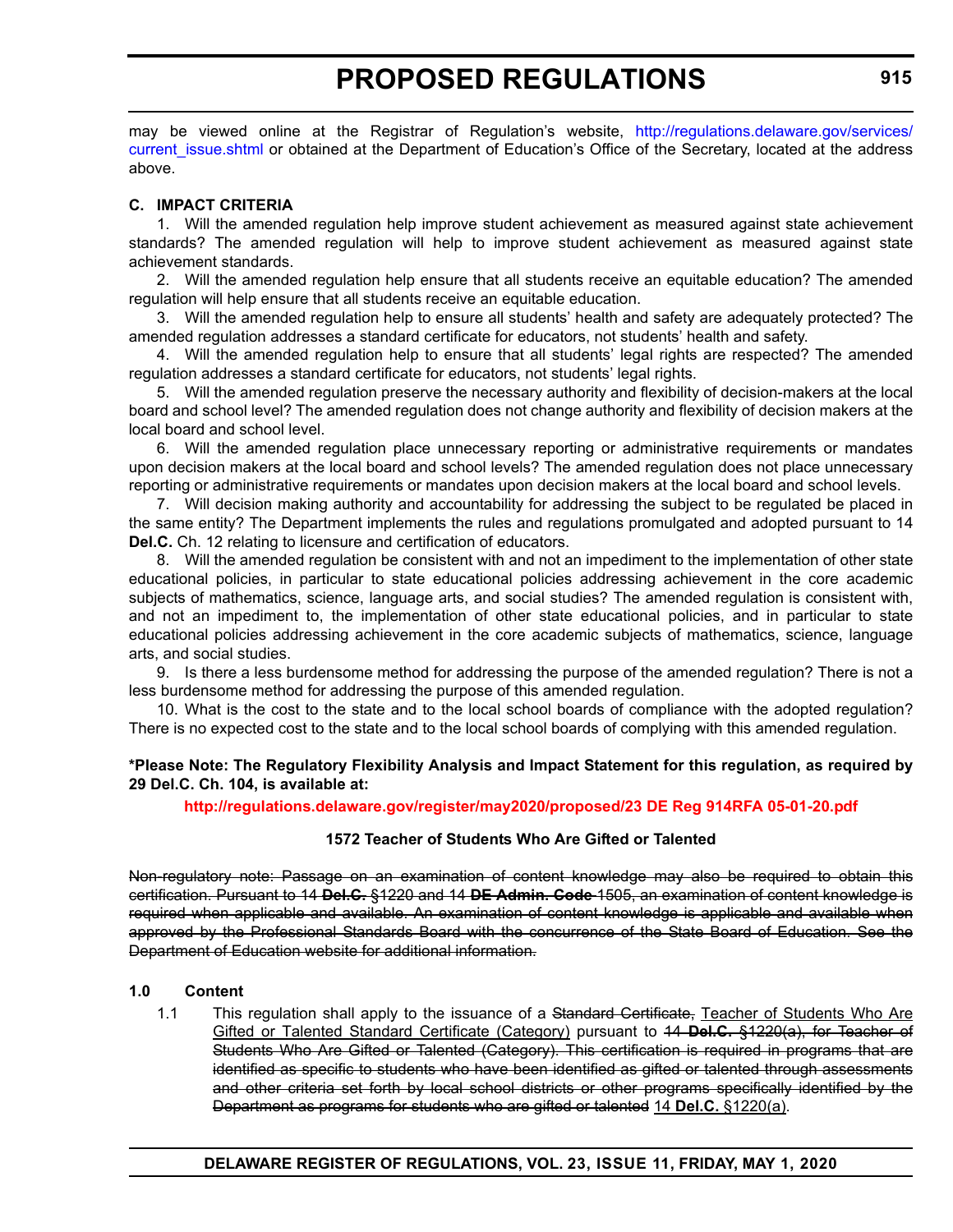- 1.1.1 This Certification is required for an Educator who is assigned to teach in a program that is specific to students who have been identified as gifted or talented as provided in 14 **DE Admin. Code** 902 in Delaware public schools.
- 1.1.2 This Certification is a category Standard Certificate and does not certify an Educator to practice in a particular area or teach a particular subject. A category Standard Certificate only establishes that an Educator has met the prescribed education, knowledge, or skill to instruct a particular category of students. This Certification is limited to the category of Gifted or Talented Students.
- 1.1.3 An Educator shall hold at least one content area Standard Certificate.
- 1.2 Except as otherwise provided, the requirements set forth in 14 **DE Admin. Code** 1505 Standard Certificate, including any subsequent amendment or revision thereto, are incorporated herein by reference.

#### **2.0 Definitions**

The definitions set forth in 14 **DE Admin. Code** 1505 Standard Certificate, including any subsequent amendment or revision thereto, are incorporated herein by reference.

The following words and terms, when used in this regulation, shall have the following meaning:

- "**15 Credits or the Equivalent in Professional Development**" means college credits or an equivalent number of hours with one credit equating to 15 hours taken either as part of a degree program or in addition to a degree program from a Regionally Accredited college or university or a professional development provider approved by the Department. College credit means undergraduate or graduate level coursework and continuing education units (CEUs) completed at or through a Regionally Accredited college or university or other Department-approved provider.
- "**Certification**" means the issuance of a Standard Certificate, which may occur regardless of a recipient's assignment or employment status.

"**Department**" means the Delaware Department of Education.

- "**Educator**" means a person licensed and certified by the State under 14 **Del.C.** Ch. 12 to engage in the practice of instruction, administration or other related professional support services in Delaware public schools, including charter schools, pursuant to rules and regulations promulgated by the Professional Standards Board and approved by the State Board of Education. The term 'educator' does not include substitute teachers.
- "**Employing Authority**" means any entity which employs educators, and includes, but is not limited to, school districts, charter schools, boards of directors, and management companies.
- "**Gifted or Talented Student**" means the same as a "Gifted or Talented Student" as provided in 14 **DE Admin. Code** 902 Gifted or Talented Education Plan.
- "**Immorality**" means conduct which is inconsistent with the rules and principles of morality expected of an educator and may reasonably be found to impair an educator's effectiveness by reason of the educator's unfitness or otherwise.
- "**License**" means a credential which authorizes the holder to engage in the practice for which the license is issued.
- "**Major or Its Equivalent**" means a minimum of 30 semester hours of coursework in a particular content area.
- "**Passing Score**" means a minimum score as established by the Standards Board, in consultation with the Department, and with the approval of the State Board of Education.
- "**Professional Development**" means a combination of focused, in-depth learning, practice, feedback, reflection, and expert support experiences designed to change participants' attitudes, insights, and perspectives and ultimately results in improved professional practice. Effective professional development programs include ample opportunities for knowledge acquisition, skill mastery, descriptive feedback, and refinement of practice in the work setting.
- "**Regionally Accredited**" means educational accreditation by a regional accrediting agency that is recognized by the U.S. Secretary of Education as a reliable authority concerning the quality of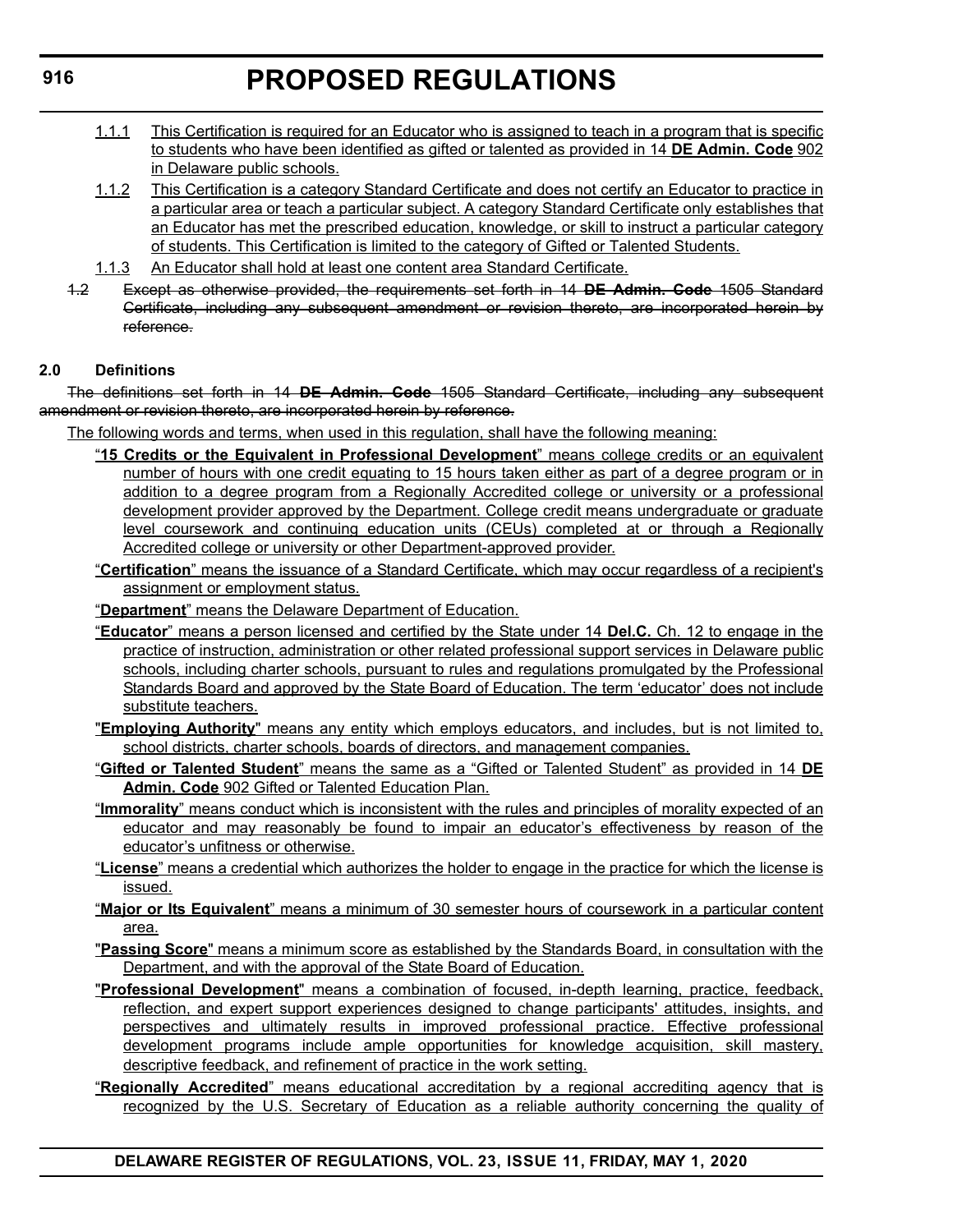education offered by the institutions of higher education it accredits, including Middle States Commission on Higher Education.

- "**Standard Certificate**" means a credential issued to certify that an educator has the prescribed knowledge, skill or education to practice in a particular area, teach a particular subject, or teach a category of students.
- "**Standards Board**" means the Professional Standards Board established pursuant to 14 **Del.C.** §1201.
- "**Valid and Current License or Certificate**" means a current full or permanent certificate or license issued by another state or jurisdiction. This means the educator is fully credentialed by having met all of the requirements for full licensure or certification in another state or jurisdiction. It does not include temporary, emergency, conditional certificates of eligibility or expired certificates or licenses issued from another state or jurisdiction.

#### **3.0 Issuance of a Standard Certificate**

- 3.1 In accordance with 14 **Del.C.** §1220(a), the Department shall issue a Teacher of Students Who Are Gifted or Talented Standard Certificate as a Teacher of Students Who Are Gifted or Talented to an educator who has met the following applicant who:
	- 3.1.1 Holds a valid Delaware Initial, Continuing, or Advanced License<del>; or a Limited Standard,</del> or a Standard or Professional Status Certificate issued by the Department prior to August 31, 2003; 2003 and meets the requirements set forth in Section 4.0 of this regulation; or
	- 3.1.2 Has met the requirements as set forth in 14 **DE Admin. Code** 1505 Standard Certificate, including any subsequent amendment or revision thereto; and for licensure and holds a Valid and Current License or Certificate in gifted or talented education or teaching gifted students.
	- 3.1.3 Holds a Standard Certificate in a subject (content), grade level, or area; and
	- 3.1.4 Has satisfied the additional requirements in this regulation.
- 3.2 Notwithstanding any provision to the contrary herein, the Department shall not act on an application for a Teacher of Students Who Are Gifted or Talented Standard Certificate if the applicant is under official investigation by any national, state, or local authority with the power to issue educator licenses or certifications. The Department shall not act where the alleged conduct involves allegations of Immorality, misconduct in office, incompetence, willful neglect of duty, disloyalty, or falsification of credentials, until the applicant provides evidence of the investigation's resolution.

#### **4.0 Additional Prescribed Education, Knowledge, and Skill Requirements**

- 4.1 An educator shall also have satisfied one of the following additional education requirements:
	- 4.1.1 Holding a bachelor's, master's, or doctoral degree from a regionally accredited college or university with a major or its equivalent in an area listed in 4.1.1.1 from a program approved or recognized as provided in 4.1.1.2.
		- 4.1.1.1 Approved majors
			- 4.1.1.1.1 gifted or talented education;
			- 4.1.1.1.2 teaching gifted students; or-
			- 4.1.1.1.3 special education with a gifted or talented endorsement or specialization.
		- 4.1.1.2 Required Program Approval or Recognition
			- 4.1.1.2.1 National Council for the Accreditation of Teacher Education (NCATE) recognized educator preparation program; or
			- 4.1.1.2.2 The Council for the Accreditation of Educator Preparation (CAEP) specialty organization recognized educator preparation program; or
			- 4.1.1.2.3 State approved educator preparation program where the state approval body employed the appropriate standards; or
	- 4.1.2 Completion of a minimum of fifteen (15) credits or their equivalent in professional development as approved by the Department, with a focus in special education for gifted or talented students or students who are gifted or talented in the following content areas: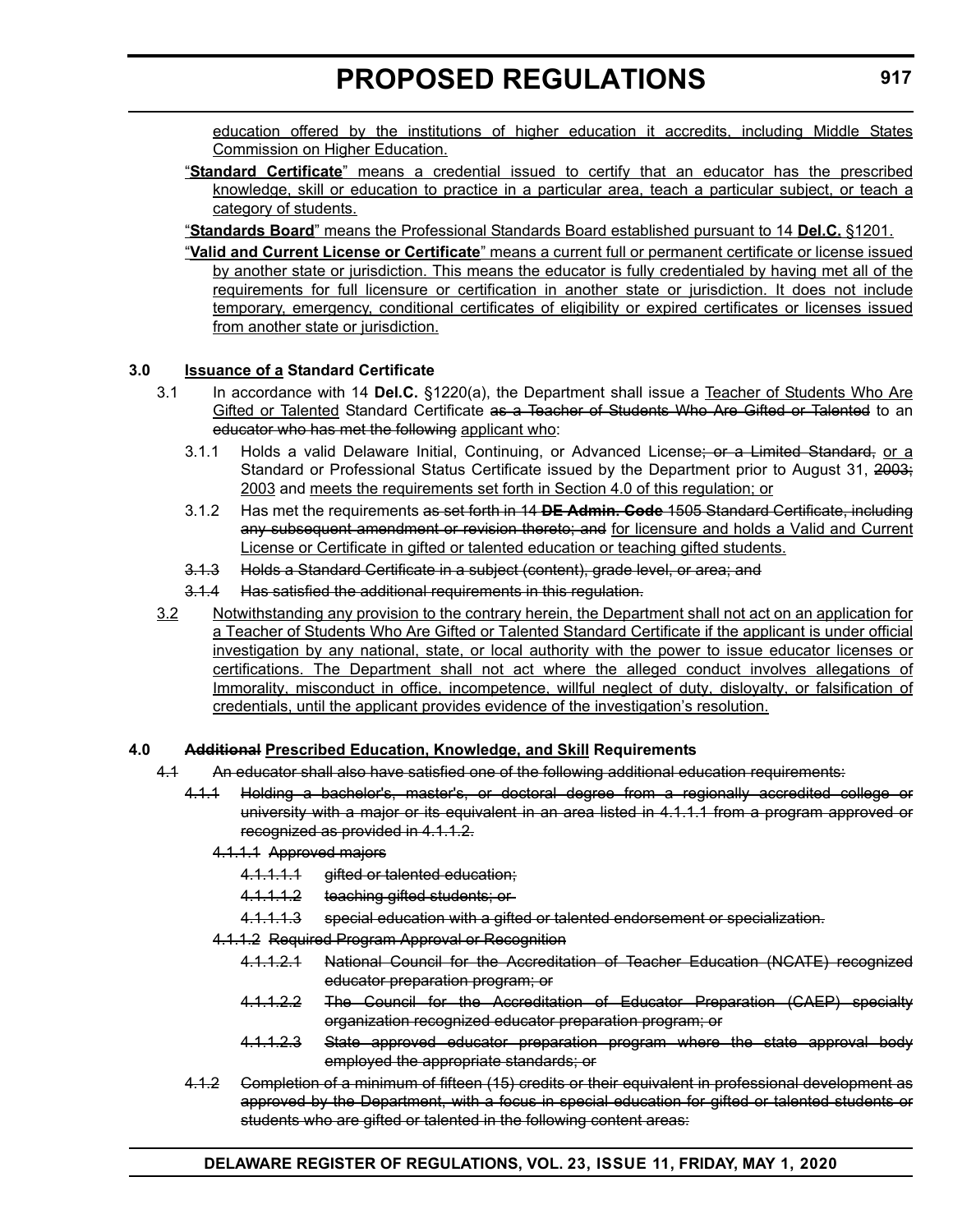- 4.1.2.1 Foundations of Giftedness, including Cultural and Socioeconomic Equity (3 credits);
- 4.1.2.2 Gurriculum Design and Instructional Strategies for Gifted Students (3 credits);
- 4.1.2.3 Psychology of Gifted Students (3 credits);
- 4.1.2.4 Creative and Critical Thinking Skills (3 credits); and
- 4.1.2.5 Practicum or Internship (3 credits).
- 4.1 An applicant shall have satisfied the requirements in subsections 4.1.1 and 4.1.2.
	- 4.1.1 An applicant shall have satisfied one of the following education requirements:
		- 4.1.1.1 Obtained and currently maintain an Exceptional Needs Specialist certificate in specialty area of gifted and talented education from the National Board for Professional Teaching Standards; or
		- 4.1.1.2 Earned a bachelor's, master's, or doctoral degree from a Regionally Accredited college or university with a Major or Its Equivalent in gifted or talented education, teaching gifted students, or special education with a gifted or talented endorsement or specialization from an educator preparation program approved or recognized by the National Council for the Accreditation of Teacher Education (NCATE), the Council for the Accreditation of Educator Preparation (CAEP), or a state where the state approval body employed the appropriate standards; or
		- 4.1.1.3 Satisfactorily completed an alternative routes for licensure or certification program to teach Gifted or Talented Students as provided in 14 **Del.C.** §§1260 – 1266; or
		- 4.1.1.4 Satisfactorily completed a Department-approved educator preparation program in gifted or talented education; or
		- 4.1.1.5 Earned a bachelor's degree from a Regionally Accredited college or university in any content area and satisfactorily completed 15 Credits or the Equivalent in Professional Development with a focus in gifted or talented education or in students who are gifted or talented in the following areas:
			- 4.1.1.5.1 Foundations of Giftedness, including Cultural and Socioeconomic Equity (3 credits);
			- 4.1.1.5.2 Curriculum Design and Instructional Strategies for Gifted Students (3 credits);
			- 4.1.1.5.3 Psychology of Gifted Students (3 credits);
			- 4.1.1.5.4 Creative and Critical Thinking Skills (3 credits); and
			- 4.1.1.5.5 Practicum or Internship (3 credits).
	- 4.1.2 The applicant shall have achieved on the *Praxis* Subject Assessment Gifted Education (ETS Test Code # 5358) a Passing Score of 157.

#### **5.0 Application Requirements**

- 5.1 If an applicant is applying for an Initial License, a Standard Certificate must be applied for simultaneously with application for an Initial License, and the applicant shall also provide all required documentation for the License.
- 5.2 The following documentation is required with the application for a Teacher of Students Who Are Gifted or Talented Standard Certificate:
	- 5.2.1 Evidence of obtaining and maintaining an Exceptional Needs Specialist certificate in specialty area of gifted and talented education from the National Board for Professional Teaching Standards, if applicable; and
	- 5.2.2 Official transcript from the applicant's Regionally Accredited college or university.
		- 5.2.2.1 Electronic transcripts may be submitted by the applicant's Employing Authority or Regionally Accredited college or university.
		- 5.2.2.2 Sealed paper transcripts may be submitted by the applicant, the applicant's Employing Authority, or the applicant's Regionally Accredited college or university.
		- 5.2.2.3 The Department will not accept copies of transcripts; and

#### **DELAWARE REGISTER OF REGULATIONS, VOL. 23, ISSUE 11, FRIDAY, MAY 1, 2020**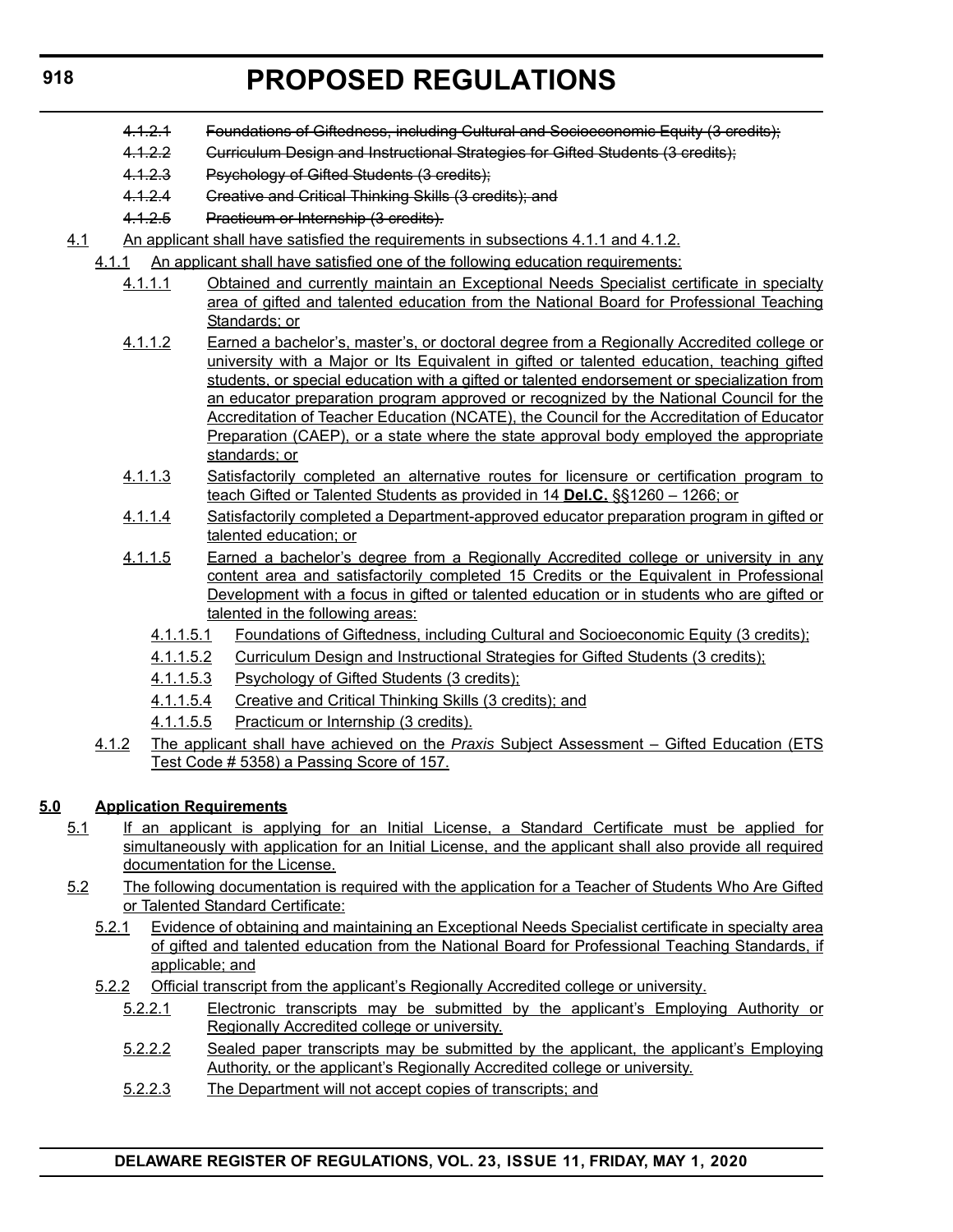- 5.2.3 Documents verifying successful completion of Department-approved Professional Development, if applicable; and
- 5.2.4 An experience form, completed in full and signed by the applicant, if applicable; and
- 5.2.5 Official score on the *Praxis* Subject Assessment as provided in subsection 4.1.2; and
- 5.2.6 Additional documentation as required by the Department.
- 5.3 For applicants who have met the requirements for licensure and hold a Valid and Current License or Certificate in gifted or talented education or teaching gifted students, the following documentation is required in the application for a Teacher of Students Who Are Gifted or Talented Standard Certificate:
	- 5.3.1 An official copy of the Valid and Current License or Certificate; and
	- 5.3.2 Additional documentation as required by the Department.

#### **6.0 Validity of a Standard Certificate**

- 6.1 A Teacher of Students Who Are Gifted or Talented Standard Certificate is valid regardless of the assignment or employment status of the holder provided that the Educator's License remains current and valid.
- 6.2 A Teacher of Students Who Are Gifted or Talented Standard Certificate is not subject to renewal.

#### **7.0 Disciplinary Action**

- 7.1 An Educator's Teacher of Students Who Are Gifted or Talented Standard Certificate may be limited, suspended, or revoked for cause as provided in 14 **DE Admin. Code** 1514 Limitation, Suspension, and Revocation of Licenses, Certificates, and Permits.
- 7.2 An Educator's Teacher of Students Who Are Gifted or Talented Standard Certificate shall be revoked if the Educator's Initial, Continuing, or Advanced License or Professional Status Certificate is revoked or the Educator made a materially false or misleading statement in the Educator's application in accordance with 14 **Del.C.** §1222.
- 7.3 An Educator whose certificate is noticed for disciplinary action is entitled to a full and fair hearing before the Standards Board. Hearings shall be conducted in accordance with 14 **DE Admin. Code** 1515 Hearing Procedures and Rules.

#### **8.0 Secretary of Education Review**

The Secretary of Education may, upon the written request of a local school district or charter school, review credentials submitted in an application for a Teacher of Students Who Are Gifted or Talented Standard Certificate on an individual basis and grant such a Standard Certificate to an applicant who otherwise does not meet the requirements for a Teacher of Students Who Are Gifted or Talented Standard Certificate but whose effectiveness is documented by the local school district or charter school.

#### **5.09.0 Past Certification Certificate Recognized**

The Department shall recognize a Teacher of Students Who Are Gifted and Talented Standard Certificate Teacher of Students who are Gifted and Talented previously issued by the Department or a Teacher of Students Who Are Gifted or Talented Standard Certificate issued by the Department prior to the effective date of this regulation. A teacher holding a Standard Certificate Teacher of Students who are Gifted and Talented shall be considered certified to instruct the particular category of students specified herein as required by this regulation. An Educator holding such a Standard Certificate shall be considered certified to instruct Gifted or Talented Students.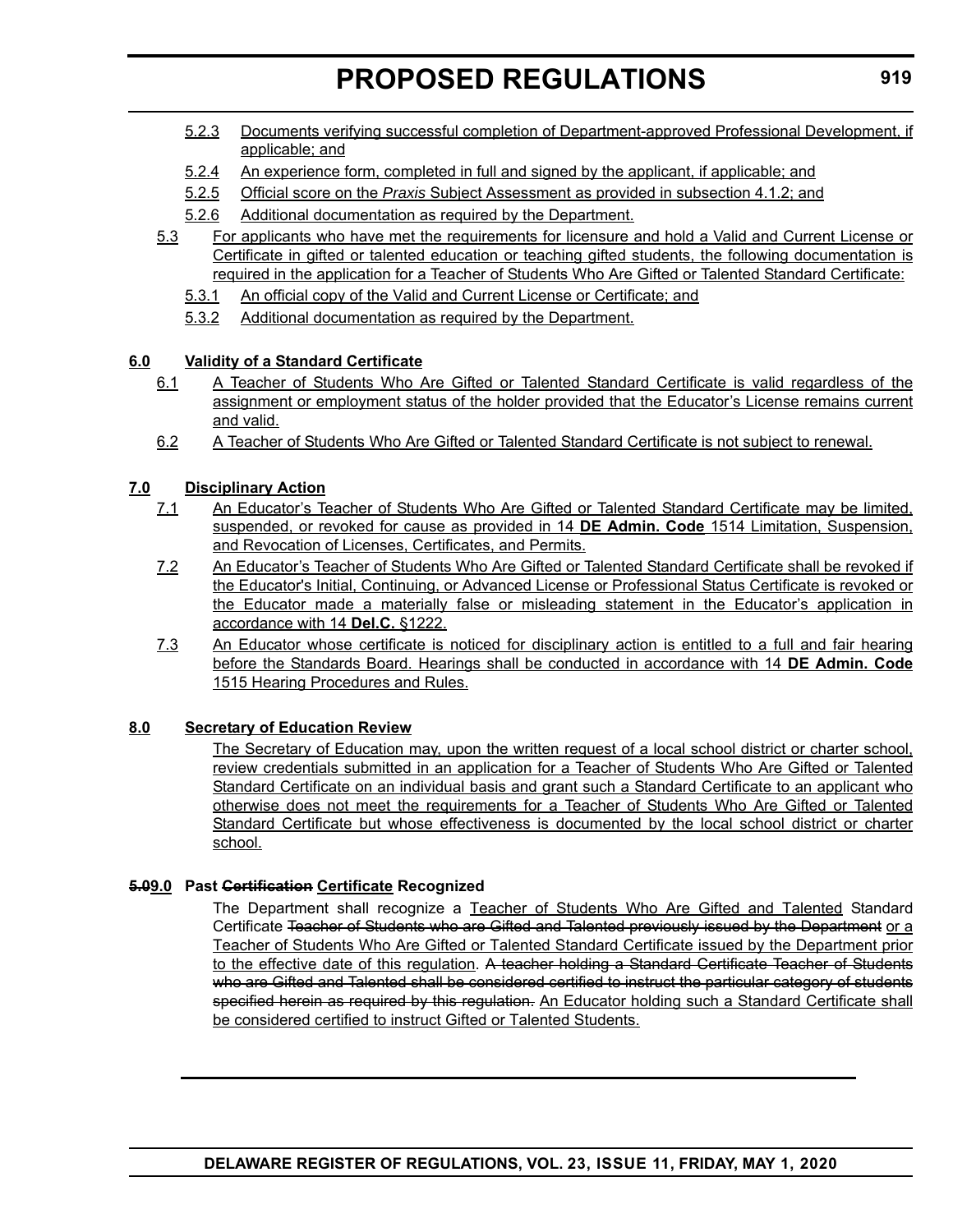### **[DEPARTMENT OF INSURANCE](https://insurance.delaware.gov/)**

**OFFICE OF [THE COMMISSIONER](https://insurance.delaware.gov/bio/)**

<span id="page-22-0"></span>Statutory Authority: 18 Delaware Code, Sections 311, 2304(16), (17), and (18) (18 **Del.C.**  §§311, 2304(16), (17), & (18)) 18 **DE Admin. Code** 902

#### **PUBLIC NOTICE**

#### **[902 Prohibited Unfair Claim Settlement Practices](#page-3-0)**

#### **A. Type of Regulatory Action Required**

Proposal of amendments to Regulation 902 – Prohibited Unfair Claim Settlement Practices [Formerly Regulation 26].

#### **B. Synopsis of Subject Matter of the Regulation**

Pursuant to the authority conferred by 18 **Delaware Code**, Sections 311 and 2304(16), (17), and (18), the Delaware Department of Insurance (the Department), is proposing to amend Regulation 902 to update and clarify requirements concerning prohibited unfair claim settlement practices. Specifically, the Department is proposing to add new subsection 3.1.14, which includes a failure to promptly settle a claim as required under Regulation 903 as an unfair claim settlement practice. Please see the Department's proposal of amendments to Regulation 903, published in the March 1, 2020 and April 1, 2020 editions of the *Register of Regulations,* that among other things, clarifies what constitutes "prompt payment."

The Department is also taking the opportunity of this proposal to make grammatical and formatting edits throughout the regulation.

#### **C. Notice and Public Comment**

The Department does not plan to hold a public hearing on the proposed amendments to Regulation 902. The proposed amendments appear below and may also be viewed at the Department of Insurance website at [http://](http://insurance.delaware.gov/information/proposedregs/) [insurance.delaware.gov/information/proposedregs/.](http://insurance.delaware.gov/information/proposedregs/)

Any person may file written comments, suggestions, briefs, and compilations of data or other materials concerning the proposed amendments to the regulation. Any written submission in response to this notice and relevant to the proposed amendments must be received by the Department of Insurance no later than 4:30 p.m. EST, the 1<sup>st</sup> day of June, 2020. Any such requests should be directed to:

Leslie W. Ledogar, Regulatory Specialist Delaware Department of Insurance ATTN: Docket 4259-2020 1351 West North Street, Suite 101 Dover, DE 19904 (302) 674-7379 Email: [Leslie.Ledogar@delaware.gov](mailto:Leslie.Ledogar@delaware.gov)

#### **\*Please Note: The Regulatory Flexibility Analysis and Impact Statement for this regulation, as required by 29 Del.C. Ch. 104, is available at:**

**<http://regulations.delaware.gov/register/may2020/proposed/23 DE Reg 920RFA 05-01-20.pdf>**

#### **902 Prohibited Unfair Claim Settlement Practices**

Claim Settlement Practices Which, When Committed Or Performed with Such Frequency as to Indicate a General Business Practice, Are Prohibited

#### **1.0 Purpose**

**DELAWARE REGISTER OF REGULATIONS, VOL. 23, ISSUE 11, FRIDAY, MAY 1, 2020**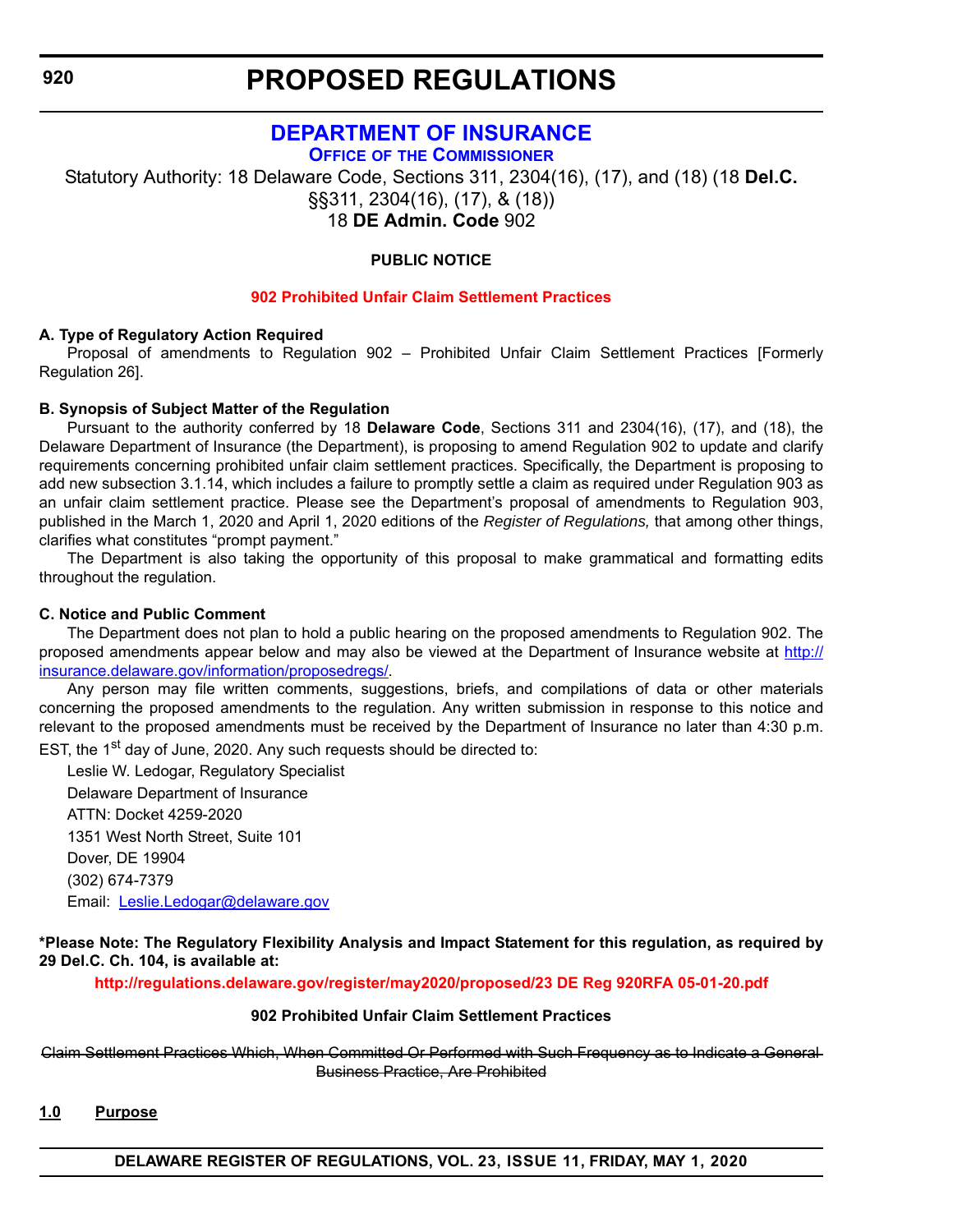The purpose of this regulation is to set forth claim settlement practices which, when committed or performed with such frequency as to indicate a general business practice, are prohibited.

#### **2.0 Authority**

This regulation is adopted by the Commissioner pursuant to the authority granted by 18 **Del.C.** §§311, 2304(16), (17), and (18), and promulgated in accordance with the Delaware Administrative Procedures Act, 29 **Del.C.** Ch. 101.

#### **1.03.0 Authority for Regulation; Basis for Regulation Prohibited Claims Settlement Practices**

- 1.1 18 **Del.C.** §314 authorizes the Insurance Commissioner to "...make reasonable rules and regulations necessary for or as an aid to the administration or effectuation of any provision of this title."
- 1.2 18 **Del.C.** Ch. 23 entitled "Unfair Business Practices in the Insurance Business," 18 **Del.C.** §2304(16) Unfair Claim Settlement Practices; 18 **Del.C.** §2304(17) Failure to Maintain Complaint Handling Procedures; and 18 **Del.C.** §2304(18) Misrepresentation in Insurance Applications, provide the basis for this regulation.
- 1.2.13.1 The Following Claim Settlement Practices When Committed following claim settlement practices when committed or Performed performed with such Frequency frequency as to Indicate indicate a General Practice general practice are Prohibited prohibited:
	- 1.2.1.13.1.1 Misrepresenting pertinent facts or insurance policy provisions relating to coverage at issue.
	- 1.2.1.23.1.2 Failing to acknowledge and respond within 15 working days, upon receipt by the insurer, to communications with respect to claims by insureds arising under insurance policies.
	- 1.2.1.33.1.3 Failing to implement prompt investigation of claims arising under insurance policies within 10 working days upon receipt of the notice of loss by the insurer.
	- 1.2.1.43.1.4 Refusing to pay claims without conducting an investigation based upon all available information when the notice of loss received by the insurer indicates that such an investigation is necessary to properly determine such a denial of payment.
	- 1.2.1.53.1.5 Failing to affirm or deny coverage or a claim or advise the person presenting the claim, in writing, or other proper legal manner, of the reason for the inability to do so, within 30 days after proof of loss statements have been received by the insurer.
	- 1.2.1.63.1.6 Not attempting in good faith to effectuate prompt, fair and equitable settlement of claims in which liability has become clear.
	- 1.2.1.73.1.7 Compelling insureds to institute litigation to recover amounts due under an insurance policy by offering substantially less than the amounts which they might be entitled to under normal fair claims evaluations.
	- 1.2.1.83.1.8 Attempting to settle a claim for less than the amount to which a reasonable man would have believed he was entitled by reference to written or printed advertising material accompanying or made part of an application.
	- 1.2.1.93.1.9 Attempting to settle claims on the basis of an application which was altered without notice to, or knowledge of the insured.
	- 1.2.1.103.1.10 Making claims payments to insured or beneficiaries not accompanied by a statement setting forth the coverage under which the payment has been made.
	- 1.2.1.113.1.11 Delaying the investigation or payment of claims by requiring an insured, claimant, or the physician of either to submit a preliminary claim report and then requiring the subsequent submission of a formal proof of loss form, both of which submissions contain substantially the same information, unless the formal proof of loss is required by law, prevailing rules, or the policy.
	- 1.2.1.123.1.12 Failing to promptly settle claims, where liability has become clear, under one portion of the insurance policy coverage in order to influence settlements under other portions of the insurance policy coverage.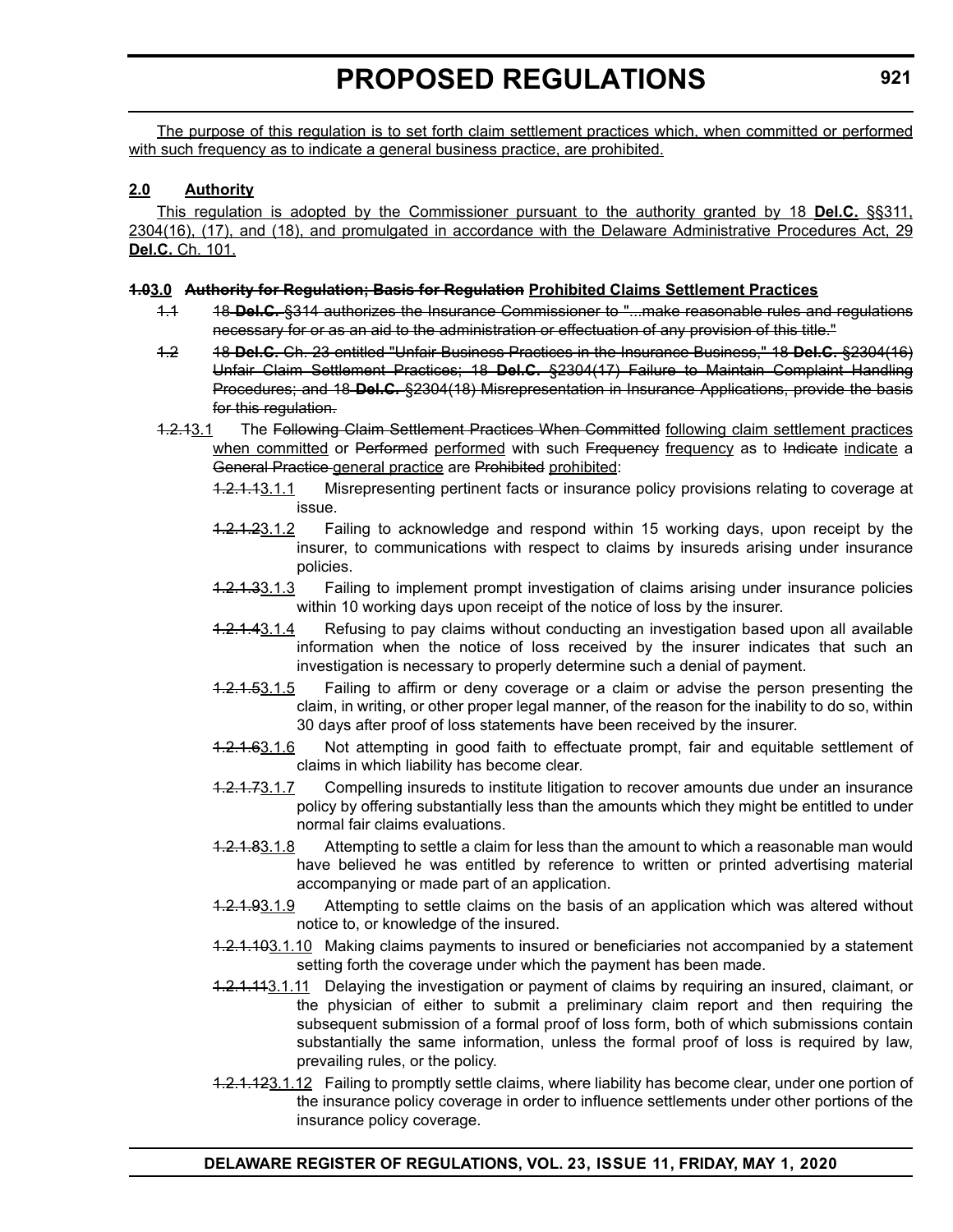<span id="page-24-0"></span>**922**

# **PROPOSED REGULATIONS**

- 1.2.1.133.1.13 Failing when requested to promptly provide an explanation of the basis in the insurance policy in relation to facts or applicable law for denial of a claim or for the offer of a compromise settlement. Such explanation may be made verbally but when given, must be documented in the claims file.
- 3.1.14 Within a thirty-six (36) month period, three instances of a carrier's failing to make prompt payment of a claim as required under 18 **DE Admin. Code** 903.

#### **2.04.0 Violations; Penalties**

2.1 Failure to comply will subject the violators to the provisions of 18 **Del.C.** §1732 (c)(2) 18 **Del.C.** §1712 and 18 **Del.C.** §§2307(a) and 2308, which deals deal with hearings, license revocation, suspension or fine for non-compliance of any regulation.

#### **3.05.0 Severability**

If any provision of this Regulation shall be held invalid, the remainder of the Regulation shall not be affected thereby.

#### **4.06.0 Effective Date**

This Regulation shall become became effective August 1, 1977. The amendments to this Regulation shall become effective ten (10) days after publication of the final order adopting the amendments.

### **OFFICE OF [THE COMMISSIONER](https://insurance.delaware.gov/bio/)**

Statutory Authority: 18 Delaware Code, Sections 311, 3342B, and 3556A (18 **Del.C.** §§311, 3342B, & 3556A) 18 **DE Admin. Code** 1319

#### **PUBLIC NOTICE**

#### **[1319 Arbitration of Disputes Between Carriers and Primary Care and Chronic Care Management Providers](#page-3-0)**

#### **A. Type of Regulatory Action Required**

Proposal of amendments to an existing regulation.

#### **B. Synopsis of Subject Matter of the Regulation**

On January 1, 2019, the Delaware Department of Insurance (the Department) adopted Regulation 1319, Arbitration of Disputes between Carriers and Primary Care and Chronic Care Management Providers. The Regulation implements that portion of Senate Bill 227 (as amended by Senate Amendment No. 1 and House Amendment No. 1 as amended by House Amendment No. 1 to House Amendment No. 1 (collectively SB 227)) that requires the Department to "arbitrate disagreements regarding rates under this section" for which the parties involved in the dispute must pay, and to "adopt regulations to implement the requirements of this section no later than 90 days after the effective date of this Act."

The Insurance Code at 18 **Del.C.** §333(g) and (h) also governs arbitration of disputes between carriers and providers, providing that:

- The Commissioner shall establish a schedule of fees for arbitration, which shall not exceed \$100 per arbitration;
- The arbitrator may award to the health-care provider the cost of filing the arbitration if the health-care provider should prevail;
- The cost of arbitration shall be payable to the Department of Insurance, and shall be maintained in a special fund identified as the "Arbitration Fund," which shall remain separate and segregated from the General Fund; and
- The compensation paid to the arbitrator shall be payable from the Arbitration Fund.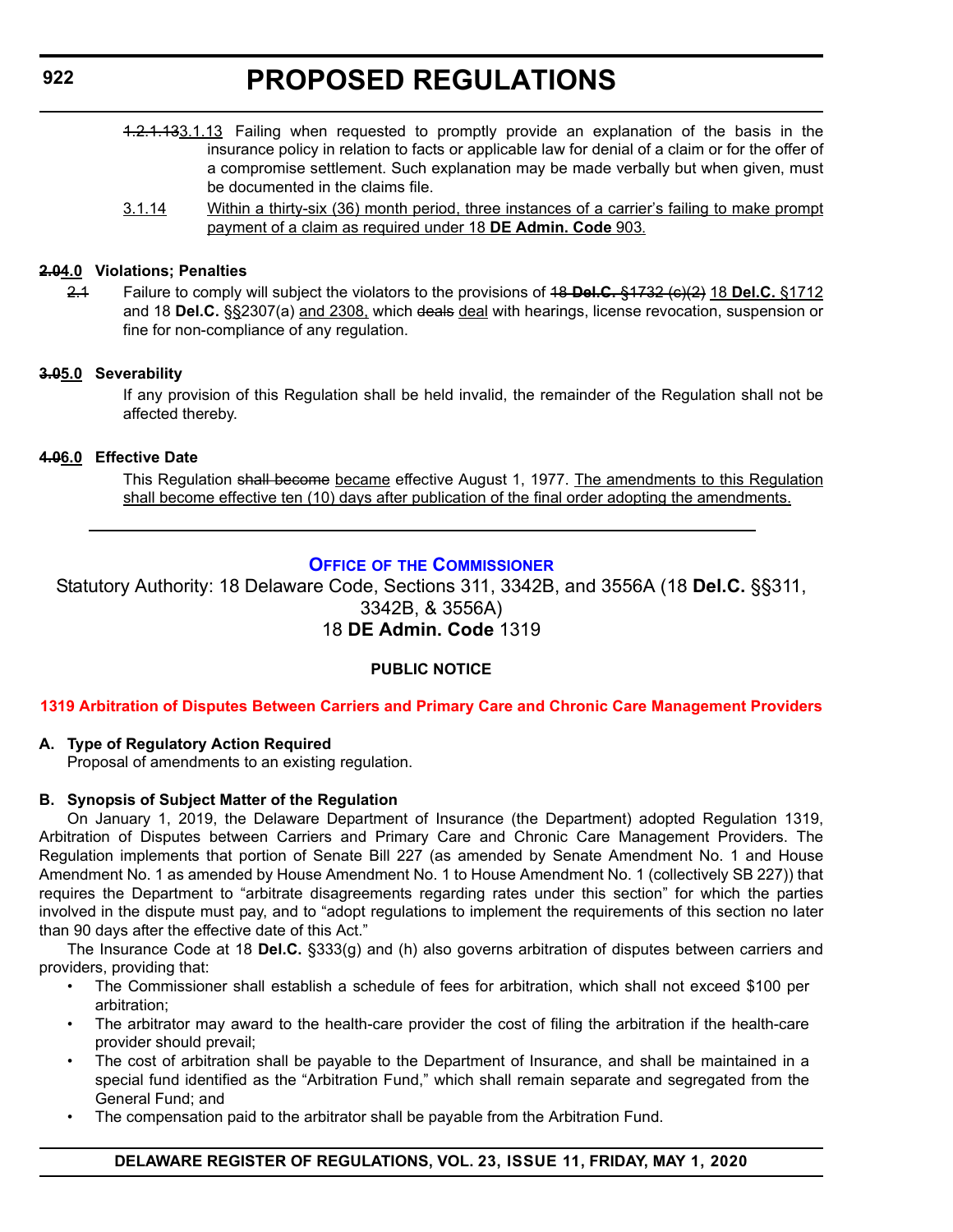Regulation 1319 at subsection 4.7.1 does not track the requirements of 18 **Del.C.** §333(g) and (h). Rather, it provides that the arbitrator may charge the parties the cost of the arbitration, which the arbitrator may bill at the arbitrator's actual time spent and direct expenses incurred to conduct the arbitration and may allocate to each party a percentage of the arbitrator's costs of conducting the arbitration. Accordingly, the Department proposes to strike this provision and to replace it with language that tracks 18 **Del.C.** §333(g) and (h).

The Department is also making grammatical changes as warranted.

The Delaware Code authority for the proposed amendments is 18 **Del.C.** §§311, 3342B, and 3556A and 29 **Del.C.** §10115.

Any person may file written comments, suggestions, briefs, and compilations of data or other materials concerning the proposed new regulation. Any written submission in response to this notice and relevant to the proposed new regulation must be received by the Department of Insurance no later than 4:30 p.m., June 1, 2020 by mailing to:

Delaware Department of Insurance

Attn.: Leslie W. Ledogar, Esq., Regulatory Specialist Docket No. 4303-2020 1351 West North St., Ste. 101

Dover, DE 19904

Comments may also be emailed to [leslie.ledogar@delaware.g](mailto:leslie.ledogar@delaware.gov)ov.

The Department does not plan to hold a public hearing on the proposed amendments to Regulation 1319. The proposed amendments to Regulation 1319 appear below and can also be viewed on the Department's website at <http://insurance.delaware.gov/information/proposedregs/>.

**\*Please Note: The Regulatory Flexibility Analysis and Impact Statement for this regulation, as required by 29 Del.C. Ch. 104, is available at:**

**<http://regulations.delaware.gov/register/may2020/proposed/23 DE Reg 922RFA 05-01-20.pdf>**

#### **1319 Arbitration of Disputes between Carriers and Primary Care and Chronic Care Management Providers**

#### **1.0 Purpose and Statutory Authority**

- 1.1 The purpose of this regulation is to implement 18 **Del.C.** §§3342B and 3556A, which require health insurance carriers to submit to arbitration any dispute with a provider regarding a carrier's final reimbursement decision for primary care and chronic care management services.
- 1.2 This Regulation regulation is promulgated pursuant to 18 **Del.C.** §§311, 3342B, and 3556A and 29 **Del.C.** Ch. 101. This Regulation regulation should not be construed to create any cause of action not otherwise existing at law.

#### **2.0 Definitions**

"**Carrier**" or "**insurance carrier**" means any entity that provides health insurance in this State. "Carrier" includes an insurance company, health service corporation, health maintenance organization and any other entity providing a plan of health insurance or health benefits subject to state insurance regulation. "Carrier" also includes any third-party administrator or other entity that adjusts, administers or settles claims in connection with health benefit plans.

"**Chronic care management**" means the services in the Chronic Care Management Services program, as administered by the Centers for Medicare and Medicaid Services, and includes Current Procedural Terminology ("CPT") codes 99487, 99489, and 99490.

"**Department**" means the Delaware Department of Insurance.

"**Medicare**" means the federal Medicare Program (U.S. Public Law 89-87, as amended) [42 U.S.C. § 64 1395 et seq. 42 USCS, Ch. 7, XVIII USCS].

"**Primary care**" means health care provided by a primary care provider.

"**Primary care provider**" means any physician or individual licensed under Title 24 of the Delaware Code to provide health care, with whom the patient has initial contact and by whom the patient may be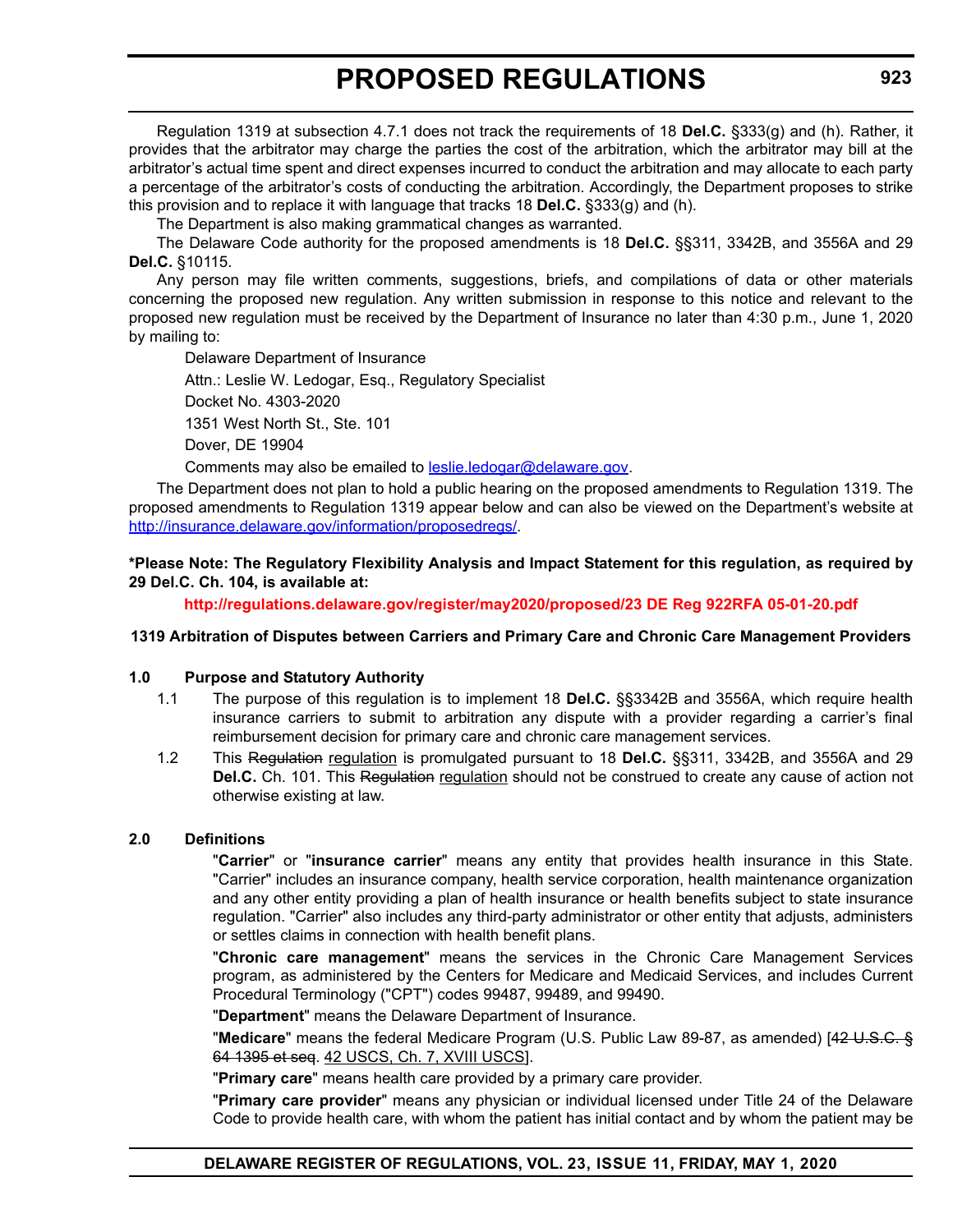referred to a specialist. Examples of a primary care provider include primary care physicians (including an obstetrician - gynecologist pursuant to 18 **Del.C.** §§3342 and 3556, to the extent that provider is serving in the role as a primary care provider), certified nurse practitioners, physician assistants, and other front-line practitioners for chronic care management and primary care who provide primary care in a family, pediatrics, internal medicine, or a geriatrics practice.

"**Provider**" means a provider of chronic care management or a primary care provider.

#### **3.0 Notice of Final Reimbursement Decision**

- 3.1 A carrier shall notify a provider, in writing, of a carrier's final decision regarding reimbursement for an individual claim, procedure or service, if the decision does not authorize reimbursement of the provider's charge in accordance with 18 **Del.C**. §§3342B and 3556A. Such notice may be separate from or a part of the written notice of the carrier's decision.
- 3.2 Any notice given to a provider pursuant to subsection 3.1 shall:
	- 3.2.1 Be in writing; and
	- 3.2.2 Give the provider notice of the provider's right to arbitration through the Department's arbitration program, by including, at a minimum, the following language:

"You have the right to seek review of our decision regarding the amount of your reimbursement. The Delaware Insurance Department provides claim arbitration services which are in addition to, but do not replace, any other legal or equitable right you may have to a review of this decision or any right of review based on your contract with us. You can contact the Delaware Insurance Department for information about arbitration by calling the Arbitration Secretary at 302-674-7322 or by sending an email to: [DOI-arbitration@delaware.gov.](mailto:DOI-arbitration@delaware.gov) All requests for arbitration must be filed within 60 days from the date you receive this notice; otherwise, this decision will be final."

#### **4.0 Arbitration Procedures**

- 4.1 Provider Petition for Arbitration.
	- 4.1.1 A provider or his or her a provider's authorized representative may request that the Department review a carrier's final reimbursement decision through arbitration by complying with all of the following requirements:
		- 4.1.1.1 Complete in full the Department's standard Petition for Arbitration form, which may be downloaded from the Department's website;
		- 4.1.1.2 Attach to the completed Petition for Arbitration all supporting documentation;
		- 4.1.1.3 Include a filing fee in the form of a check that is made payable to the Department of Insurance, which shall be in the amount of \$75 and which shall be maintained by the Department in a special fund identified as the "Arbitration Fund";
		- 4.1.1.4 File the original and one copy of the Petition for Arbitration and the appropriate filing fee with the Department, at the following address:

Delaware Department of Insurance ATTN: Arbitration Secretary 1351 West North Street, Suite 404, 101 Dover, DE 19904

- 4.1.1.5 Ensure that the Petition for Arbitration is timely submitted so that it is received by the Department no later than 60 days after the provider received the carrier's final reimbursement decision.
- 4.1.2 A provider who requests Department review under subsection 4.1.1 shall also: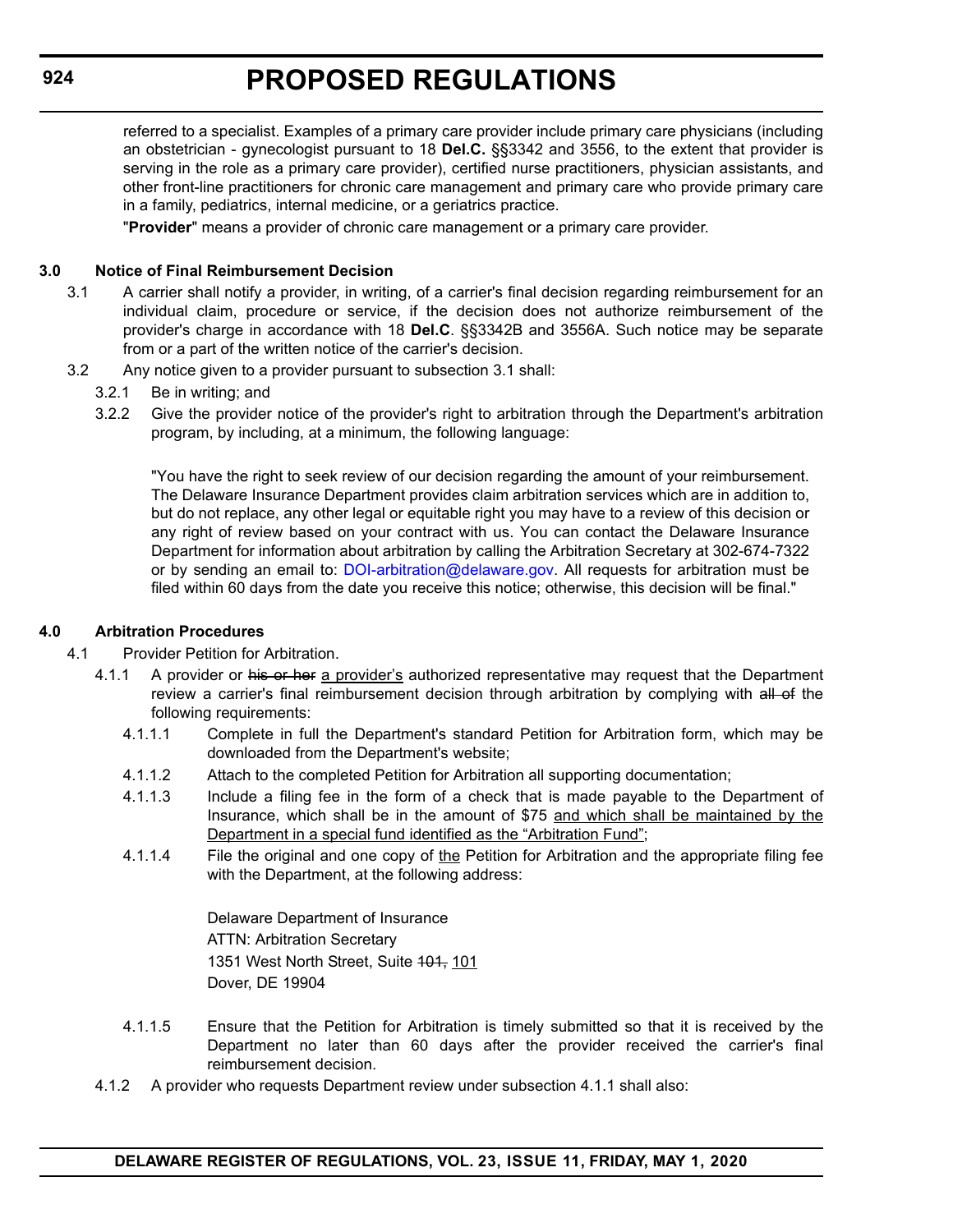- 4.1.2.1 Send a copy of the Petition petition and supporting documentation to the carrier by certified mail, return receipt requested; and
- 4.1.2.2 Deliver to the Department a Proof proof of Service service confirming that a copy of the Petition petition was sent to the carrier by certified mail, return receipt requested.
- 4.1.3 The Department may refuse to accept any Petition petition that is not timely filed or does not otherwise meet the criteria for arbitration.
- 4.2 Carrier Response to Petition for Arbitration
	- 4.2.1 Within 20 days of receipt of the Petition for Arbitration, the carrier shall deliver to the Department an original and one copy of a Response response to the Petition for Arbitration, to which it shall attach all supporting documents or other evidence.
	- 4.2.2 At the time of delivering the Response response to the Department, the carrier shall also:
		- 4.2.2.1 Send a copy of the Response response and supporting documentation to the provider or his or her the provider's authorized representative by first class U.S. mail, postage prepaid; and
		- 4.2.2.2 Deliver to the Department a Proof proof of Service service confirming that a copy of the Response response was mailed to the health care provider or his or her the health care provider's authorized representative. representative; and
		- 4.2.2.3 Deliver to the Department a \$75.00 filing fee, which shall be maintained by the Department in the Arbitration Fund.
	- 4.2.3 The Department may return any non-conforming Response response to the carrier.
- 4.3 Appointment of Arbitrator
	- 4.3.1 Upon receipt of a petition filed in proper form, the Department shall assign an Arbitrator arbitrator.
	- 4.3.2 The Arbitrator arbitrator shall be of suitable background and experience to decide the matter in dispute and shall not be affiliated with any of the parties or with the patient whose care is at issue in the dispute.
- 4.4 Summary Disposition of Petition by the Arbitrator
	- 4.4.1 An Arbitrator arbitrator may summarily dispose of a Petition petition if:
		- 4.4.1.1 The carrier fails to timely deliver a Response response; or
		- 4.4.1.2 The Arbitrator arbitrator determines that the Petition petition is meritless on its face or that the subject of the Petition petition is not appropriate for arbitration under this regulation.
	- 4.4.2 If the carrier fails to timely respond to a Petition for Arbitration, the Department may, after verifying proper service and with written notice to the parties, assign the matter to the next scheduled Arbitrator arbitrator for summary disposition.
		- 4.4.2.1 The Arbitrator arbitrator may determine the matter in the nature of by issuing a default judgment after establishing that the Petition petition is properly supported and was properly served on the carrier.
		- 4.4.2.2 The Arbitrator arbitrator may allow the re-opening of the matter to prevent a manifest injustice. A carrier must make a request for re-opening no later than fifteen days after notice of the default judgment.
	- 4.4.3 If the Arbitrator arbitrator determines that the subject of the Petition petition is not appropriate for arbitration under this regulation or is meritless on its face, the Arbitrator arbitrator may summarily dismiss the Petition petition and provide notice of such dismissal to the parties.
- 4.5 Arbitration Hearing
	- 4.5.1 The Arbitrator arbitrator shall schedule the matter for a hearing in a timeframe that will allow the Arbitrator arbitrator to render a written decision within 45 days after the delivery to the Department of the Petition for Arbitration. The Arbitrator arbitrator shall give notice of the arbitration hearing date to the parties at least 10 days prior to the hearing. The parties are not required to appear and may rely on the papers delivered to the Department.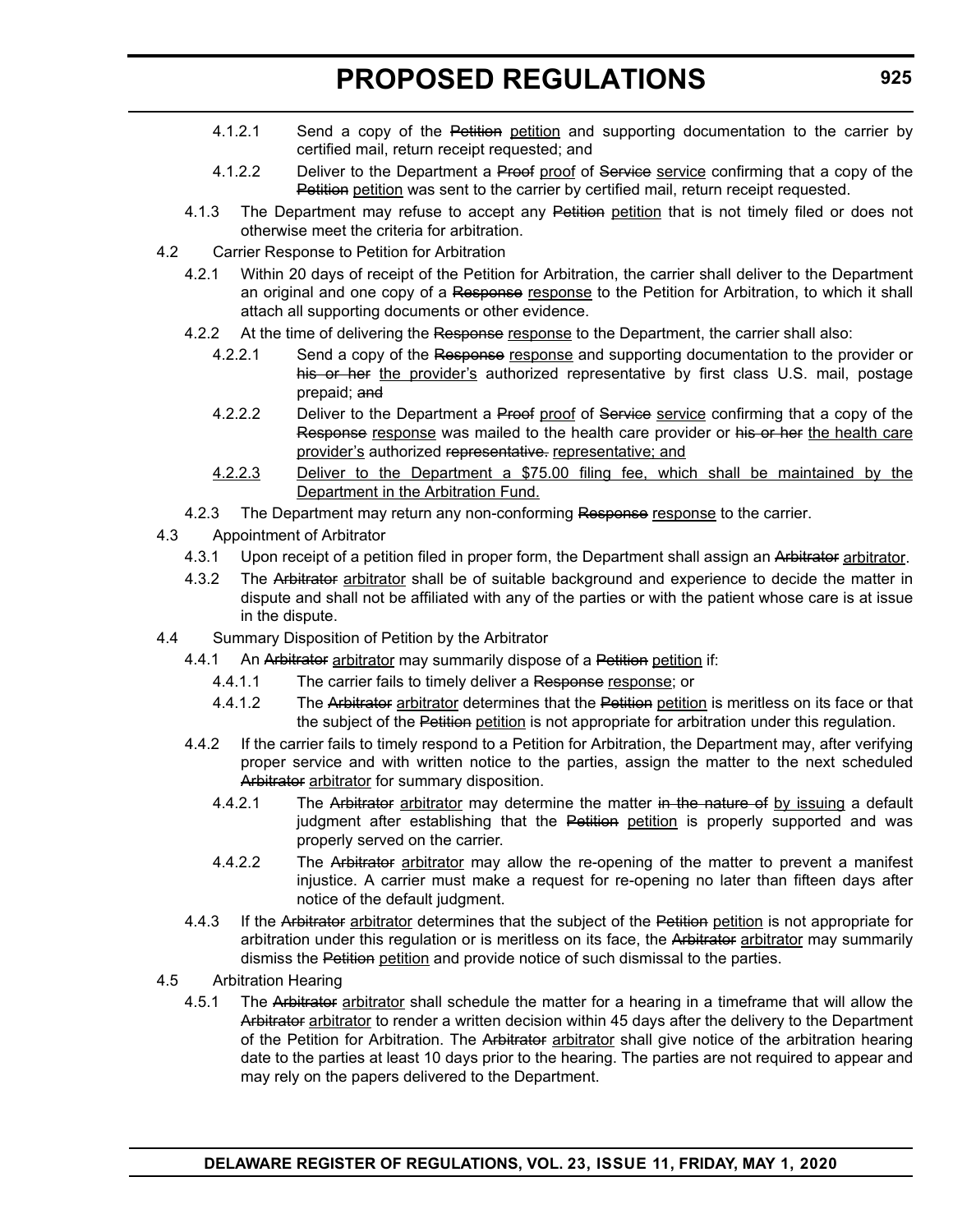- 4.5.2 Testimony at the arbitration hearing is to be limited, to the maximum extent possible, to statements by each party in which they are afforded the opportunity to explain their view of the previously submitted evidence and to answer any questions posed by the Arbitrator arbitrator.
- 4.5.3 If the Arbitrator arbitrator allows any testimony in addition to that provided for in subsection 4.5.2 of this regulation, the Arbitrator arbitrator shall allow brief cross-examination or other response by the opposing party.
- 4.5.4 The Delaware Uniform Rules of Evidence "Delaware Uniform Rules of Evidence" will be used for general guidance but will not be strictly applied.
- 4.5.5 Because the testimony may involve evidence relating to personal health information that is confidential and protected by state or federal laws from public disclosure, the arbitration hearing shall be closed to the public.
- 4.5.6 The Arbitrator arbitrator may contact, with the parties' consent, individuals or entities identified in the papers by telephone, in or outside of the parties' presence, for information the Arbitrator arbitrator deems necessary to resolve the matter.
- 4.5.7 The Arbitrator arbitrator shall consider the matter based on the submissions of the parties and information otherwise obtained by the Arbitrator arbitrator in accordance with this regulation. The Arbitrator arbitrator shall not consider any matter not contained in the original or supplemental submissions of the parties that has not been provided to the opposing party with at least five days notice, except claims of a continuing nature that are set out in the filed papers.
- 4.6 Arbitrator's Written Decision
	- 4.6.1 The Arbitrator arbitrator shall render his or her the arbitrator's decision in writing and shall mail a copy of the decision to each of the parties and to the Department within 45 days of the filing of the Petition petition.
	- 4.6.2 If the Arbitrator arbitrator determines that the carrier's final reimbursement decision provides reimbursement to the provider in an amount that is not sufficient, insufficient amount, the carrier shall reimburse the provider in the amount that the Arbitrator arbitrator so determines, within 45 days from the date of the Arbitrator's arbitrator's decision.
- 4.7 Arbitration Costs
	- 4.7.1 The Arbitrator shall charge to the parties the cost of the arbitration, which the Arbitrator shall bill at the Arbitrator's actual time spent and direct expenses incurred to conduct the arbitration. Department shall pay the arbitrator \$100 for each arbitration, which shall be payable from the Arbitration Fund.
	- 4.7.2 The Arbitrator may allocate to each party a percentage of the Arbitrator's costs to conduct the arbitration.
	- 4.7.3 The Arbitrator arbitrator may award to the health care provider the filing fee, if the health care provider is the prevailing party in the arbitration.

#### **5.0 Carrier Recordkeeping and Reporting Requirements**

- 5.1 A carrier shall maintain written or electronic records for five years after completion of each arbitration case, documentation of each Petition for Arbitration including, at a minimum, the following information:
	- 5.1.1 The date the Petition petition was filed;
	- 5.1.2 The name and identifying information of the health care provider on whose behalf the Petition petition was filed;
	- 5.1.3 A general description of the reason for the Petition petition; and
	- 5.1.4 The date and description of the arbitration decision or other disposition of the Petition petition.
- 5.2 A carrier shall file with its annual report to the Department the total number of Petitions for Arbitration filed, with a breakdown showing:
	- 5.2.1 The total number of final reimbursement decisions upheld through arbitration; and
	- 5.2.2 The total number of final reimbursement decisions reversed through arbitration.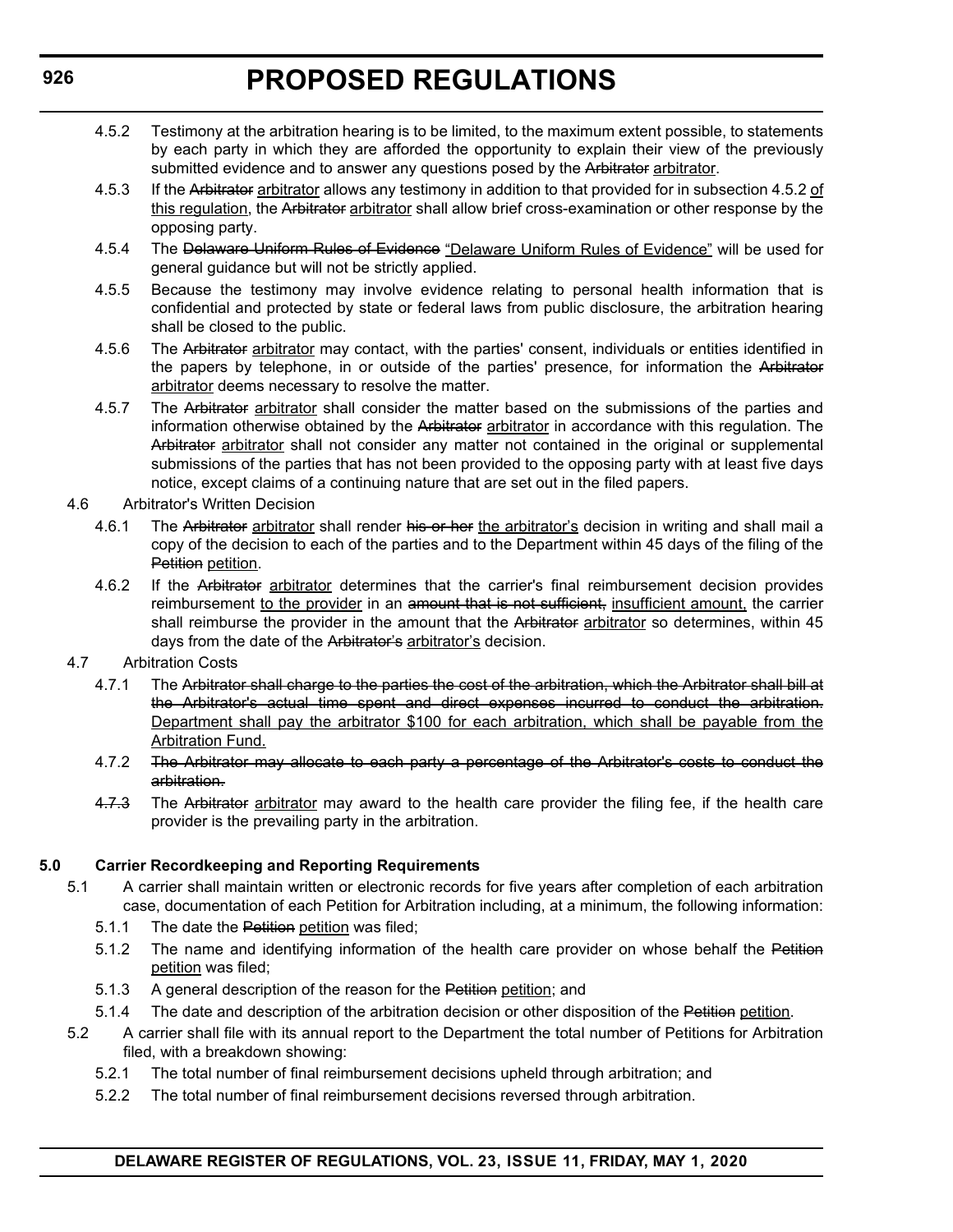#### **6.0 Non-Retaliation**

A carrier shall not terminate or in any way penalize a provider with whom it has a contractual relationship and who exercises the right to file a Petition for Arbitration, solely on the basis of such filing.

#### **7.0 Confidentiality of Health Information**

Nothing in this Regulation regulation shall supersede any federal or state law or regulation governing the privacy of health information.

#### **8.0 Computation of Time**

- 8.1 In computing any period of time prescribed or allowed by this Regulation regulation, the day of the act or event after which the designated period of time begins to run shall not be included.
- 8.2 The last day of the period so computed shall be included, unless it is a Saturday or Sunday, or other legal holiday, or other day on which the Department is closed, in which event the period shall run until the end of the next day on which the Department is open.
- 8.3 When the period of time prescribed or allowed is less than 11 days, intermediate Saturdays, Sundays, and other legal holidays shall be excluded in the computation.
- 8.4 As used in this section, "legal holidays" means those days provided by statute or appointed by the Governor or the Chief Justice of the State of Delaware.

#### **9.0 Effective Date and Expiration Date**

This Regulation regulation shall become effective upon adoption and shall expire on August 29, 2021, unless otherwise readopted, with or without amendments. The amendments to this regulation shall become effective 10 days after publication of a final order of adoption.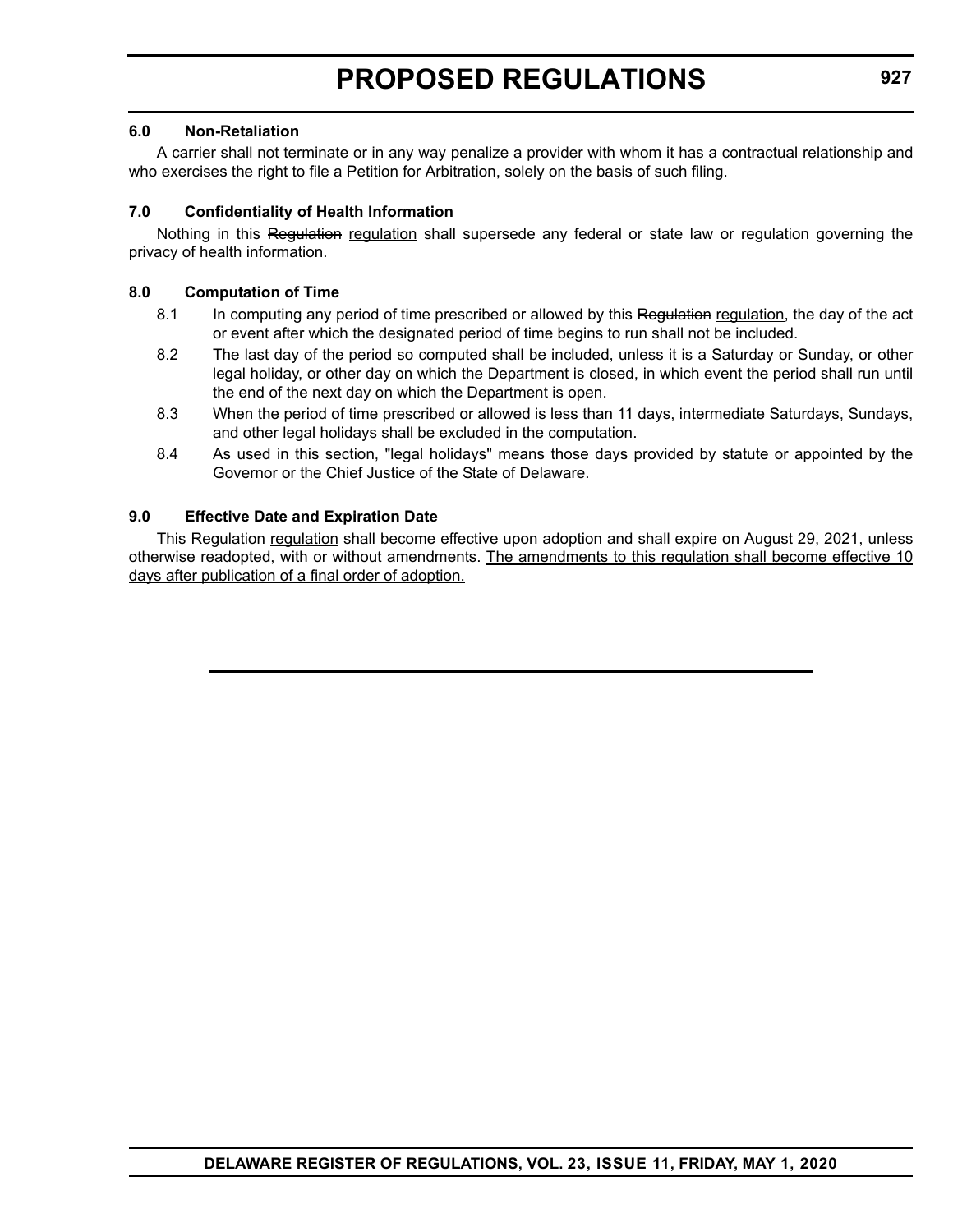### **Symbol Key**

<span id="page-30-0"></span>Arial type indicates the text existing prior to the regulation being promulgated. Underlined text indicates new text added at the time of the proposed action. Language which is stricken through indicates text being deleted. **Bracketed Bold language]** indicates text added at the time the final order was issued. **Bracketed bold stricken through]** indicates language deleted at the time the final order was issued.

### **Final Regulations**

The opportunity for public comment shall be held open for a minimum of 30 days after the proposal is published in the *Register of Regulations*. At the conclusion of all hearings and after receipt within the time allowed of all written materials, upon all the testimonial and written evidence and information submitted, together with summaries of the evidence and information by subordinates, the agency shall determine whether a regulation should be adopted, amended or repealed and shall issue its conclusion in an order which shall include: (1) A brief summary of the evidence and information submitted; (2) A brief summary of its findings of fact with respect to the evidence and information, except where a rule of procedure is being adopted or amended; (3) A decision to adopt, amend or repeal a regulation or to take no action and the decision shall be supported by its findings on the evidence and information received; (4) The exact text and citation of such regulation adopted, amended or repealed; (5) The effective date of the order; (6) Any other findings or conclusions required by the law under which the agency has authority to act; and (7) The signature of at least a quorum of the agency members.

The effective date of an order which adopts, amends or repeals a regulation shall be not less than 10 days from the date the order adopting, amending or repealing a regulation has been published in its final form in the *Register of Regulations*, unless such adoption, amendment or repeal qualifies as an emergency under §10119.

### **[DEPARTMENT OF HEALTH AND SOCIAL SERVICES](https://www.dhss.delaware.gov/dhss/index.html)**

**DIVISION [OF PUBLIC HEALTH](https://www.dhss.delaware.gov/dhss/dph/index.html)**

Statutory Authority: 16 Delaware Code, Section 122(3)c. (16 **Del.C.** §122(3)c.)

16 **DE Admin. Code** 4463

#### **ORDER**

#### **[4463 Licensing and Registration of Operators of Public Water Supply Systems](#page-3-0)**

#### **NATURE OF THE PROCEEDINGS:**

Delaware Health and Social Services ("DHSS") initiated proceedings to adopt the State of Delaware Regulations Governing Licensing and Registration of Operators of Public Water Supply Systems. The DHSS proceedings to adopt regulations were initiated pursuant to 29 Delaware Code Chapter 101 and authority as prescribed by 16 Delaware Code, subsection 122(3)(c).

On March 1, 2020 (Volume 23, Issue 9), DHSS published in the *Delaware Register of Regulations* its notice of proposed regulations, pursuant to 29 *Del.C.* § 10115. It requested that written materials and suggestions from the public concerning the proposed regulations be delivered to DHSS by March 31, 2020, after which time DHSS would review information, factual evidence and public comment to the said proposed regulations.

No written comments were received during the public comment period.

#### **FINDINGS OF FACT:**

No changes were made to the regulations since publication as proposed. The Department finds that the proposed regulations, as set forth in the attached copy should be adopted in the best interest of the general public of the State of Delaware.

THEREFORE, IT IS ORDERED, that the proposed State of Delaware Regulations Governing Licensing and Registration of Operators of Public Water Supply Systems is adopted and shall become effective May 11, 2020 (ten days), after publication of the final regulation in the *Delaware Register of Regulations*.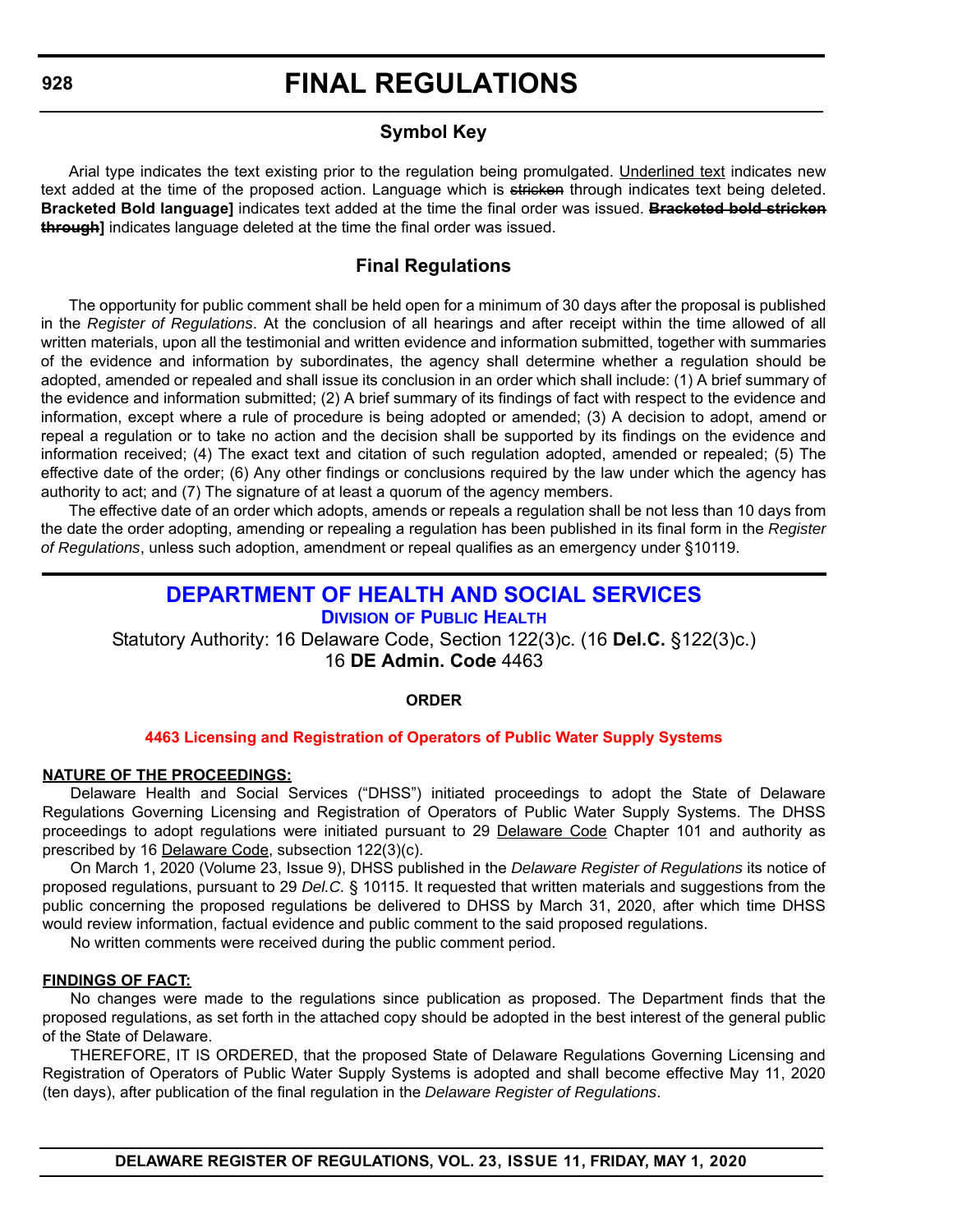<span id="page-31-0"></span>4/8/2020 | 1:26 PM EDT

Date **Mathem Common Contract Contract Contract Contract Contract Contract Contract Contract Contract Contract Contract Contract Contract Contract Contract Contract Contract Contract Contract Contract Contract Contract Cont** Cabinet Secretary

**\*Please note that no changes were made to the regulation as originally proposed and published in the March 2020 issue of the** *Register* **at page 729 (23 DE Reg. 729). Therefore, the final regulation is not being republished. A copy of the final regulation is available at:**

**[4463 Licensing and Registration of Operators of Public Water Supply Systems](http://regulations.delaware.gov/register/may2020/final/23 DE Reg 928 05-01-20.htm)**

### **[DEPARTMENT OF INSURANCE](https://insurance.delaware.gov/)**

**OFFICE OF [THE COMMISSIONER](https://insurance.delaware.gov/bio/)**

Statutory Authority: 18 Delaware Code, Sections 314, 2304(26) and 2741 and 21 Delaware Code, Section 2118 (18 **Del.C.** §§314, 2304(26) and 2741; 21 **Del.C.** §2118) 18 **DE Admin. Code** 606

#### **REGULATORY IMPLEMENTING ORDER**

#### **[606 Proof of Automobile Insurance](#page-3-0)**

#### **I. SUMMARY OF THE EVIDENCE AND INFORMATION SUBMITTED**

In the February 1, 2020 edition of the *Register of Regulations* at 23 **DE Reg.** 628, the Commissioner of the Delaware Department of Insurance (Commissioner), in coordination with the Delaware Division of Motor Vehicles (DMV), published a notice of intent to amend Regulation 606 Proof of Automobile Insurance to:

- Update and clarify requirements concerning insurer submission of notices of automobile insurance cancellation and termination; and
- Make grammatical and formatting edits throughout the regulation.

The Delaware Code authority for the regulation is 18 **Del.C.** §§311, 2304(26) and 2741; and 21 **Del.C.** §2118.

The Department solicited written comments from the public for thirty (30) days as mandated by the Administrative Procedures Act at 29 **Del.C.** §10118(a). The Department did not hold a public hearing on the proposal.

The Department received comments from two commenters that are on file with the Department.

Both commenters asked why the Department proposed to reduce the amount of time insurers have to provide coverage information to the DMV from 30 to 21 days. One commenter went on to opine that the DMV rarely, if ever, requires insurers to provide the information required in 18 **DE Admin.** Code §606-9.1, further stating that, depending on how recently the policy in question was issued, an insurer may not be able to provide that information within 21 days because it sometimes takes longer than that for an insurer to collect and process all relevant information.

This commenter also opined that the amendatory language at subsection 8.1 changes the existing requirement of insurers to report cancellations or terminations of policies only for those policies cancelled or terminated within six months of issuance to now require insurers to report that information within six months of issuance regardless of when the cancellation or termination occurs. The commenter pointed out that if a policy is cancelled or terminated two years after issuance, it is impossible for the insurer to report that information within six months of policy issuance. The requester opined that the Department intended to retain the original six-months-fromissuance limitation on the reporting and asked the Department to re-word the amendatory language to make that clear.

Subsections 8.2.2 and 9.1.1 and section 12.0 require insurers to provide verification of insurance coverage to the DMV on forms specified by the DMV. One of the two commenters expressed concern regarding lack of notice of changes to DMV forms, explaining that some state departments of motor vehicles make changes to these types of forms without providing insurers any notice or sufficient lead time to begin using new or amended forms. The commenter requested that the Department consider adding language that provides for at least six months' notice before insurers can be required to begin using a new form.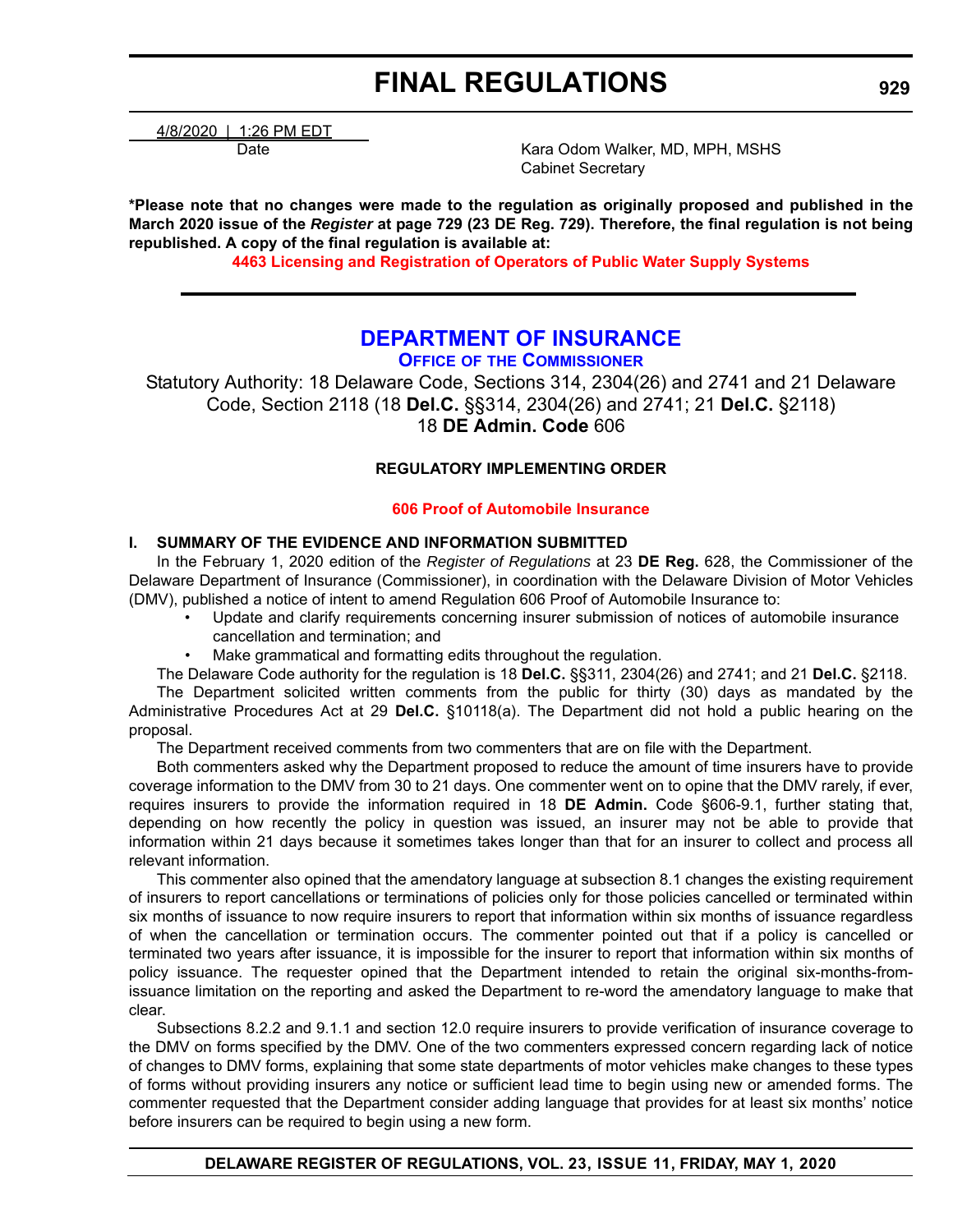#### **II. FINDINGS OF FACTS**

1. The proposed amendments to Regulation 606 Proof of Automobile Insurance update and clarify requirements concerning insurer submission of notices of automobile insurance cancellation and termination and make needed grammatical and formatting edits throughout the regulation.

2. The Department declines to amend the regulation on adoption in response to the comment concerning reducing the reporting timeframe set forth in 18 **DE Admin. Code** §606-9.1 from 30 to 21 days. Reducing the reporting timeframe from 30 to 21 days makes the Regulation consistent with the requirement at 18 **Del.C.** §2304(26) that insurers respond to Department inquiries within 21 days, and may help speed up the DMV's processing time for audits.

In fact, on adoption, the Department is changing the reporting timeframe from 30 to 21 days at subsection 10.2 to make that provision consistent with the rest of this regulation and with 18 **Del.C.** §2304(26).

The Delaware Compulsory Insurance Law, 21 **Del.C.** §2118, prohibits an owner of a motor vehicle required to be registered in Delaware from operating or authorizing "any other person to operate such vehicle unless the owner has insurance on such motor vehicle" with specified minimum insurance coverage limits. The DMV audits Delaware motorists to ensure that they have had continuous coverage and are therefore in compliance with the Delaware Compulsory Insurance Law as of the date that DMV conducts the audit (*see* 21 **Del.C.** §2118(q) for the auditing requirement). If the driver cannot provide proof of insurance because, when audited, the driver's vehicle was uninsured, then the DMV suspends the vehicle's registration and the driver's licenses of all listed owners.

The DMV uses Form FR-19 to gather audit information. Form FR-19 is typically issued by the insurance carrier to the driver. However, the form's instructions also indicate that the form may be submitted to the DMV by insurance agents and insurers on behalf of their customers, and the regulation at subsection 8.1 requires insurers to do so if the insurer has canceled the policy within 6 months of the date of initial issuance. Reducing the amount of time by which insurers are required to provide proof of coverage to DMV will help DMV timely audit Delaware drivers and may help ensure that those operating on the road are able to withstand the financial impact of any accidents that may occur.

3. The Department also declines to amend the regulation on adoption to require the DMV to give insurers some period of notice regarding changes to reporting forms. Such an amendment is substantive in nature and cannot be made without additional public notice and comment pursuant to the Administrative Procedures Act at 29 **Del.C.** Ch. 101.

4. On adoption, the Department has determined to amend 18 **DE Admin.** Code §606-8.1 as suggested by the commenter. The Department did not intend the regulation as amended to change the meaning of the code provision as that provision appears to have been interpreted by the commenter, but rather, to simply rewrite the code in active voice. The Administrative Procedures Act at 29 **Del.C.** §10118(c) allows non-substantive changes to a proposal as a result of public comments on adoption. Accordingly, on adoption, the Department will remove ", then" to restore the meaning of the original regulation. In its final, published form, the subsection will state, "When an insurer determines to cancel or terminate a personal lines insurance policy and that cancellation or termination is final under 18 **Del.C.** §3904(a) within 6 months of the original date of issuance, the insurer shall file a Notice of Cancellation with the Division of Motor Vehicles."

5. The Department is also updating code cross references in subsection 1 and addressing typographical errors in the definition of "personal lines auto coverage" and in subsections 9.1.1 and 12.1, as permitted under the Administrative Procedures Act at 29 **Del.C.** §10113(4).

6. The Department met the public notice requirements of the Administrative Procedures Act.

7. The Commissioner finds that it is appropriate to adopt the amendments to 18 **DE Admin. Code** 606 as proposed in the February 1, 2020 *Register of Regulations* with further amendments in accordance with this Final Order, for the reasons set forth in this Final Order and in the proposal.

#### **III. DECISION TO ADOPT THE PROPOSED AMENDMENTS TO REGULATION 606**

For the foregoing reasons, the Commissioner concludes that it is appropriate to adopt the proposed amendments to 18 **DE Admin. Code** 606, as discussed in the above Findings of Fact for the reasons set forth above and in the proposal.

#### **IV. EFFECTIVE DATE OF ORDER**

The actions referred to hereinabove were taken by the Commissioner pursuant to 18 **Del.C.** §§311, 2304(26) and 2741 and 21 **Del.C.** §2118 on the date indicated below. The effective date of this Order shall be ten (10) days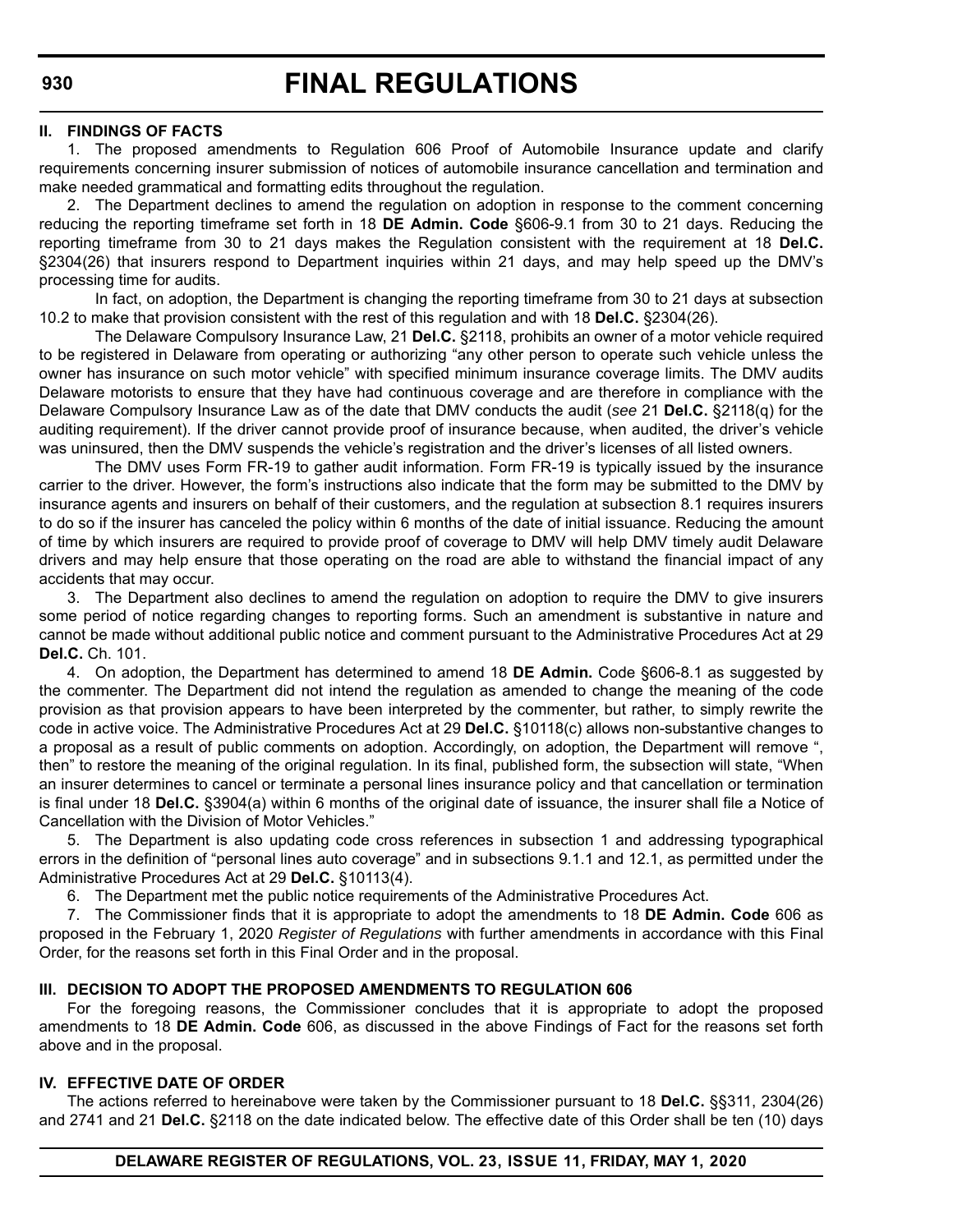from the date this Order is published in the *Delaware Register of Regulations*. The effective date of the Regulation shall be as stated in the text of the Regulation.

#### **IT IS SO ORDERED.**

The 13<sup>th</sup> day of April, 2020. Trinidad Navarro

Commissioner, Delaware Department of Insurance

#### **606 Proof of Automobile Insurance**

#### **1.0 Authority**

This regulation is adopted under the authority of 18 **Del.C.** §§**[314311]**, 2304(26) and 2741; 21 **Del.C.**  $\S2118\leftrightarrow$ , and adopted in cooperation with the Division of Motor Vehicles. This regulation is promulgated under the provisions of the Administrative Procedures Act, 29 **Del.C.** Ch.101.

#### **2.0 Purpose**

- 2.1 The purpose of this regulation is to:
	- 2.1.1 establish Establish requirements to govern the form of the standardized **[insurance identification (ID) card Insurance Identification Card]** for each insured vehicle pursuant to Delaware law;
	- 2.1.2 establish Establish the procedure by which automobile insurers shall notify the Division of Motor Vehicles when automobile insurance coverage is terminated or when insurers pay claims for uninsured motorists; and
	- 2.1.3 provide Provide procedures for the submission of insurance company data to the Division of Motor Vehicles for administrative efficiency.

#### **3.0 Definitions**

To the extent necessary, the definitions contained in 21 **Del.C.** §101 shall apply to all terms not otherwise defined in Section 3.0 of this regulation. The following words and terms, when used in this regulation, shall have the following meaning unless the context in which they are used clearly indicates otherwise:

> "**Commercial auto coverage**", "**commercial vehicle coverage**" or "**commercial lines policy**" is means any coverage provided to an insured, regardless of the number of vehicles or entities covered, under a commercial auto, garage, or truckers coverage form **[and/or or]** rated from either a commercial manual or rating rule as filed and approved by the Delaware Department of Insurance. Vehicle type and ownership are not necessarily the primary factors in either underwriting the coverage or rating the coverage. The rating may be subject to individual risk characteristics including but not limited to experience rating, schedule rating, loss rating or deductible rating.

> "**Fleet**" shall mean means five or more vehicles under single ownership or lease used for commercial purposes.

> "**Personal lines auto coverage**," personal lines vehicle coverage" or "personal lines policy" shall apply to "**personal lines vehicle coverage**" or "**personal lines policy**" means any **[insured automobile insurance]** or insurance policy that does not fall within commercial lines.

> To the extent necessary, the definitions contained in 21 **Del.C.** §101 shall apply to all terms not otherwise defined herein.

#### **4.0 Insurance Identification Card**

- 4.1 All companies licensed to write automobile insurance in the State of Delaware must furnish Insurance Identification Gards. Cards to their insureds in accordance with the following:
	- 4.1.1 If the insured and insurance company both consent, the **[insurance identification card Insurance Identification Card]** may be produced in electronic format. format: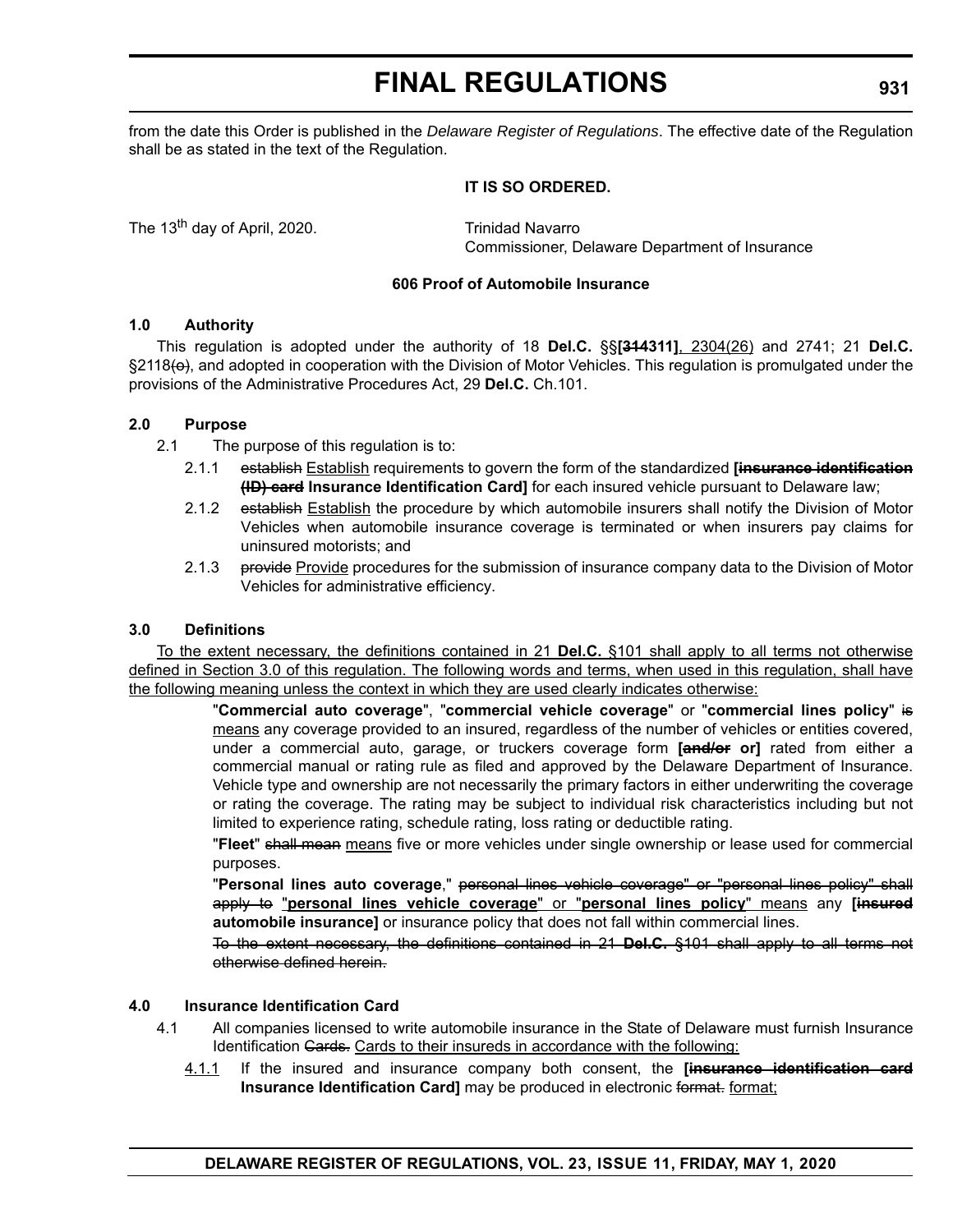- 4.1.2 Acceptable electronic formats include display of electronic images on a cellular phone or any other type of portable electronic device. device;
- 4.1.3 At least one written **[card Insurance Identification Card]** or **[card Insurance Identification** Card] in electronic format must be issued for each vehicle for which liability insurance is in effect. effect; and
- 4.1.4 Delaware policyholders who are members of the military and are stationed outside of Delaware may be issued **[a card an Insurance Identification Card]** of that state provided their coverage meets Delaware requirements.
- 4.2 If an **[insurance identification card Insurance Identification Card]** is produced in written format, insurers may use uniform ACORD format or may prepare the ACORD format as described below:
	- 4.2.1 The size, weight, and color of the **[card Insurance Identification Card]** shall be as below:
		- 4.2.1.1 Size: Not smaller than 3-1/2" x 2-1/4" or larger than 3" x 5"
			- 4.2.1.2 Weight: Optional
			- 4.2.1.3 Color: White

#### **5.0 Insurance Identification Cards for Personal Lines Coverage**

- 5.1 The Insurance Identification Card for privately owned or leased motor vehicles and/or vehicles, for vehicles that are used non-commercially but covered under commercial lines policies, or both shall contain the following information, whether the **[card Insurance Identification Card]** is provided in written or electronic format:
	- 5.1.1 The statement "The **[ID card Insurance Identification Card]** must be carried in the vehicle at all times" shall be shown on the face of the **[card Insurance Identification Card]** if space is available; otherwise this statement may appear on the back of the card. **[Insurance Identification]** Card;
	- 5.1.2 **[The Insurance Identification]** Card shall be identified as "**[Insurance]** Identification Card." Card";
	- 5.1.3 The insurance company name shall be printed on the face of the **[card Insurance Identification Card]**. If the insurer is part of a group, the group name may be printed on the **[card Insurance Identification Card]** so long as the card clearly identifies the name of the insurer issuing the insurance. insurance;
	- 5.1.4 Insurer's five digit five-digit National Association of Insurance Commissioners ("NAIC") company identification number. number;
	- 5.1.5 Named Insured. This name The name of the named insured, which must be match the name of the named insured as carried in the insurer's records- records;
	- 5.1.6 The insurer may, at its option, include the address of the insured. insured, to be included at the insurer's option;
	- 5.1.7 Policy Number: Number:
	- 5.1.8 Effective date of and the time period during which the policy shall be in effect: effect;
	- 5.1.9 Expiration Date. The **[insurance identification card Insurance Identification Card]** shall be valid for no more than the term stated in the policy but not to exceed 6 months. Notwithstanding the foregoing limitation, an **[insurance identification card Insurance Identification Card]** may be issued for a period of 12 months if the premium has been written on an annual basis and the premium is being paid in installments of no more than for a 42 month 12-month period. The expiration date shall be stated in such manner that the exact date of expiration can be clearly identified. For purposes of this section subsection 5.1.9 of this regulation, a policy renewed in the same company with a lapse in coverage of 30 days or less shall be considered to have been continuously insured by a licensed insurance company during the preceding six months: months; and
	- 5.1.10 Vehicle(s) Vehicle or Vehicles Insured. Information shall be completed by indicating any of the following, depending on the type of policy or vehicle involved:

#### **DELAWARE REGISTER OF REGULATIONS, VOL. 23, ISSUE 11, FRIDAY, MAY 1, 2020**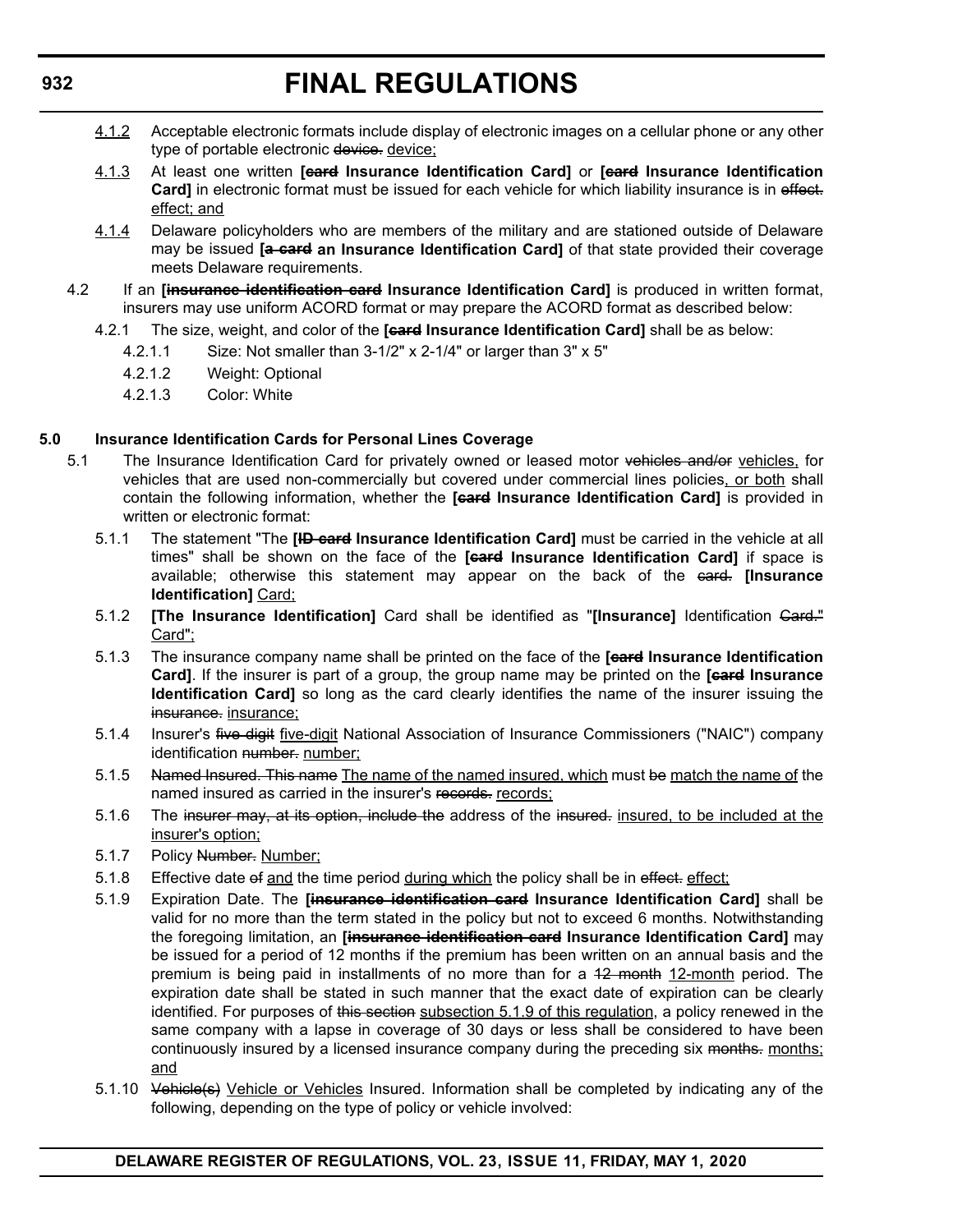- 5.1.10.1 Year, Make, and Vehicle Identification Number ("VIN") of the vehicle(s) vehicle or vehicles insured. Model of the vehicle may be shown as the Make. The Year, Year and Make of the vehicle may be abbreviated, but the complete VIN must be shown.
- 5.1.11 Items which are not obvious as to meaning shall be appropriately captioned.
- 5.2 The order of the information to be contained on the **[ID card Insurance Identification Card]** may be rearranged at the option of the company, provided there is no drastic change and the rearrangement is necessary to accommodate a fixed printout system already established by a company.
- 5.3 At least one **[ID card Insurance Identification Card]** shall be issued for each vehicle insured under the policy for which liability insurance is in effect.
- 5.4 If a vehicle is specifically described on the **[ID card Insurance Identification Card]**, the company must issue a new **[ID card Insurance Identification Card]** upon either a change of vehicle or the acquisition of any additional one. If a different policy number is assigned upon renewal, a new **[ID Insurance Identification]** Card must also be issued. The expiration date requirement of section subsection 5.1.9 above of this regulation shall apply to an insured's replacement or additional insured vehicle in a manner similar to the previously owned or insured vehicle. The owner of the vehicle shall so inform the insurer of the additional or replacement vehicle. Only after the insurer is so informed, shall the insurer be obligated to issue an **[ID card Insurance Identification Card]** to the insured for the additional or replacement vehicle.
- 5.5 A letter or notification should accompany every **[ID card Insurance Identification Card]** advising the insured that the **[card Insurance Identification Card]** is required to register the vehicle, to obtain new tags, and to serve as evidence of insurance for the law enforcement authorities, e.g., in cases involving accidents, moving traffic violations or road spot checks. This notification may be printed on the back of the **[ID card Insurance Identification Card]**. Delaware law requires the **[ID card Insurance Identification Card]** to be in the vehicle when it is being operated.
- 5.6 The Division of Motor Vehicles will accept for registration purposes a copy of the application for insurance or the assignment notice or binder pending issuance of insurance or the assignment notice pending issuance of the **[ID card Insurance Identification Card]**. However, such evidence of insurance will be accepted for registration purposes only if it has been dated prior to the date and no later than the day preceding the date of application for registration. For Assigned Risk coverage, insurers shall instruct their agents to place an insurer identification code of "99999" on applications to indicate placement with the Assigned Risk Plan.
- 5.7 Insurance **[ID cards Insurance Identification Cards]** shall be issued in conformance with section subsection 5.1 above of this regulation. The Insurance Commissioner may exercise his statutory authority to investigate and examine the compliance of insurance carriers with this regulation. The Insurance Commissioner may, after notice and hearing, impose and enter an order as follows:
	- 5.7.1 For each occasion where the Insurance Commissioner determines that an **[ID card Insurance Identification Card]** was issued inadvertently in non-compliance with section subsection 5.1.9 above of this regulation, the insurer shall be fined \$100. No fine, however, shall be imposed if the **[ID card Insurance Identification Card]** was validly issued.
	- 5.7.2 For each occasion where the Insurance Commissioner determines an **[ID card Insurance Identification Card]** was issued with disregard of the requirements of Section subsection 5.1.9 above of this regulation, but with no pattern of conscious disregard, the insurer shall be fined \$1,000.
	- 5.7.3 For each occasion where the Insurance Commissioner determines an **[ID card Insurance Identification Card]** was issued as part of a pattern of conscious disregard of the requirements of section subsection 5.1.9 above of this regulation, the insurer shall be fined \$2,000.
- 5.8 "Date of issuance" of an **[insurance card Insurance Identification Card]** shall be the effective date of that **[card Insurance Identification Card]**.
- **6.0 Insurance Identification Cards for Commercial Lines Coverage**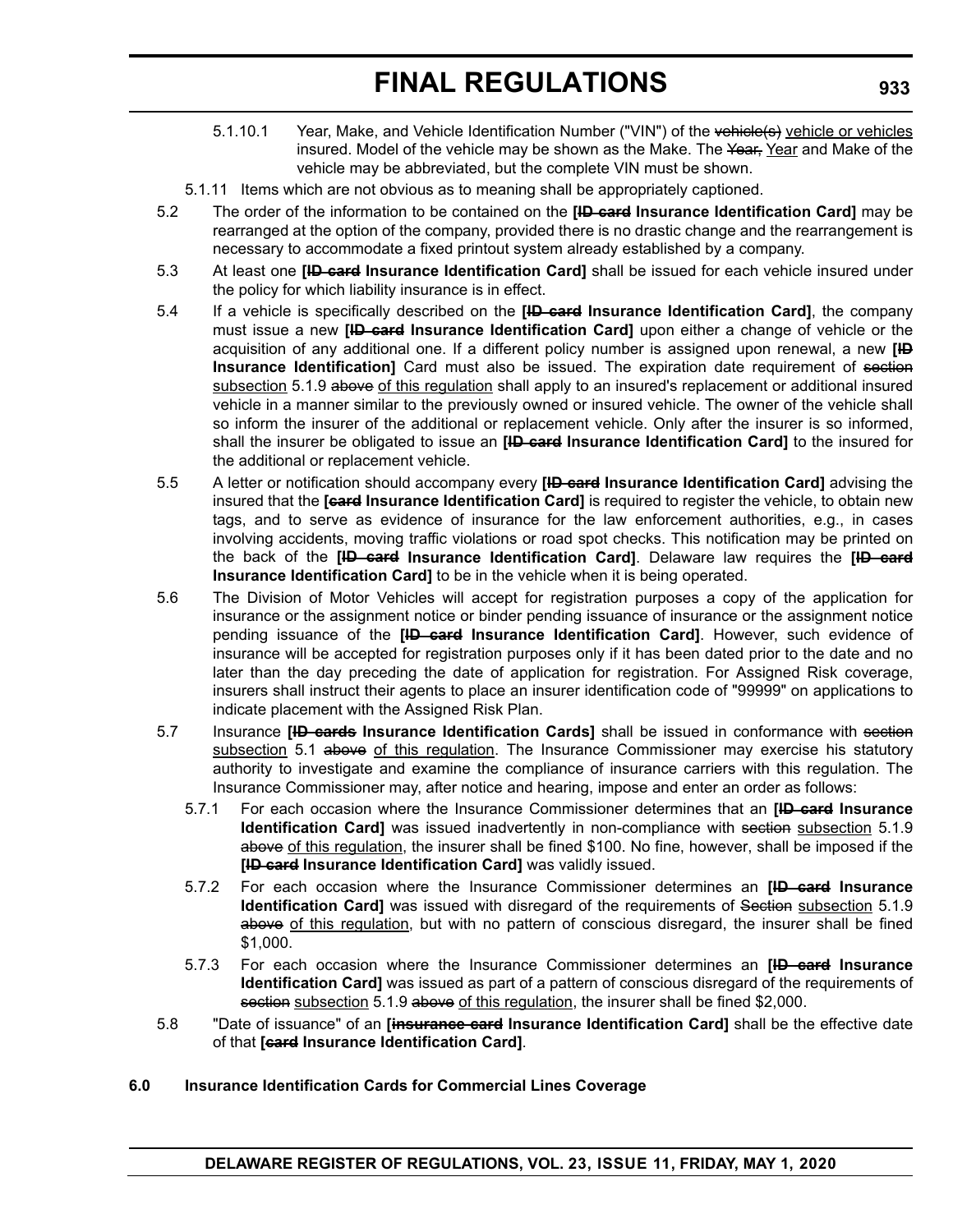- 6.1 Unless otherwise covered in Section 5.0 of this regulation, the **[ID card Insurance Identification Card]** for each vehicle insured under each commercial lines policy, which shall include any insurance issued for fleet vehicles, shall contain the following information, whether the **[card Insurance Identification Card]** is provided in written or electronic format:
	- 6.1.1 the The information set forth in sections subsections 5.1.1 through 5.1.4, section subsection 5.1.6 and section subsection 5.1.11 of this regulation;
	- 6.1.2 the The name of the commercial entity or registrant that owns or leases the fleet as carried in the insurer's records. The insurer, at its option, may include the name of any parent company involved or, in the case of vehicles not operated by the registrant, an indication that the vehicle is "owned or operated by\_\_\_\_\_\_\_\_\_";
	- 6.1.3 the The policy number with any appropriate designations required by the insurer for commercial or fleet vehicles; and
	- 6.1.4 the The effective and expiration dates of the policy.
- 6.2 The expiration date for **[ID cards Insurance Identification Cards]** shall be no more than twelve months from the effective date of the policy and the expiration date shall be stated by day, month and year or month, day and year, so long as the exact date of expiration can be clearly identified.
- 6.3 **[ID cards Insurance Identification Cards]** subject to the requirements of this section 6 Section 6.0 of this regulation shall also be subject to the requirements set forth in sections subsections 5.2 through 5.6 of this regulation.
- 6.4 Insurance **[ID cards Identification Cards]** shall be issued in conformance with section subsection 6.1 above of this regulation. The Insurance Commissioner may exercise his the Commissioner's statutory authority to investigate and examine the compliance of insurance carriers with this regulation. The Insurance Commissioner may, after notice and hearing, impose and enter an order as follows:
	- 6.4.1 For each occasion where the Insurance Commissioner determines that an **[ID card Insurance Identification Card]** was issued inadvertently in non-compliance with section subsection 6.2 above of this regulation, the insurer shall be fined \$100. No fine, however, shall be imposed if the **[ID card Insurance Identification Card]** was validly issued.
	- 6.4.2 For each occasion where the Insurance Commissioner determines an **[ID card Insurance Identification Card]** was issued with disregard of the requirements of section subsection 6.2 above of this regulation, but with no pattern of conscious disregard, the insurer shall be fined \$1,000.
	- 6.4.3 For each occasion where the Insurance Commissioner determines an **[ID card Insurance Identification Card]** was issued as part of a pattern of conscious disregard of the requirements of section subsection 6.2 above of this regulation, the insurer shall be fined \$2,000.
- 6.5 "Date of issuance" of an **[insurance card Insurance Identification Card]** shall be the effective date of that **[card Insurance Identification Card]**.

#### **7.0 Violations and Penalties**

- 7.1 If an insurer shall violate violates any of the provisions of this regulation, the Commissioner shall give written notice to the insurer of the violation and said the notice shall inform the insurer of the right to request a hearing pursuant to 18 **Del.C.** §323.
- 7.2 If the Commissioner determines that an insurer shall be determined to be is in violation by consent or after a hearing, the Commissioner may impose such penalties as permitted pursuant to the Insurance Code.

#### **8.0 Notice of Cancellation or Termination**

8.1 When an insurer determines to cancel or terminate a personal lines insurance policy is cancelled or terminated and that cancellation or termination is final under **[18 Del.C. §3904 (a) (1) §3904(a), then 18 Del.C. §3904(a)]** within 6 months of the original date of issuance, the insurer must shall file a Notice of Cancellation with the Division of Motor Vehicles.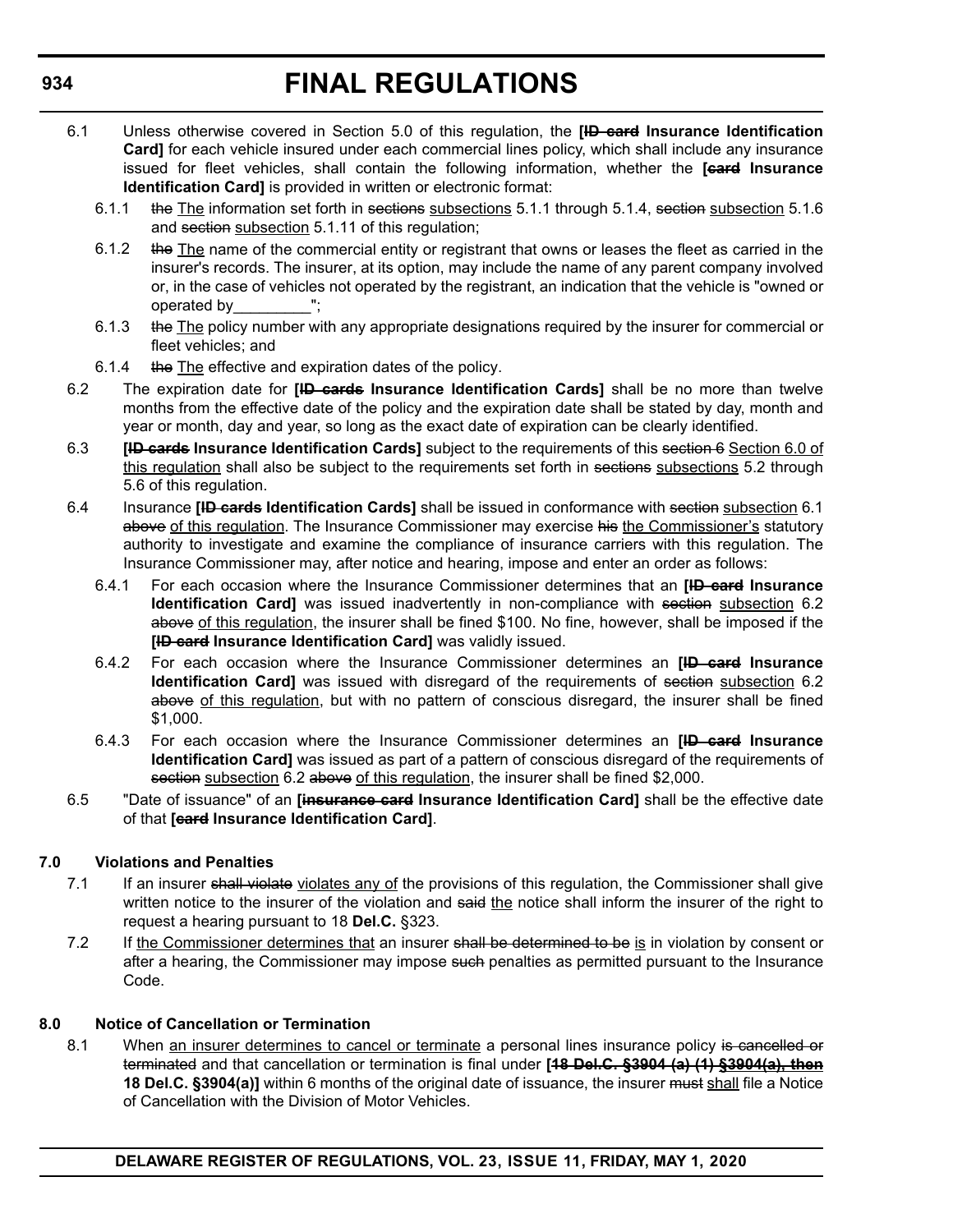- 8.2 The insurer shall file the notice shall be filed of cancellation or termination with the Division of Motor Vehicles within 30 days following the effective date on which cancellation has become final, final, and in accordance with the following:
	- 8.2.1 For purposes of subsection 8.2 of this regulation, "Final" means the date after which coverage cannot be reinstated except by the issuance of a new policy. policy; and
	- 8.2.2 The insurer shall file the notice of cancellation or termination in accordance with instructions posted by the Division of Motor Vehicles on the Division's website.
- 8.3 The notice shall be a form with the size, content, and format consistent with the attached forms or as otherwise approved by the Division of Motor Vehicles.

#### **9.0 Furnishing Motor Vehicle Liability Insurance Information to the Division of Motor Vehicles**

- 9.1 An insurer shall furnish within 30 21 days of a request by the Division of Motor Vehicles prescribed information on each motor vehicle insured in the State of Delaware. Delaware in accordance with the following:
	- 9.1.1 The information shall be provided in the form and manner approved by the Division of Motor Vehicles. Vehicles, as more fully set out in instructions posted by the **[Department Division]** of Motor Vehicles on the **[Department's Division's]** website.
	- 9.2.2 All information submitted by the insurer shall include the insurer's most current Delaware consumer complaint contact designee as submitted by the insurer to the National Association of Insurance Commissioners State Based Systems data base.

#### **10.0 Random Selection/Verification**

- 10.1 Pursuant to 21 **Del.C.** §2118 the Division of Motor vehicles shall periodically randomly select on an annual basis at least 10 percent of the vehicle registrations and send them to the insurers of record for verification of liability insurance.
- 10.2 All responses from the insurers shall be delivered to the Delaware Division of Motor Vehicles within **[30 21]** days of the mailing date of the verification request.
- 10.3 The random selection/verification process shall be done no more than twelve times and no less than four times annually.

#### **11.0 Notification of Uninsured Drivers**

Each insurer licensed to write automobile liability insurance in Delaware shall notify the Division of Motor Vehicles on a form approved by the Division of Motor Vehicles the name of any person or persons involved in an accident or filing a claim who is alleged to have been operating a Delaware registered motor vehicle without the insurance required under Delaware law. The insurer shall provide the name, address, and description of the vehicle alleged to be uninsured.

#### **12.0 Additional Required Proofs of Insurance**

Each When the **[Department Division]** of Motor Vehicles requests that an **[insured insurer]** provide verification of insurance coverage, an insurer licensed to write automobile liability insurance in this State shall furnish to their insureds verification of the insurance in force at the request of to the Division of Motor Vehicles by use of using a form and filing methods that are approved by the Division of Motor Vehicles. Each insurer is to utilize such measures as may be necessary to assure delivery of these forms to qualified insured drivers only.

#### **13.0 Severability**

If any provision of this regulation or the application thereof to any person or situation is held invalid, such invalidity shall not affect any other provision or application of the regulation which can be given effect without the invalid provision or application and to this end the provisions of this regulation are declared to be severable.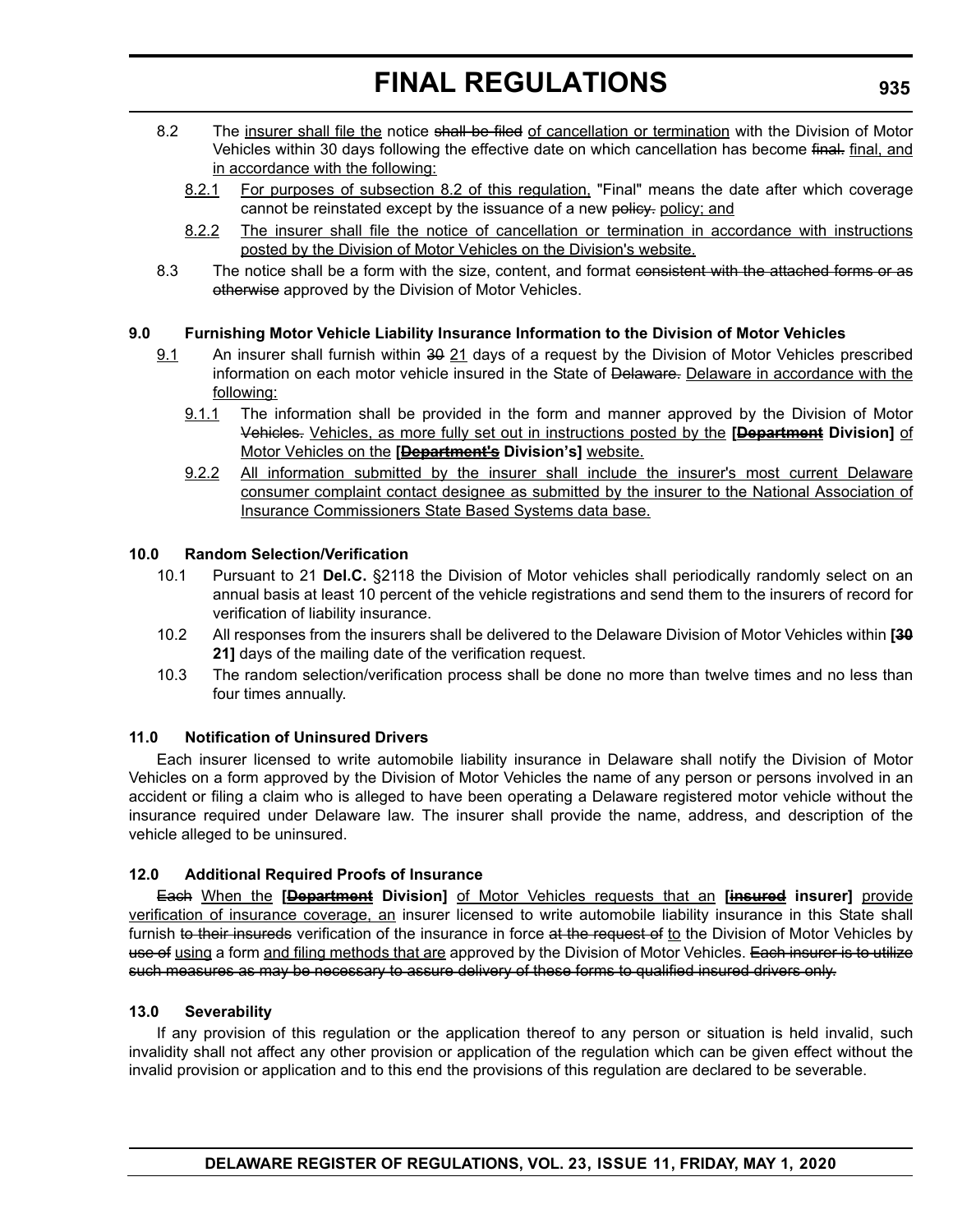<span id="page-38-0"></span>**936**

### **FINAL REGULATIONS**

#### **14.0 Effective Date**

This Regulation shall become effective **[10 days after being published as a final regulation May 11, 2020]**.

\*Regulation No. 31 was entitled "Insurance Identification Card" under an effective date of July 1, 1979; amended July 1, 1982; amended effective January 1, 1991 and again on May 12, 1993 under present title except for the conditions specified under  $\S 6$  and  $\S 4$  of the regulation and April 12, 1993.

### **[DEPARTMENT OF NATURAL RESOURCES AND ENVIRONMENTAL](https://dnrec.alpha.delaware.gov/)  CONTROL**

**DIVISION OF FISH [AND WILDLIFE](https://dnrec.alpha.delaware.gov/fish-wildlife/)**

Statutory Authority: 7 Delaware Code, Sections 901 and 903(a), (b) & (e) (7 **Del.C.** §§901 & 903(a), (b) & (e))

#### **Secretary's Order No: 2020-F-0012 RE: Approving Final Amendments to 7 DE Admin. Code 3500 Tidal Finfish, specifically, the addition of new Section 3550: Cobia Date of Issuance: April 15, 2020 Effective Date: May 11, 2020**

#### **3550 Cobia (***[Rachycentron canadum](#page-3-0)***)**

Under the authority vested in the Secretary of the Department of Natural Resources and Environmental Control ("Department" or "DNREC") pursuant to 7 **Del.C.** §§6006 and 6010, and all other relevant statutory authority, the following findings of fact based on the record, reasons and conclusions are entered as an Order of the Secretary in the above-referenced regulatory proceeding.

#### **Background, Procedural History and Findings of Fact**

This Order relates to 7 **DE Admin. Code** 3500 Tidal Finfish, specifically, the addition of new Section 3550 Cobia ("Amendments"). The Department proposes revisions to the existing Tidal Finfish regulations to set forth precautionary management measures for *Rachyentron Canadum* ("Cobia"), throughout the State of Delaware.

This action is being taken by the Department to maintain compliance with the Interstate Fishery Management Plan for Atlantic Migratory Group Cobia ("Cobia FMP") under the authority of the *Atlantic Coastal Fisheries Cooperative Management Act* ("ACFCMA") (16 USC §§5101, et seq.) that was adopted by the Atlantic States Marine Fisheries Commission ("ASMFC") in November, 2017.

The ASMFC adopted the Cobia FMP to provide an efficient management structure for the implementation of coastwide management measures and to complement cobia management in federal waters. The concern of future stock status, due to Allowable Catching Limit overages in federal waters, precipitated the development of an interstate fishery management plan for state specific management measures. After a review of the available information developed by the Atlantic Migratory Group Cobia, the South Atlantic State/ Federal Fisheries Management Board recommended initiation of the Cobia FMP.

Preceding ASMFC's adoption of the Cobia FMP, Delaware has had no reported commercial or recreational Cobia landings in the past 3 years. The Cobia FMP established the justification of *de minimis* status by recreational harvests in weights that are less than 1% of coastwide recreational landings within 2 of the previous 3 years. As Delaware does qualify for *de minimis* status under the FMP criteria, they may adopt either of two management options described below.

The Department considered the first option outlined in the Cobia FMP that reflects *de minimis* management measures to include recreation and commercial Cobia fisheries, with an all year open season ("Option 1"). The recreational management measures are a minimum of 32 inches total length with 1 fish per vessel per trip. The commercial management measures are a minimum of 37 inches total length, with a possession limit of 2 fish per person and no greater than 6 fish per vessel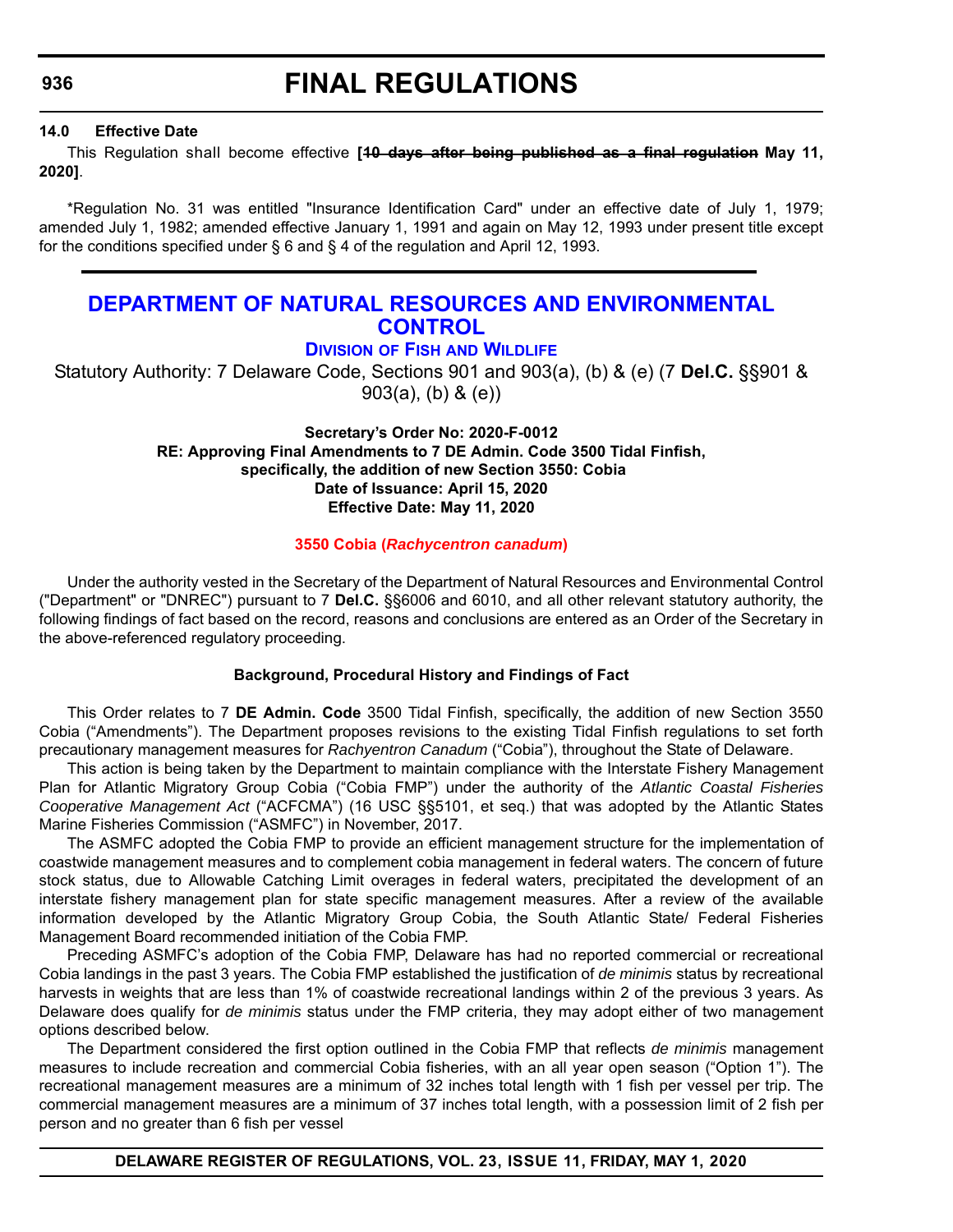The Department also considered a second option reflecting the management measures in place for Virginia, which is the nearest jurisdiction, with established management measures ("Option 2"). The commercial fishing management measures in Virginia are identical to that of Option 1. The recreational management measurement, however, is limited with open season from June 1 – September 15, with a minimum of 40 inches in total length, and possession limit of 1 per person with a maximum of 3 per vessel. It should be noted that during the time the Department reviewed the proposed Amendments, Maryland and New Jersey had not adopted a management measure plan for Cobia.

The overall benefits of Option 2 include a more defined season with a higher minimum total length for recreational fishing, and a more limited recreational fishery quota than Option 1. These precautionary management measure shall protect Cobia stock from being overfished and allow for Cobia to stock for future fishery. In addition, Option 2 has also been implemented by Maryland and New Jersey, providing consistency, and ease of compliance and enforcement, of regulations with Delaware's neighboring *de minimis* States.

The Department hereby adopts the Amendments with the implementation of Option 2 management measures, as a precautionary approach to prevent the Cobia stock from reaching an overfished status throughout the State of Delaware. The Department believes that the implementation of the new Cobia regulations will maintain social and economic benefits to the fishing communities involved, by ensuring a Cobia fishery for future generations. Moreover, the Department anticipates the proposed Amendments will not have any significant, measurable or predicable costs to the affected Delaware fisheries or their dependent businesses.

The Department has the statutory basis and legal authority to act with regard to the formal promulgation of these proposed Amendments, pursuant to 7 **Del.C.** §§901, 903(a), (b) and (e). The Department published its initial proposed regulation Amendments in the February 1, 2020 *Delaware Register of Regulations*. Thereafter, the public hearing regarding this matter was held on February 26, 2020. There were public members in attendance, who provided comment at the public hearing. Pursuant to 29 **Del.C.** §10118(a), the hearing record ("Record") remained open for receipt of additional written comment for 15 days following the public hearing. The Record formally closed for comment in this matter at close of business on March 12, 2020, with no additional comments received by the Department for the formal promulgation.

It should be noted that all notification and noticing requirements concerning this matter were met by the Department. Proper notice of the hearing was provided as required by law.

Subsequent to the close of the Record, and at the request of presiding Hearing Officer Theresa Newman, the Department's Division of Fish and Wildlife staff prepared a Technical Response Memorandum ("TRM"). The TRM responds to the comments received by the Department in this matter and provides a thorough discussion with regard to the two possible options for Cobia management for Delaware at this time. Since both Option 1 and Option 2 have identical commercial management limits for this fishery, the Department focused more on the benefits of recreational limits in its deliberations concerning this matter.

The Department's experts in the Division of Fish and Wildlife have concluded that Option 2 provides greater support (and more protection) to the Cobia population than Option 1. The recreational management limits for Option 2 (40" in total length) are at a higher minimum length requirement compared to that of Option 1 ("38" in total length). Moreover, Option 2 provides a limited open season, and the ability for multiple anglers to possess up to 3 Cobia per vessel per trip. For these reasons, the Department proposes that Option 2 be incorporated into the aforementioned Amendments, as those precautionary management measures (along with the more restricted open season from June 1 to September 15) will better protect the stock of Cobia from being overfished in Delaware.

Following the receipt of the Department's TRM as noted above, the Hearing Officer prepared her Hearing Officer's Report dated March 25, 2020 ("Report"), which expressly incorporated both the Department's proposed Amendments and the TRM into the Record generated in this matter. The Report documents the proper completion of the required regulatory amendment process, establishes the Record, and recommends the adoption of the proposed Amendments as attached to the Report as Appendix "A."

#### **Reasons and Conclusions**

Based on the Record developed by the Department's experts in the Division of Fish and Wildlife, and established by the Hearing Officer's Report, I find that the proposed regulatory Amendments to 7 **DE Admin. Code** 3500 Tidal Finfish, specifically, the addition of new Section 3550 Cobia, are well-supported. I further find that the Department's experts fully developed the record to support adoption of these Amendments. Therefore, the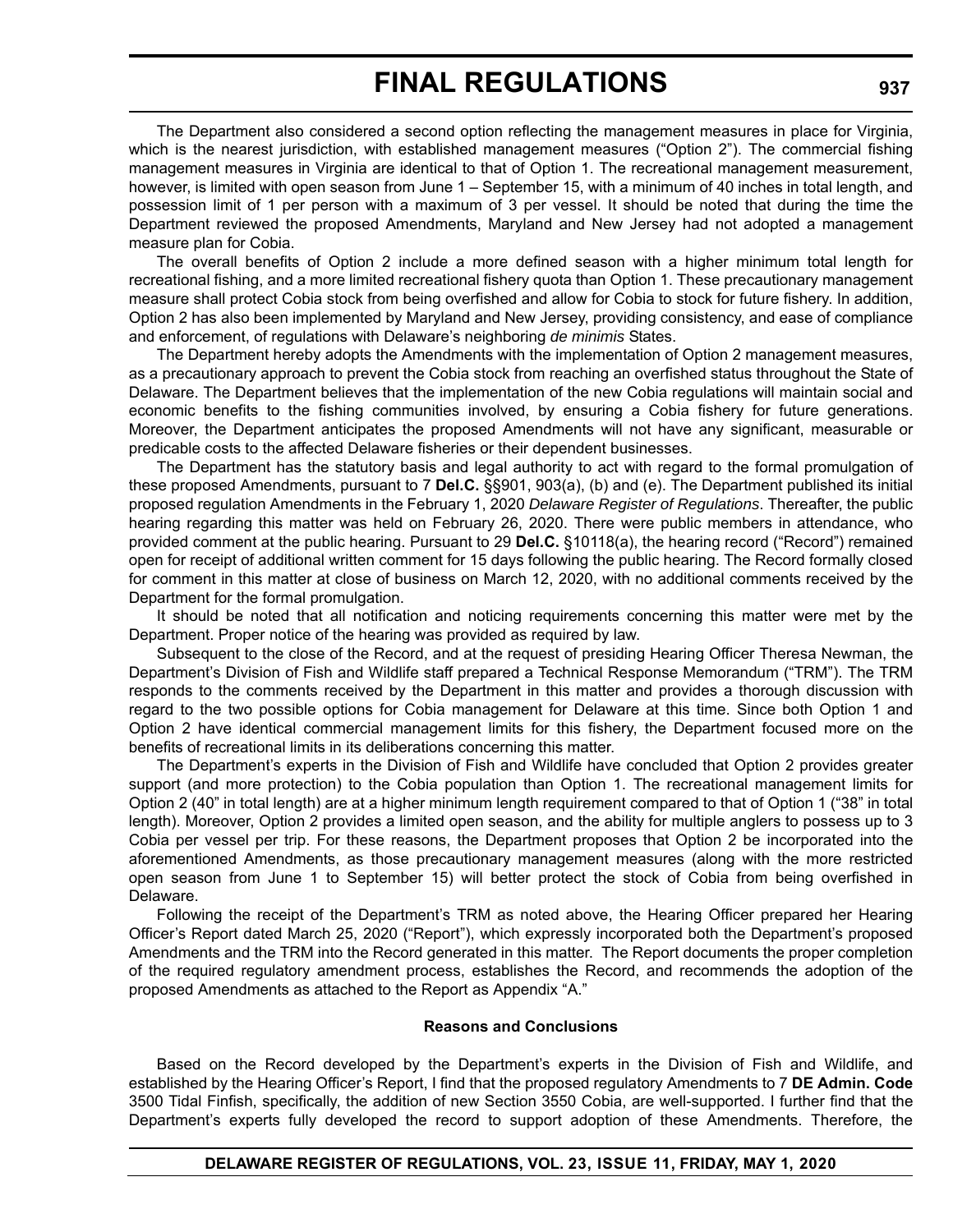recommendations of the Hearing Officer are hereby adopted, and I direct that the proposed Amendments be promulgated as final.

The following reasons and conclusions are entered:

1. The Department has the statutory basis and legal authority to act with regard to this proposed regulatory promulgation, pursuant to 7 **Del.C.** §§901, 903(a), (b) and (e);

2. The Department has jurisdiction under its statutory authority, pursuant to 7 **Del.C.** Chapter 60, to issue an Order adopting these proposed Amendments as final;

3. The Department provided adequate public notice of the initial proposed Amendments and all proceedings in a manner required by the law and regulations, and provided the public with an adequate opportunity to comment on the same, including at the time of the public hearing held on February 26, 2020, and during the 15 days subsequent to the hearing (through March 12, 2020), before making any final decision;

4. Promulgation of the proposed Amendments to 7 **DE Admin. Code** 3500 Tidal Finfish, specifically, the addition of new Section 3550: Cobia, will enable the Department to include precautionary management measures for this fishery (including, but not limited to, the more restrictive open season from June 1 to September 15), and will better protect the stock of Cobia from being overfished in Delaware;

5. The Department has reviewed the proposed Amendments in light of the Regulatory Flexibility Act, consistent with 29 **Del.C.** Ch. 104, and has selected Exemption "B1," as this regulation is not substantially likely to impose additional cost or burdens upon individuals and/or small businesses;

6. The Department's proposed regulatory Amendments, as initially published in the February 1, 2020 *Delaware Register of Regulations*, and as set forth in Appendix "A" hereto, are adequately supported, are not arbitrary or capricious, and are consistent with the applicable laws and regulations. Consequently, they should be approved as final regulatory Amendments, which shall go into effect ten days after their publication in the next available issue of the *Delaware Register of Regulations*; and

7. The Department shall submit the proposed Amendments as final regulatory amendments to the *Delaware Register of Regulations* for publication in its next available issue and provide such other notice as the law and regulation require, and the Department determines is appropriate.

Shawn M. Garvin **Secretary** 

#### **3500 Tidal Finfish 3550 Cobia (***Rachycentron canadum***)**

#### **[1.0 Recreational Possession Limits**

**1.1 It is unlawful for a recreational fisherman to take and reduce to possession more than Cobia per day or per trip, whichever is longer.**

**1.2 Except in accordance with 3.0 of this section, it is unlawful to have aboard any boat or vessel more than one Cobia.**

#### **2.0 Recreational Size Limit**

**It is unlawful for a recreational fisherman to possess a Cobia that measures less than 32 inches in total length.**

#### **3.0 Commercial Possession Limits**

- **3.1 A commercial fisherman may take and reduce to possession no more than two Cobia per day or per trip, whichever is longer, using commercial fishing gear for which said fisherman is lawfully permitted.**
- **3.2 It is unlawful for a commercial fisherman to possess more than two Cobia per day or per trip, whichever is longer.**
- **3.3 Notwithstanding subsections 3.1 and 3.2, a commercial fishing vessel may have up to six Cobia per day or per trip, whichever is longer, onboard provided the number of Cobia does not exceed twice the number of commercial fishermen onboard that vessel.**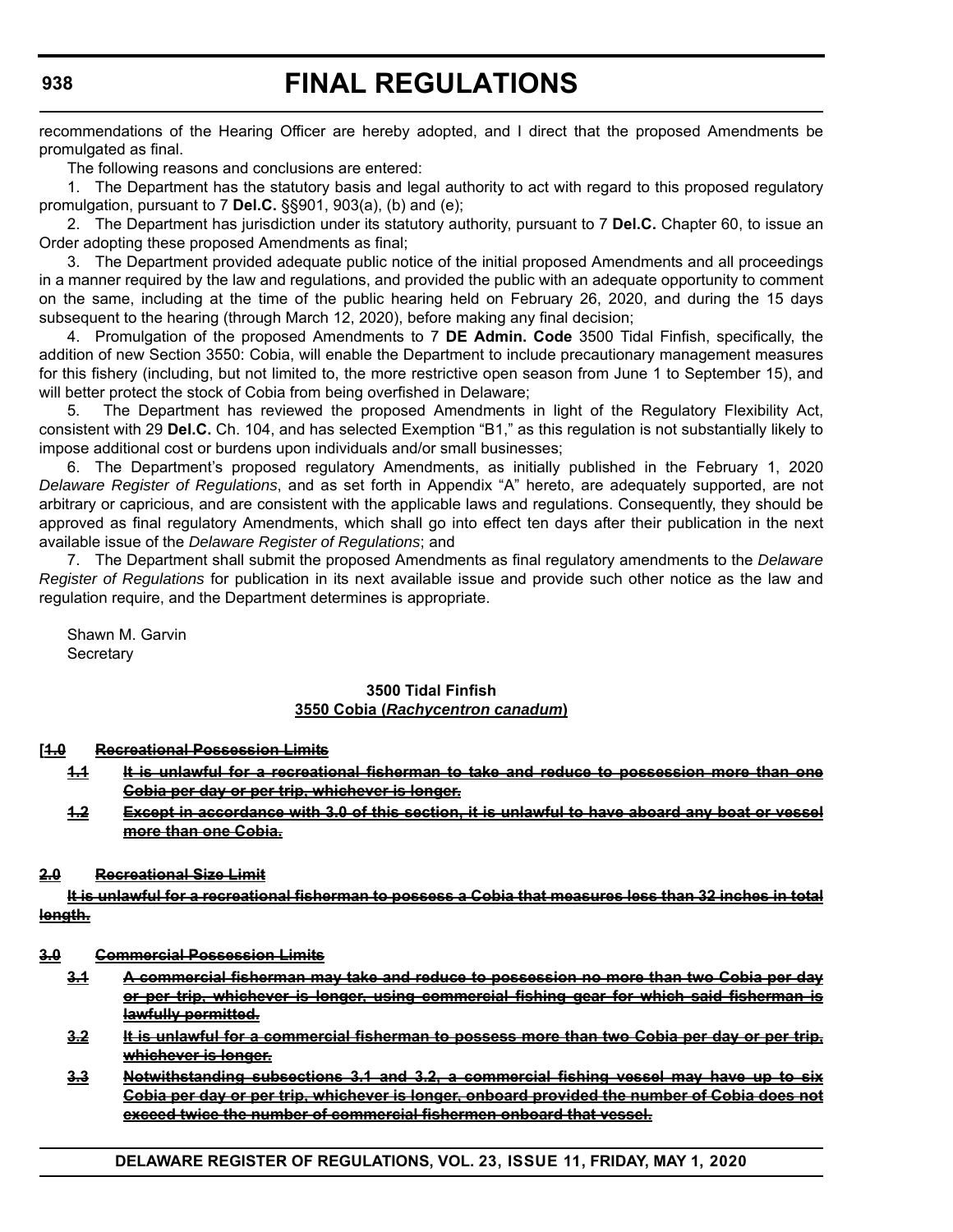#### <span id="page-41-0"></span>**4.0 Commercial Size Limit**

**It is unlawful for a commercial fisherman to possess, trade, barter or sell or attempt to trade, barter or sell any Cobia that measure less than 37 inches in total length.**

**OR]**

#### **1.0 Recreational Seasons**

- 1.1 It is unlawful for a recreational fisherman to possess any Cobia during the periods of January 1 through May 31 and September 16 through December 31.
- 1.2 It is lawful for a recreational fisherman to possess Cobia during the period of June 1 through September 15 in accordance with sections 2.0 and 3.0.

#### **2.0 Recreational Possession Limits**

- 2.1 It is unlawful for a recreational fisherman to possess more than one Cobia per day or per trip, whichever is longer.
- 2.2 Except in accordance with 4.0 of this section, it is unlawful to have aboard any vessel more than three Cobia.

#### **3.0 Recreational Size Limit**

It is unlawful for a recreational fisherman to possess any Cobia that measures less than 40 inches in total length.

#### **4.0 Commercial Possession Limits**

- 4.1 A commercial fisherman may take and reduce to possession no more than two Cobia per day or per trip, whichever is longer, using commercial fishing gear for which said fisherman is lawfully permitted.
- 4.2 It is unlawful for a commercial fisherman to possess more than two Cobia per day or per trip, whichever is longer.
- 4.3 Notwithstanding subsections 4.1 and 4.2, a commercial fishing vessel may have up to six Cobia per day or per trip, whichever is longer, onboard provided the number of Cobia does not exceed twice the number of commercial fishermen onboard that vessel.

#### **5.0 Commercial Size Limit**

It is unlawful for a commercial fisherman to possess, trade, barter or sell or attempt to trade, barter or sell any Cobia that measure less than 37 inches in total length.

### **[DEPARTMENT OF SAFETY AND HOMELAND SECURITY](https://dshs.delaware.gov/)**

#### **[DELAWARE COUNCIL](https://dshs.delaware.gov/) ON POLICE TRAINING**

Statutory Authority: 11 Delaware Code, Sections 8402 & 8404(a)(14) (11 **Del.C.** §§8402,

8404(a)(14))

#### 1 **DE Admin. Code** 801

#### **ORDER**

#### **[801 Regulations of the Delaware Council on Police Training](#page-3-0)**

#### **NATURE OF THE PROCEEDINGS**

At 23 **DE Reg.** 637 (February 1, 2020), The Council on Police Training (COPT), pursuant to 11 **Del.C.** §8404(a)(14) and in accordance with 29 **Del.C.** §10115, published notice of intent to adopt regulations that seek to

#### **DELAWARE REGISTER OF REGULATIONS, VOL. 23, ISSUE 11, FRIDAY, MAY 1, 2020**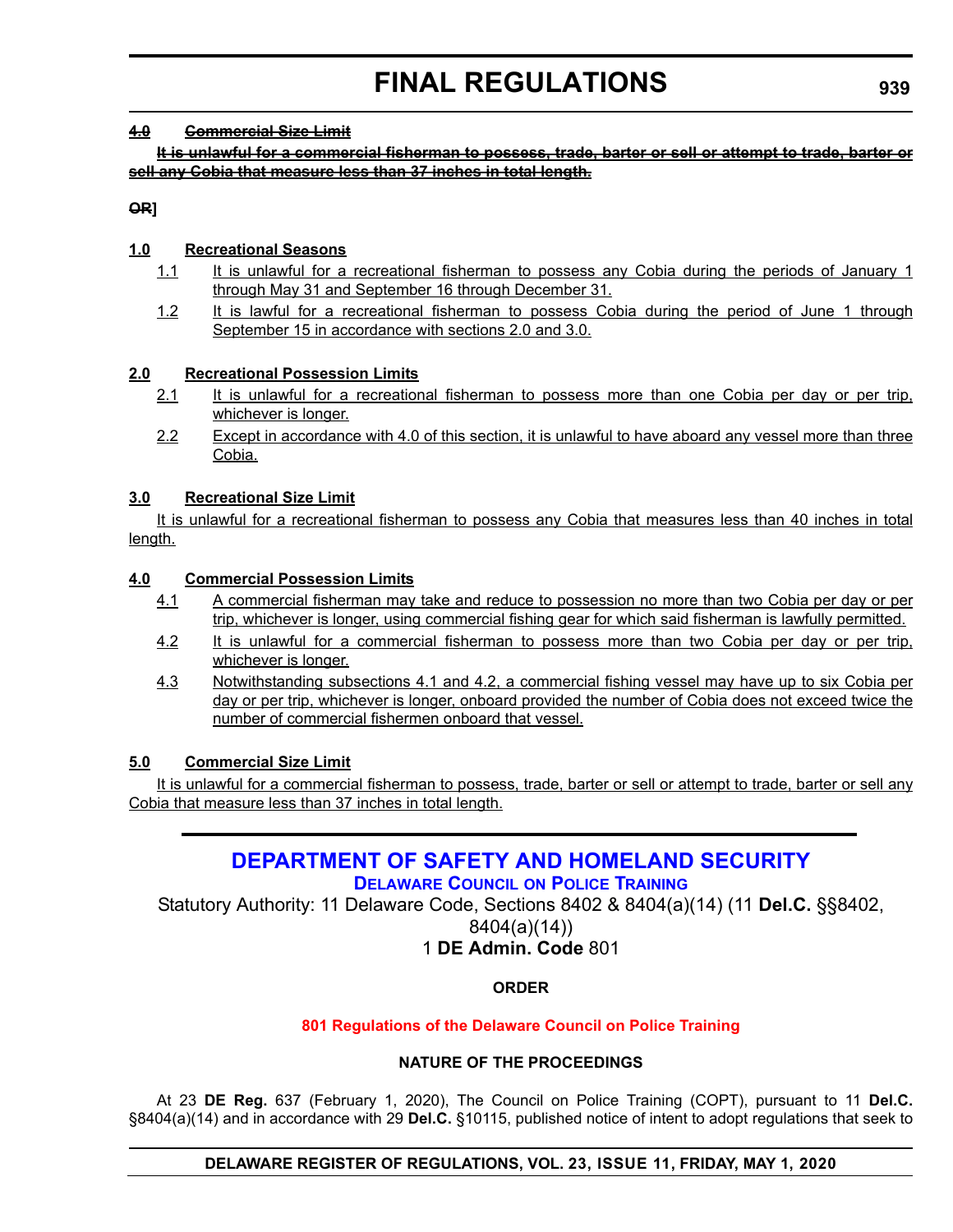**940**

# **FINAL REGULATIONS**

update, clarify and provide more detailed information regarding firearms training and qualifications. At the same time, the COPT submitted a Regulatory Flexibility Analysis and Impact Statement for this proposed revised regulation, as required by 29 **Del.C.** Ch. 104. The COPT solicited written comments from the public for thirty (30) days as mandated by 29 **Del.C.** §10118(a).

#### **SUMMARY OF EVIDENCE**

In accordance with law, public notice regarding the proposed revised regulation was published in the *Delaware Register of Regulations*. The public comment period was open from February 1, 2020 through March 02, 2020. During this period, the COPT did not receive any written responses.

#### **FINDINGS OF FACT**

The public was given the required notice of the Council's intention to adopt the proposed revised regulation and was given opportunity to submit comments. The required Regulatory Flexibility Analysis and Impact Statement for this proposed revised regulation was submitted. No written responses were received during the comment period. Thus, the COPT finds that the proposed revised regulations should be adopted as submitted by the COPT.

#### **EFFECTIVE DATE OF ORDER**

The actions hereinabove referred to were taken by the COPT pursuant to11 **Del.C.** §8404(a)(14). The effective date of this Order shall be ten (10) days from the date this Order is published in the *Delaware Register of Regulations*.

#### **ORDER**

NOW THEREFORE, under the statutory authority and for the reasons set forth above, the Council on Police Training does hereby ORDER this 14<sup>th</sup> day of April, 2020 that the regulations be, and that they hereby are, adopted to be enacted as set forth below.

#### **IT IS SO ORDERED, this 14<sup>th</sup> day of April 2020. COUNCIL ON POLICE TRAINING**

| Robert M. Coupe, Secretary, Department of Safety                                           | Sgt. Christopher Jones, Proxy for Chief of Police,                                                                |
|--------------------------------------------------------------------------------------------|-------------------------------------------------------------------------------------------------------------------|
| and Homeland Security, Chair                                                               | Newark Police Department                                                                                          |
| Robert J. Irwin,                                                                           | Major Robert Hudson, Proxy for Superintendent of                                                                  |
| Proxy for Attorney General Kathy Jennings                                                  | <b>State Police</b>                                                                                               |
| Susan Bunting, Secretary,                                                                  | Major Tim Stump, Proxy for Chief of Police,                                                                       |
| Department of Education                                                                    | Dover Police Department                                                                                           |
| Inspector Charles Emory, Proxy for Chief of Police,<br><b>Wilmington Police Department</b> | Robin R. Christiansen, Mayor, City of Dover, Kent<br>County (voted in affirmative, unable to obtain<br>signature) |
| Captain Diane Smith, Proxy for Chief of New Castle                                         | Chief Patrick Ogden, Chair, Delaware Police Chiefs'                                                               |
| <b>County Police Department</b>                                                            | Council                                                                                                           |
| William E. West, Mayor, Town of Georgetown, Sussex                                         | Lew Killmer, President of the Delaware                                                                            |
| County                                                                                     | League of Local Governments                                                                                       |

**\*Please note that no changes were made to the regulation as originally proposed and published in the February 2020 issue of the** *Register* **at page 637 (23 DE Reg. 637). Therefore, the final regulation is not being republished. A copy of the final regulation is available at:**

**[801 Regulations of the Delaware Council on Police Training](http://regulations.delaware.gov/register/may2020/final/23 DE Reg 939 05-01-20.htm)**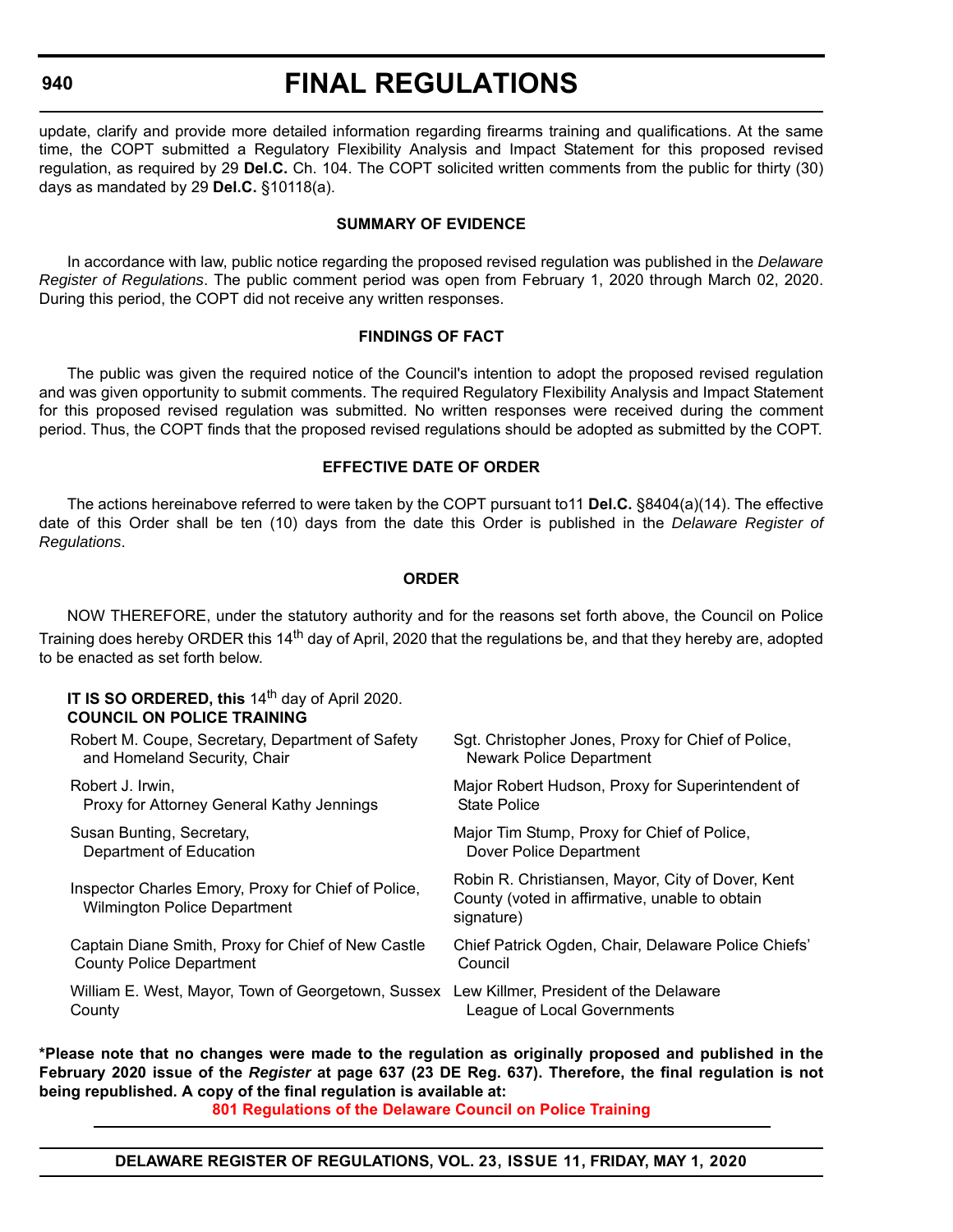#### **[DELAWARE COUNCIL](https://dshs.delaware.gov/) ON POLICE TRAINING**

<span id="page-43-0"></span>Statutory Authority: 11 Delaware Code, Sections 8402 & 8404(a)(14) (11 **Del.C.** §§8402, 8404(a)(14))

#### **ORDER**

#### **[803 COPT Firearms Instructors Standards and Requirements](#page-3-0)**

#### **NATURE OF THE PROCEEDINGS**

At 23 **DE Reg.** 638 (February 1, 2020), The Council on Police Training (COPT), pursuant to 11 **Del.C.** §8404(a)(14) and in accordance with 29 **Del.C.** §10115, published notice of intent to adopt regulations that seek to establish standards and requirements for Firearms Instructors. At the same time, the COPT submitted a Regulatory Flexibility Analysis and Impact Statement for this proposed revised regulation, as required by 29 **Del.C.** Ch. 104. The COPT solicited written comments from the public for thirty (30) days as mandated by 29 Del. C. §10118(a).

#### **SUMMARY OF EVIDENCE**

In accordance with law, public notice regarding the proposed revised regulation was published in the *Delaware Register of Regulations*. The public comment period was open from February 1, 2020 through March 02, 2020. During this period, the COPT did not receive any written responses.

#### **FINDINGS OF FACT**

The public was given the required notice of the Council's intention to adopt the proposed revised regulation and was given opportunity to submit comments. The required Regulatory Flexibility Analysis and Impact Statement for this proposed revised regulation was submitted. No written responses were received during the comment period. Thus, the COPT finds that the proposed revised regulations should be adopted as submitted with the technical corrections identified by the COPT.

#### **EFFECTIVE DATE OF ORDER**

The actions hereinabove referred to were taken by the COPT pursuant to 11 **Del.C.** §8404(a)(14). The effective date of this Order shall be ten (10) days from the date this Order is published in the *Register of Regulations*.

#### **ORDER**

NOW THEREFORE, under the statutory authority and for the reasons set forth above, the Council on Police Training does hereby ORDER this 14th day of April, 2020 that the regulations be, and that they hereby are, adopted to be enacted as set forth below.

**IT IS SO ORDERED, this 14<sup>th</sup> day of April 2020. COUNCIL ON POLICE TRAINING**

Robert M. Coupe, Secretary, Department of Safety and Homeland Security, Chair

Robert J. Irwin, Proxy for Attorney General Kathy Jennings

Susan Bunting, Secretary, Department of Education Sgt. Christopher Jones, Proxy for Chief of Police, Newark Police Department

Major Robert Hudson, Proxy for Superintendent of State Police

Major Tim Stump, Proxy for Chief of Police, Dover Police Department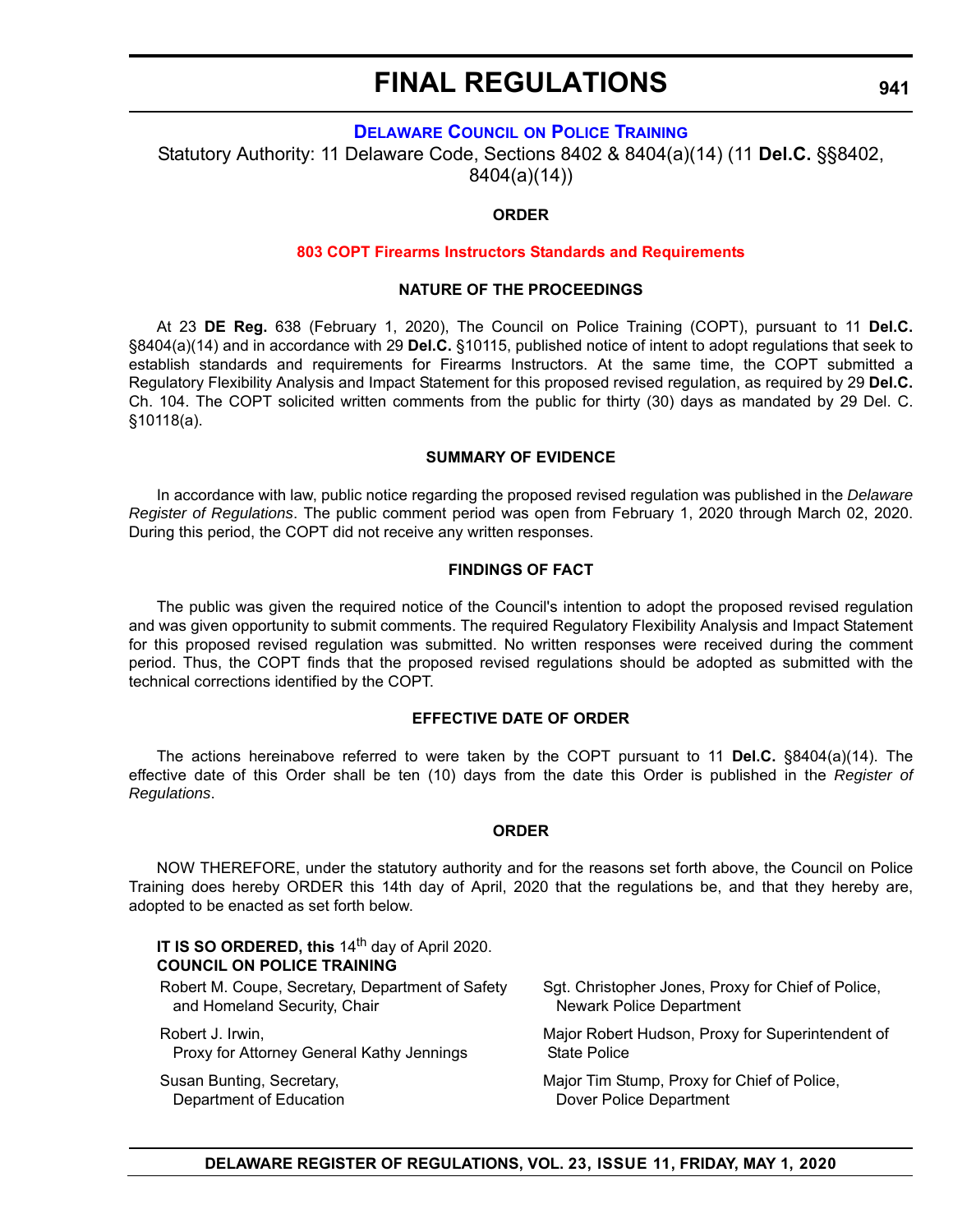| Inspector Charles Emory, Proxy for Chief of Police,<br><b>Wilmington Police Department</b>          | Robin R. Christiansen, Mayor, City of Dover, Kent<br>County (voted in affirmative, unable to obtain<br>signature) |
|-----------------------------------------------------------------------------------------------------|-------------------------------------------------------------------------------------------------------------------|
| Captain Diane Smith, Proxy for Chief of New Castle<br><b>County Police Department</b>               | Chief Patrick Ogden, Chair, Delaware Police Chiefs'<br>Council                                                    |
| William E. West, Mayor, Town of Georgetown, Sussex Lew Killmer, President of the Delaware<br>County | League of Local Governments                                                                                       |

#### **803 COPT Firearms Instructors Standards and Requirements**

#### **1.0 Intent and Purpose**

 To establish basic requirements for COPT firearms instructors that include standards for both sworn and civilian sponsored instructors.

#### **2.0 Definitions**

As used in this chapter:

"**Ammunition**" means a projectile designed to be fired from a weapon such as a handgun or rifle.

- "**Armorer**" means a person who has received specialized training related to conducting detailed inspections and repairs to specific weapons.
- "**Certification**" means the official approval by the Council on Police Training for an officer to act in a specified capacity, due to the officer's credentials or level of achievement.
- "**Chief of Police**" means any colonel, chief of police or any officer who is the highest-ranking officer of a legislatively authorized police department within this State.
- "**Council on Police Training**" or "**COPT**" means the regulatory body established by 29 **Del.C.** §8205 to consider matters relating to police training and such other matters as may be referred to it by the Governor or the Secretary of the Department.
- "**Firearms Instructor**" means a law enforcement officer that has received specialized training related to firearms including knowledge of the types of firearms used in law enforcement; appropriate shooting and tactical techniques; instruction methods; and the ability to perform inspection of weapons and range equipment for safety issues. A firearms instructor is not required to be an armorer.
- "**Law Enforcement Agency**" or "**LEA**" means any police force or organization functioning within this State or any other state which has by statute or ordinance the responsibility of detecting crime and enforcing the criminal or penal laws of this State or any other state.
- "**Law Enforcement Officer**" means a sworn member of a police force or other law-enforcement agency of this State or of any county or municipality who is responsible for the prevention and the detection of crime and the enforcement of laws of this State or other governmental units within the State as defined in 11 **Del.C.** §8401(5)(a)(b), irrespective of the number of the hours worked.
- "**Master Firearms Instructor**" means any certified firearms instructor approved by the COPT to be a certifying instructor for a firearms instructor course.
- "**Qualification**" means a level of skill or ability that an officer must achieve to be allowed to maintain certification to carry departmentally assigned or approved weapons, as specified in 1 **DE Admin. Code** 801 Section 12.0 for all weapon systems responsible for training.
- "**Recertification**" means the renewal of the original certification based on additional training, testing, or a combination of both.
- "**Sponsorship**" means any former COPT certified law enforcement officer, as defined in this section, who retired or separated in good standing from a Delaware law enforcement agency and has been contracted by a Delaware law enforcement agency to provide firearms instruction to Delaware law enforcement officers.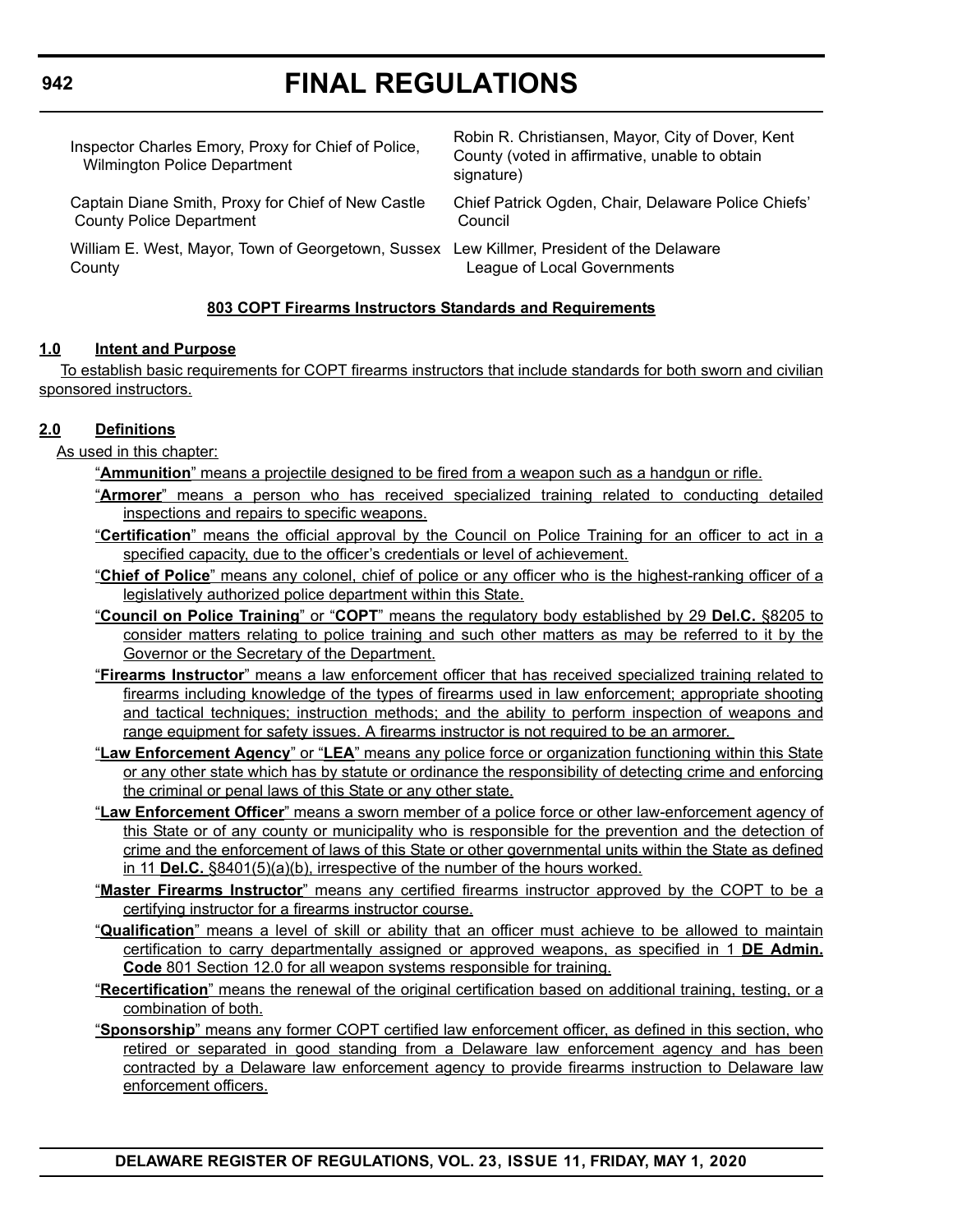#### **3.0 COPT Firearms Instructor Certification Requirements**

- 3.1 No firearms instructor shall be utilized by any law enforcement agency for purposes of certifying firearms instructors unless the certifying instructor has been approved by the Council on Police Training.
- 3.2 All sworn law enforcement officers seeking Firearms Instructor Certification must submit proof of successful completion of the following requirements to the COPT Administrator prior to being brought before the COPT:
	- 3.2.1 Proof of successful completion of a COPT Certified Instructor Course.
	- 3.2.2 Minimum of three years' experience as a sworn law enforcement officer.
	- 3.2.3 Those who, by their special knowledge and preparation, are suited to instruct certain courses requiring such special knowledge and education may have the three-year minimum experience waived.
	- 3.2.4 Proof of successful completion of an approved COPT Firearms Instructor Course, taught by a COPT Master Firearms Instructor, at a firearms instructor course previously approved by the COPT, or other firearms instructor courses if recommended for approval by the COPT Firearms Instructor Subcommittee and subsequently approved by Council.
	- 3.2.5 A signed letter of endorsement from the Chief of Police of their respective law enforcement agency.
- 3.3 A firearms instructor is not required to be an armorer and being an armorer does not qualify you to be a firearms instructor.

#### **4.0 Sponsored Firearms Instructor Certification Requirements**

- 4.1 No firearms instructor shall be utilized by any police department for purposes of certifying firearms instructors unless the certifying instructor has been approved by the Council on Police Training.
- 4.2 All non-sworn individuals seeking Sponsored Firearms Instructor Certification must submit proof of successful completion of the following requirements to the Chief of Police of the sponsoring LEA for submission to the COPT Administrator prior to being brought before the COPT:
	- 4.2.1 Proof of Certification as a COPT firearms instructor.
	- 4.2.2 Proof of being an active COPT certified instructor at the time of retirement or separation.
	- 4.2.3 Proof of retirement or separation in good standing.
- 4.3 The Chief of Police sponsoring an individual must submit an endorsement letter of the individual to the COPT along with acknowledging compliance with these regulations as set forth.

#### **5.0 Firearms Instructor Course Requirements**

- 5.1 Firearms instructor courses must provide the candidate the necessary education and training in the safe and proper use of firearms, knowledge and skills necessary to teach others to shoot, and additional skills and techniques needed to organize and instruct.
- 5.2 Firearms instructor courses must be a minimum of 40 hours of education and training to be considered eligible for approval by the COPT.
- 5.3 Firearms instructor courses must meet the following minimum curricula requirements to be considered by the COPT Firearms Instructor Subcommittee for approval:
	- 5.3.1 Basic Marksmanship Instruction
	- 5.3.2 Target Analysis
	- 5.3.3 Instructional Techniques & Training Aids
	- 5.3.4 Range Organization & Administration
	- 5.3.5 Weapons Nomenclature & Function
	- 5.3.6 Fundamentals of Close Quarters Combat
	- 5.3.7 Introduction to Ammunition & Ballistics
	- 5.3.8 Judgment & Decision-Making Training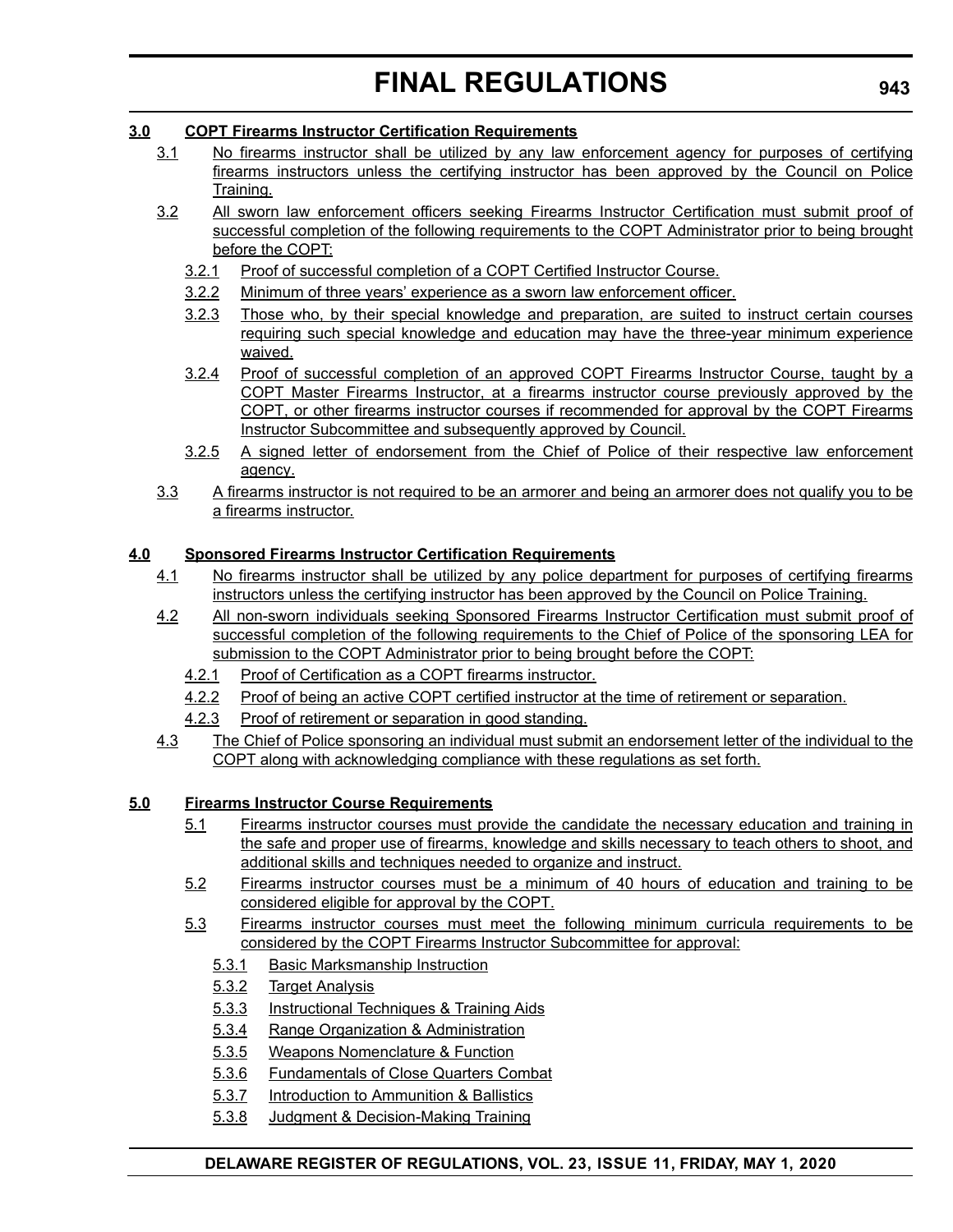- 5.3.9 Shooting Position, Movement, and Target Engagement
- 5.3.10 Range & Weapon Safety
- 5.3.11 Use-Of- Force & Legal Issues
- 5.3.12 Coaching skills development

#### **6.0 Firearms Instructors Training Requirements**

- 6.1 An eight-hour firearms recertification course will be held annually and will include: legal updates, use of force, and review of Council on Police Training standards.
- 6.2 Instructors must attend a minimum of one recertification course every three years and complete sixteen hours of additional training in firearms usage or complete sixteen hours of academy level instruction, or a combination of training and instruction in the same three-year period.
- 6.3 All firearms instructors must also annually meet the standards established in 1 **DE Admin. Code** 801 Section 12.0 for all weapon systems responsible for training.

#### **7.0 COPT Master Firearms Instructor Requirements**

- 7.1 A COPT Certified Firearms Instructor seeking Master Firearms Instructor certification shall provide the following to the COPT Firearms Instructor Subcommittee:
	- 7.1.1 Current Curriculum Vitae (CV) or Resume indicating all relevant work history, training, certifications, experience and education.
	- **[7.1.2 A signed letter of endorsement from the Chief of Police of their respective law enforcement agency,**
	- **7.1.2 7.1.3]**Proof of successful completion of a COPT approved Firearms Instructor Course and proof of successful completion of a COPT Master Instructor Course, or
	- **[7.1.3 7.1.4]**Proof of successful completion of a COPT approved Firearms Instructor Course and:
		- **[7.1.3.1 7.1.4.1]**Seven years or more as a COPT Certified Firearms Instructor or a minimum of 2000 hours of combined firearms instruction and training,
		- **[7.1.3.2 7.1.4.2]**Proof of Firearms related administrative responsibilities such as lesson planning, record keeping, etc.,
		- **[7.1.3.3 A signed letter of endorsement from the Chief of Police of their respective law enforcement agency,**
		- **7.1.3.4 7.1.4.3]**Proof of successful completion of an Advanced or "Master" Firearms Instructor **[course, courses, totaling]** at least 40 hours in length **[combined]**, from **[an]** approved **[vendor vendors]** as agreed upon by the COPT Firearms Instructor Subcommittee.
- 7.2 The COPT Firearms Instructor Subcommittee will review each request and required documentation. After a full review, the COPT Firearms Instructor Subcommittee shall either endorse or not endorse the request at the next regularly scheduled COPT Board meeting.
- 7.3 The COPT will be responsible for voting on all certifications for Master Firearms Instructors.

#### **8.0 Training, Qualification and Records**

- 8.1 Complete records should reflect all firearms training, qualification, and re-evaluation activities, as well as the performance and proficiency of the law enforcement officer during such activities.
- 8.2 Copies of all training course schedules, curricula, and lesson plans must be maintained along with the records of individual trainees.

#### **9.0 Training Site or Facility Requirements**

The training site or facility should provide the environment necessary to conduct all aspects of the training and qualification as approved by the COPT, including appropriate simulation exercises.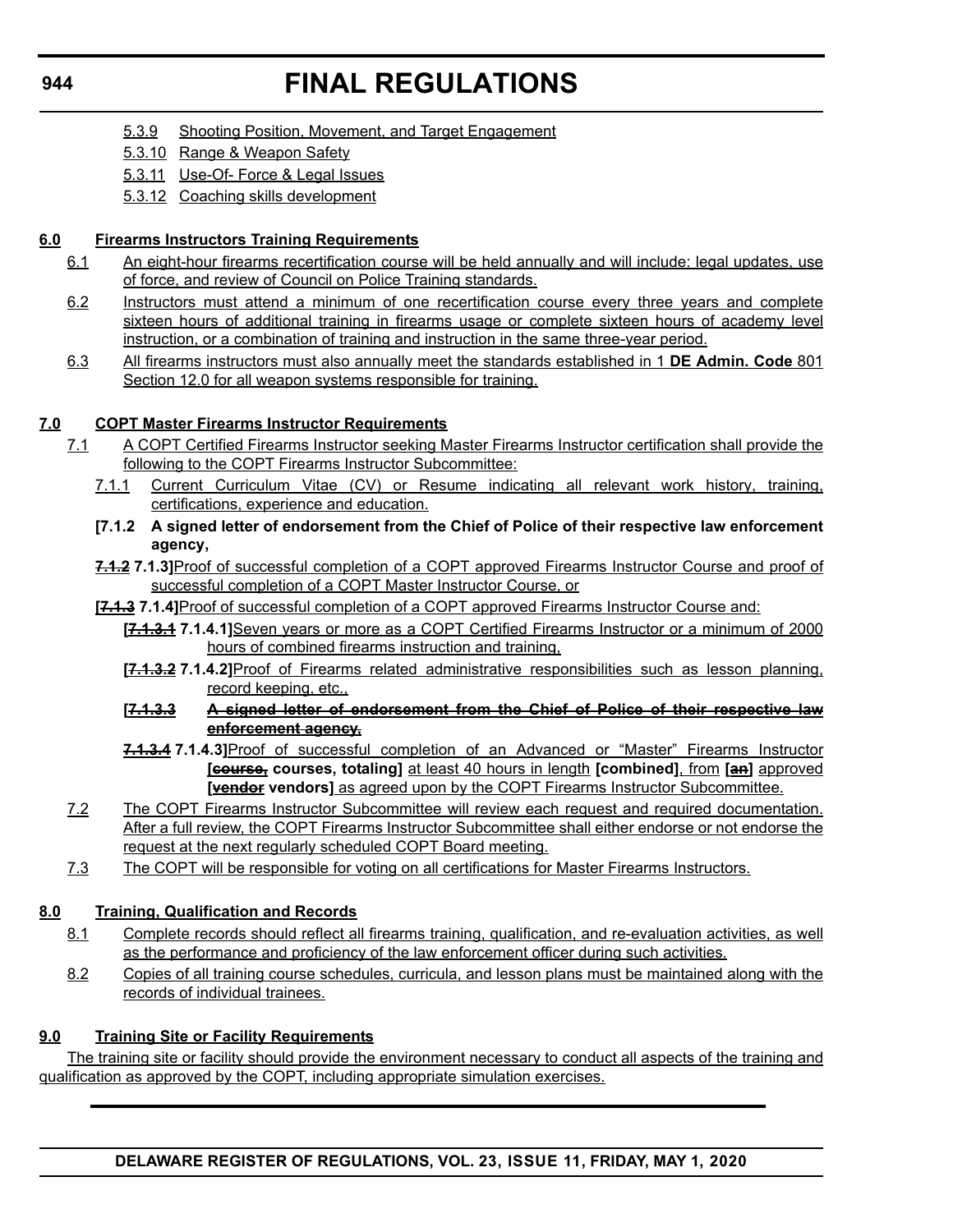### **GENERAL NOTICES**

### **[DEPARTMENT OF HEALTH AND SOCIAL SERVICES](https://www.dhss.delaware.gov/dhss/index.html) DIVISION [OF HEALTH CARE QUALITY](https://www.dhss.delaware.gov/dhss/dltcrp/)**

<span id="page-47-0"></span>Statutory Authority: 16 Delaware Code, Section 122(3)p. (16 **Del.C.** §122(3)p.) 16 **DE Admin. Code** 4404

#### **PUBLIC NOTICE OF EXTENDED COMMENT PERIOD**

#### **[4404 Free Standing Emergency Centers](#page-3-0)**

#### **Summary**

Delaware Health and Social Services (DHSS)/Division of Health Care Quality (DHCQ) is extending until May, 29, 2020, the comment period for the proposed regulations governing Free Standing Emergency Departments published in the April 1, 2020 *Register of Regulations*. The Division of Health Care Quality plans to publish the "proposed" amendments to the regulations governing free standing emergency departments and hold them out for public comment per Delaware law. The amendments update the regulatory language to clearly define the scope of practice required of a free standing emergency department. In addition, the amendments provide a level of protection for the public that seeks services at free standing emergency departments by ensuring the delivery of safe and adequate care.

#### **Comments**

A copy of the proposed amended Regulation was published in the April 1, 2020 edition of the *Delaware Register of Regulations*. A copy is also on file in the Office of Health Facilities Licensing and Certification, Division of Health Care Quality, 261 Chapman Road, Suite 200, Newark, Delaware 19702, and is available for inspection during regular office hours. Copies are available upon request. Interested parties may offer comments on the proposed amended Regulation or submit written suggestions, data, briefs or other materials to the Office of Health Facilities Licensing and Certification at the above address as to whether the proposed amended Regulation should be adopted, rejected or modified. Pursuant to 29 **Del.C.** §10118(a), public comments must be received on or before May 29, 2020. Written materials submitted will be available for inspection at the above address.

#### **Adoption of Proposed Regulations**

After the close of the public comment period, Delaware Health and Social Services/Division of Health Care Quality will determine whether to adopt the proposed Regulations, or make additional changes because of the public comments received.

#### **DIVISION [OF MANAGEMENT SERVICES](https://www.dhss.delaware.gov/dhss/dms/)**

Statutory Authority: 16 Delaware Code, Sections 210-218 (16 **Del.C.** §§210-218)

#### **NOTICE OF PUBLIC COMMENT**

#### **[Birth to Three Early Intervention System](#page-4-0)**

**Notice of Public Participation: Public comment for revisions and new policies in the Delaware's Infants and Toddlers Early Intervention Program Policies and Procedures Manual Under Part C of the Individuals with Disabilities Education Act (IDEA)**

The Department of Health and Social Services, Birth to Three Program has revised and, in some cases, developed new policies that will better support the comprehensive, high quality implementation of Delaware's Infants and Toddlers Early Intervention Program.

In order to meet the public participation requirements under §441 of the General Education Provisions Act (GEPA) at 20 USC 1232d(b)(7)(B) and Part C of the IDEA at 34 CFR §303.208, the Birth to Three Program, as lead agency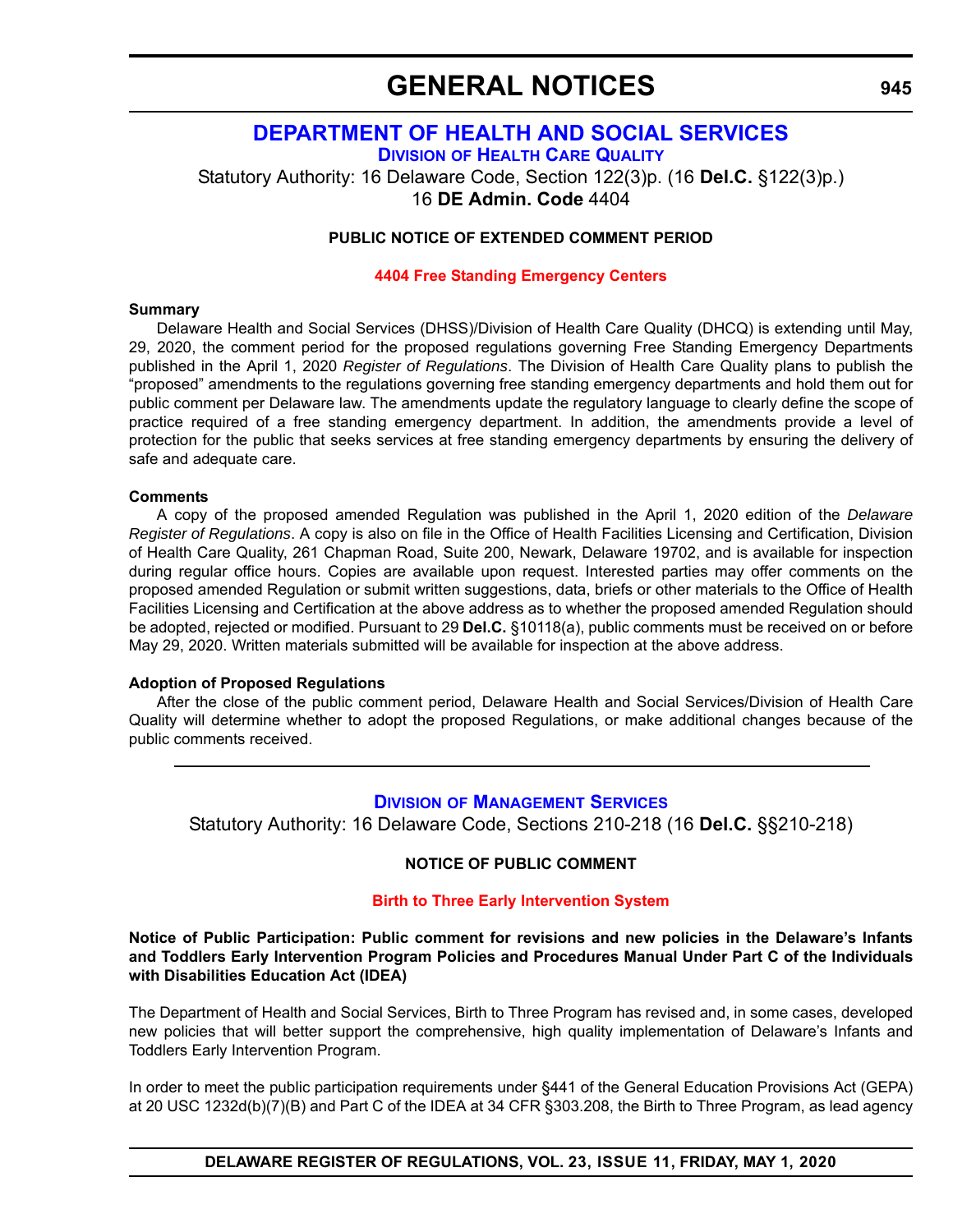#### **946**

# **GENERAL NOTICES**

for implementation of Part C of the IDEA in Delaware, is publishing the draft revised policies and procedures for the Infants and Toddlers Early Intervention Program. The draft manual and additional documents will be available for public review at: <https://dhss.delaware.gov/dhss/dms/epqc/birth3/publicnotice.html> for 60 days beginning **May 1, 2020 through June 29, 2020**.

The purpose of the public participation period is to gather comments regarding the new and revised policies and procedures that serve as the guide to how early intervention practices shall be carried out in Delaware. The Birth to Three Program is interested in information that would assist us in maintaining a statewide, comprehensive, coordinated, multidisciplinary, interagency system of early intervention services for infants and toddlers and their families.

**The opportunity for public comment on the draft policies and procedures is available for 30 days beginning May 30, 2020 through June 29, 2020.** Comments will be accepted from the general public, including parents of infants and toddlers with disabilities, providers of services, advocacy groups and organizations and other stakeholders in the state. In addition, two public hearings\* will be conducted on the dates and times noted below:

*\*Please note: Due to the COVID-19 pandemic, these public hearings will be conducted virtually. We will have available a Spanish language interpreter and English closed captions for each online meeting. Please contact Pam Weir, Assistant Part C Coordinator for the Birth to Three Program, at [Pam.D.Weir@Delaware.gov](mailto:Pam.D.Weir@Delaware.gov) or 302-255-9134 48 hours prior to the virtual meetings if you need other accommodations to participate so that we have ample time to make the arrangements.*

#### **Procedures for Submitting Comments on the Draft Policies and Procedures or Attending One of the Public Hearings**

- 1. Comments may be provided to the Birth to Three Program in several ways.
	- a. Mail:

*Birth to Three Program Herman M. Holloway, Sr. Campus 1st Floor, Main Administration Building 1901 N. DuPont Highway New Castle, DE 19720*

- b. Online comment form: [Birth to Three Policies and Procedures Comment Form](https://app.smartsheet.com/b/form/f923d04cdea74dcdb5d31fee13b1fbc9)
- c. Verbal comment at one of the following virtual public hearings:

June 17, 2020 11:00 am - 12:30 pm EDT <https://wested.zoom.us/j/757340350> Meeting ID: 757 340 350 US Toll-free 877 369 0926 or 877 853 5247

June 18, 2020 5:00 pm – 6:30 pm EDT <https://wested.zoom.us/j/688290084> Meeting ID: 688 290 084 US Toll-free 877 853 5247 or 877 369 0926

There are four documents that you may review:

*• Delaware's Infants and Toddlers Early Intervention Program Policies and Procedures Manual*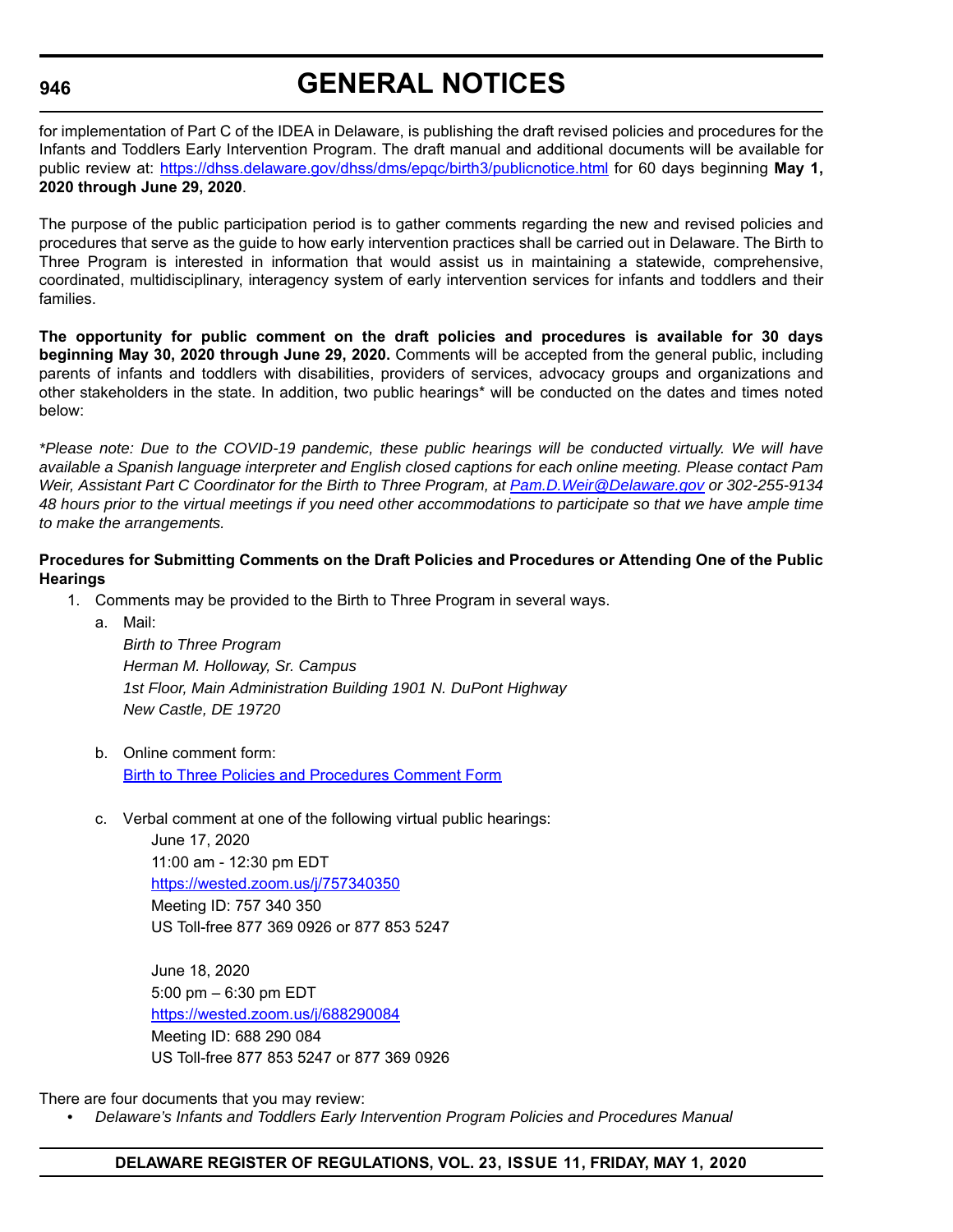# **GENERAL NOTICES**

- <span id="page-49-0"></span>• *Guide to Parent Rights* (Please note: The stock photos used in this draft will be purchased following the 60-day review period and will not have the stock watermark on them once finalized. In addition, this booklet will also be translated into Spanish.)
- *Prior Written Notice Form* (This will be made available in Spanish once finalized.)
- *Dispute Resolution Request Form* (This will be made available in Spanish once finalized.)

Responses to individual questions and comments will not be provided; however, the Birth to Three staff will review and consider all comments and make any modifications to the documents that are deemed necessary. The Birth to Three Program must receive your comments no later than June 29, 2020.

Thank you.

**\*Please Note: The draft revised policies and procedures are available here as PDF documents: [http://regulations.delaware.gov/register/may2020/general/Birth](http://regulations.delaware.gov/register/may2020/general/Birth to Three Policies and Procedures Manual.pdf) to Three Policies and Procedures Manual.pdf**

**[http://regulations.delaware.gov/register/may2020/general/Birth](http://regulations.delaware.gov/register/may2020/general/Birth to Three Guide to Parent Rights.pdf) to Three Guide to Parent Rights.pdf [http://regulations.delaware.gov/register/may2020/general/Birth](http://regulations.delaware.gov/register/may2020/general/Birth to Three Prior Written Notice.pdf) to Three Prior Written Notice.pdf [http://regulations.delaware.gov/register/may2020/general/Birth](http://regulations.delaware.gov/register/may2020/general/Birth to Three Dispute Resolution Request.pdf) to Three Dispute Resolution Request.pdf**

### **[DEPARTMENT OF INSURANCE](https://insurance.delaware.gov/)**

**OFFICE OF [THE COMMISSIONER](https://insurance.delaware.gov/bio/)**

Statutory Authority: 18 Delaware Code, Sections 311 and 3359A(c) (18 **Del.C.** §§311 & 3359A(c))

#### **PUBLIC NOTICE OF EXTENDED COMMENT PERIOD**

#### **[1411 Registration of Pharmacy Benefits Managers](#page-4-0)**

#### **Summary**

The Commissioner of the Delaware Department of Insurance is extending until June 1, 2020, the comment period for proposed new Regulation 1411 Registration of Pharmacy Benefits Managers. Notice of the proposed new regulation was published in the April 1, 2020 *Register of Regulations* at 23 **DE Reg.** 834 (04/01/2020).

As described in the proposal, proposed new Regulation 1411 implements 18 **Del.C.** §3353A, which requires all pharmacy benefit managers (PBMs) to register with the Insurance Commissioner before providing PBM services in Delaware to a "purchaser," and to annually register thereafter if the PBM wishes to continue to provide those services. A "purchaser" is an insurance company, health service corporation, health maintenance organization, managed care organization, and any other entity that: (1) provides prescription drug coverage or benefits in Delaware, and (2) enters into agreement with a pharmacy benefits manager for the provision of pharmacy benefits management services.

#### **Public Comment**

The Department does not plan to hold a public hearing on proposed new Regulation 1411. The proposed new regulation may be viewed in the *Register of Regulations* at 23 **DE Reg.** 834 (04/01/2020) and on the Department of Insurance website at [http://insurance.delaware.gov/information/proposedregs/.](http://insurance.delaware.gov/information/proposedregs/)

Any person may file written comments, suggestions, briefs, and compilations of data or other materials concerning the proposed amendments to the regulation. Any written submission in response to this notice and relevant to the proposed amendments must be received by the Department of Insurance no later than 4:30 p.m. EST, the 1<sup>st</sup> day, June 2020. Any such requests should be directed to: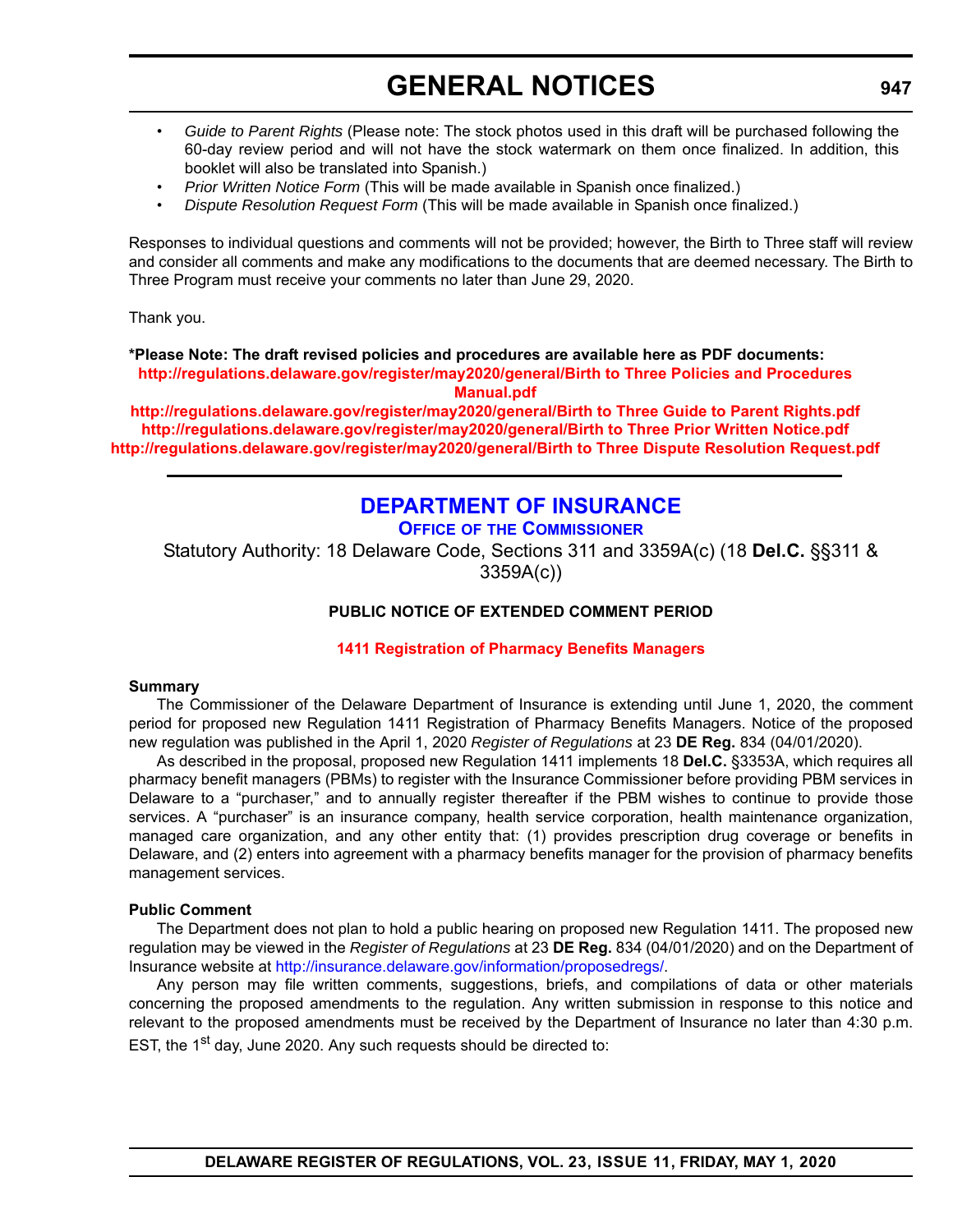#### **948**

# **GENERAL NOTICES**

Leslie W. Ledogar, Regulatory Specialist Delaware Department of Insurance ATTN: Docket 4255-2020 1351 West North St., Ste. 101 Dover, DE 19904 (302) 674-7379 Email: [Leslie.Ledogar@delaware.gov](mailto:Leslie.Ledogar@delaware.gov)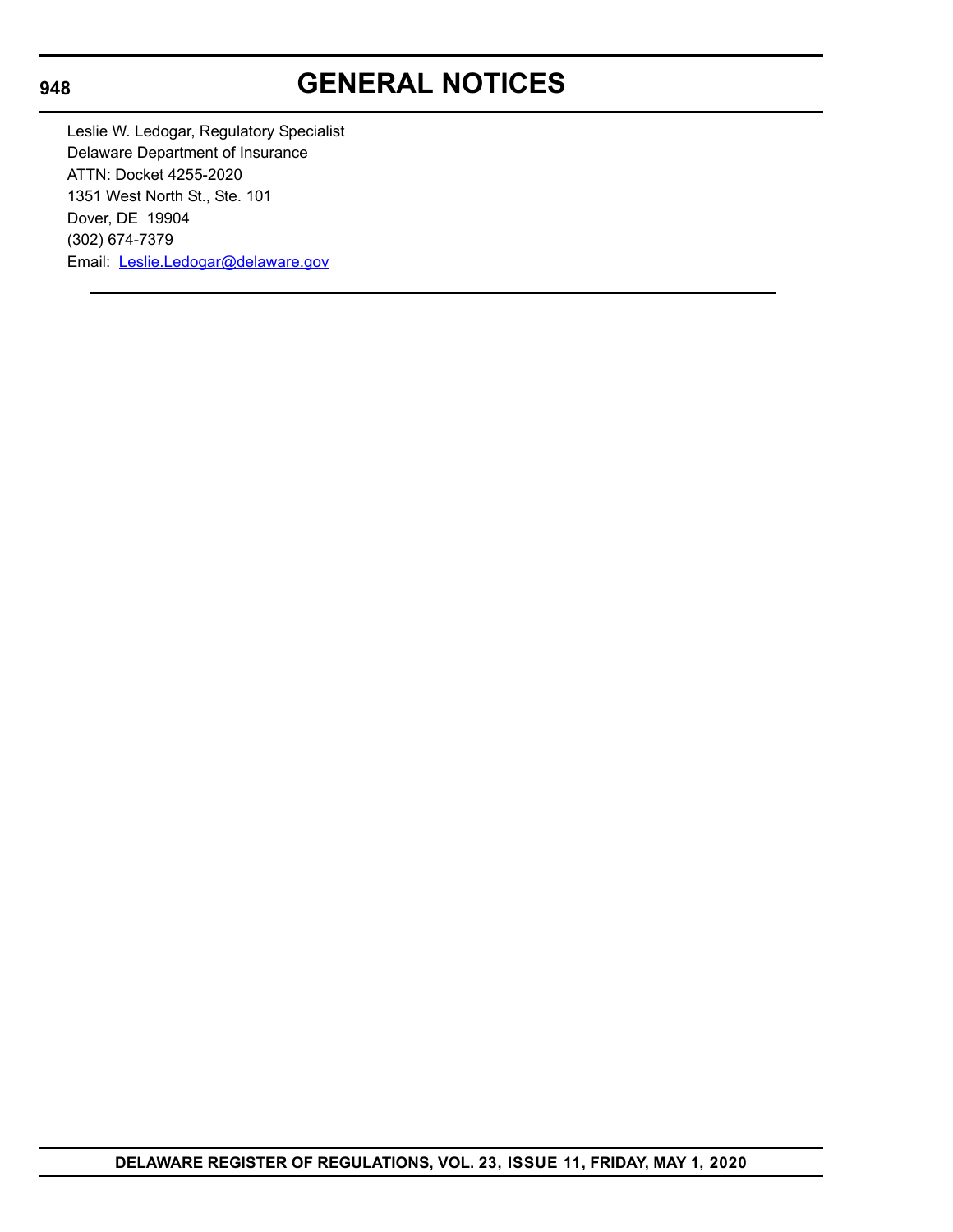### <span id="page-51-0"></span>**CALENDAR OF EVENTS/HEARING NOTICES**

### **[DELAWARE RIVER BASIN COMMISSION](https://www.state.nj.us/drbc/) [PUBLIC NOTICE](#page-4-0)**

The Delaware River Basin Commission will hold a public hearing on **Wednesday, May 13, 2020** beginning at **1:30 p.m.** In light of COVID-19 mitigation measures in effect for DRBC member states, the Commission will conduct the public hearing by telephone rather than at the Commission's office building in West Trenton, New Jersey as previously posted. Please check the Commission's website, [www.drbc.gov,](www.drbc.gov) on or after April 30, 2020 for details regarding the resolutions and draft docket decisions that will be subjects of the public hearing, and information on how to attend and participate in the public hearing by telephone.

The Commission's quarterly business meeting will be held the following month, on **Wednesday, June 10, 2020**, beginning at **10:30 a.m.** Although the Commission has reserved the West Trenton Volunteer Fire Company facility at 40 West Upper Ferry Road, Ewing, NJ 08628 for this meeting, COVID-19 mitigation measures then in effect may compel the Commission to conduct the meeting remotely. Please check the Commission's website, [www.drbc.gov,](www.drbc.gov) on or after May 27, 2020 to learn whether the meeting format will be in-person or remote, and if the latter, how to attend.

For additional information, please visit the DRBC website at <www.drbc.gov>or contact Denise McHugh at [denise.mchugh@drbc.gov](mailto:denise.mchugh@drbc.gov) or Patricia Hausler at [patricia.hausler@drbc.gov.](mailto:patricia.hausler@drbc.gov)

### **[DEPARTMENT OF EDUCATION](https://www.doe.k12.de.us/) [PUBLIC NOTICE](#page-4-0)**

The State Board of Education will hold its monthly meeting on a date and location to be determined.

### **[DEPARTMENT OF INSURANCE](https://insurance.delaware.gov/)**

**OFFICE OF [THE COMMISSIONER](https://insurance.delaware.gov/bio/)**

#### **[PUBLIC NOTICE](#page-4-0)**

#### **902 Prohibited Unfair Claim Settlement Practices**

Pursuant to the authority conferred by 18 **Delaware Code**, Sections 311 and 2304(16), (17), and (18), the Delaware Department of Insurance (the Department), is proposing to amend Regulation 902 to update and clarify requirements concerning prohibited unfair claim settlement practices. Specifically, the Department is proposing to add new subsection 3.1.14, which includes a failure to promptly settle a claim as required under Regulation 903 as an unfair claim settlement practice. Please see the Department's proposal of amendments to Regulation 903, published in the March 1, 2020 and April 1, 2020 editions of the *Register of Regulations,* that among other things, clarifies what constitutes "prompt payment."

The Department is also taking the opportunity of this proposal to make grammatical and formatting edits throughout the regulation.

The Department does not plan to hold a public hearing on the proposed amendments to Regulation 902. The proposed amendments appear below and may also be viewed at the Department of Insurance website at [http://](http://insurance.delaware.gov/information/proposedregs/) [insurance.delaware.gov/information/proposedregs/](http://insurance.delaware.gov/information/proposedregs/).

Any person may file written comments, suggestions, briefs, and compilations of data or other materials concerning the proposed amendments to the regulation. Any written submission in response to this notice and relevant to the proposed amendments must be received by the Department of Insurance no later than 4:30 p.m. EST, the 1<sup>st</sup> day of June, 2020. Any such requests should be directed to:

Leslie W. Ledogar, Regulatory Specialist Delaware Department of Insurance ATTN: Docket 4259-2020 1351 West North Street, Suite 101 Dover, DE 19904 (302) 674-7379 Email: [Leslie.Ledogar@delaware.gov](mailto:Leslie.Ledogar@delaware.gov)

**DELAWARE REGISTER OF REGULATIONS, VOL. 23, ISSUE 11, FRIDAY, MAY 1, 2020**